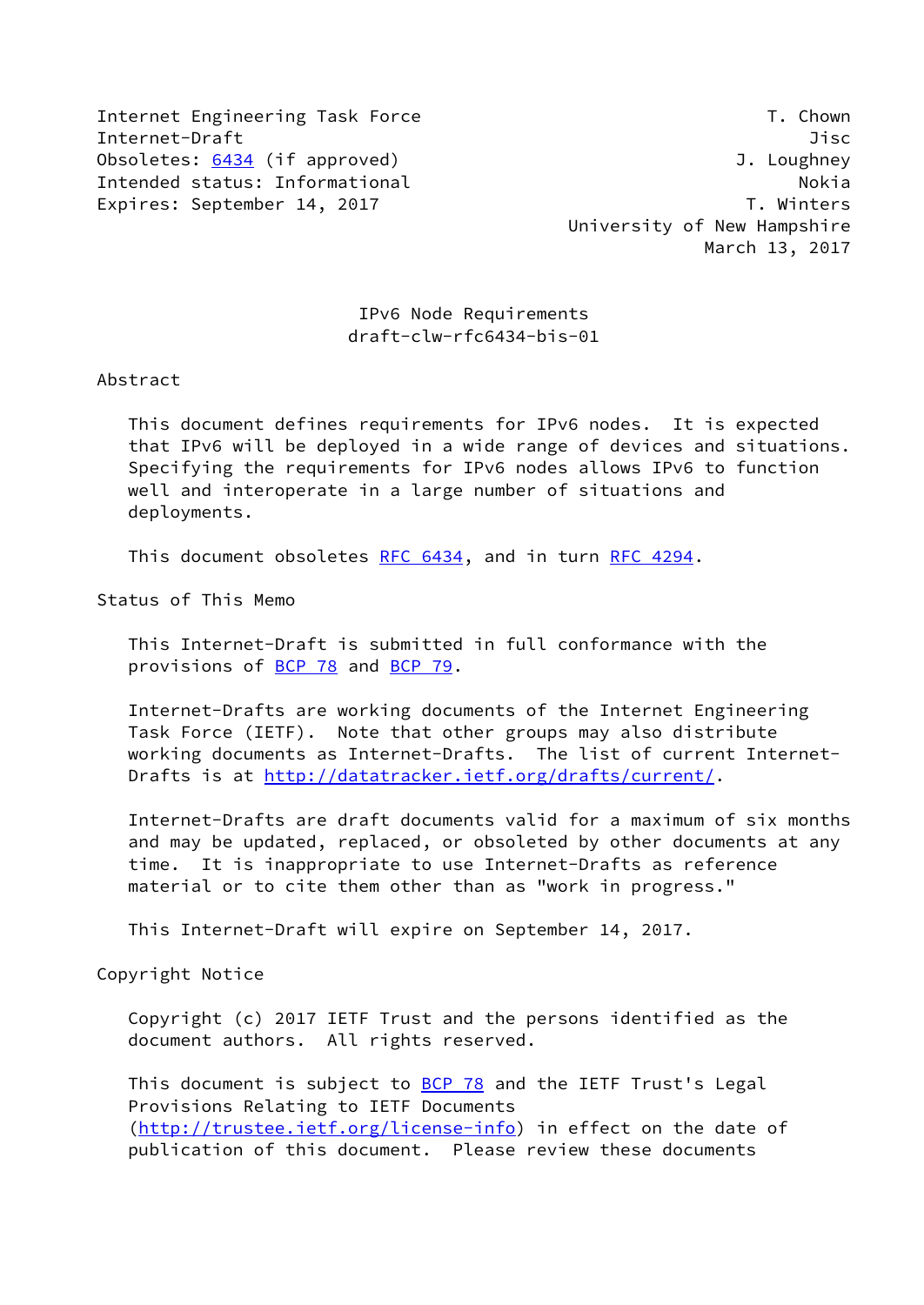Internet-Draft IPv6 Node Requirements March 2017

 carefully, as they describe your rights and restrictions with respect to this document. Code Components extracted from this document must include Simplified BSD License text as described in Section 4.e of the Trust Legal Provisions and are provided without warranty as described in the Simplified BSD License.

Table of Contents

| 1.                                                              | $\overline{3}$                                  |
|-----------------------------------------------------------------|-------------------------------------------------|
| 1.1. Scope of This Document                                     | $\overline{4}$                                  |
| 1.2. Description of IPv6 Nodes                                  |                                                 |
| 2.                                                              |                                                 |
| Abbreviations Used in This Document<br>3.                       |                                                 |
| $\overline{4}$ .                                                |                                                 |
| 5.                                                              |                                                 |
| Internet Protocol Version 6 - RFC 2460<br>5.1.                  | $\frac{4}{6}$ on $\frac{1}{6}$ on $\frac{1}{6}$ |
| Neighbor Discovery for IPv6 - RFC $4861$<br>5.2.                | $\overline{1}$                                  |
| Default Router Preferences and More-Specific Routes -<br>5.3.   |                                                 |
| <b>RFC 4191</b>                                                 | 9                                               |
| SEcure Neighbor Discovery (SEND) - RFC 3971<br>5.4.             | $\frac{9}{9}$                                   |
| 5.5. IPv6 Router Advertisement Flags Option - RFC 5175.         |                                                 |
| Path MTU Discovery and Packet Size<br>5.6.                      | 10                                              |
| $5.6.1$ . Path MTU Discovery - RFC 1981                         | 10                                              |
| IPv6 Jumbograms - $RFC 2675$<br>5.7.                            | 10                                              |
| ICMP for the Internet Protocol Version 6 (IPv6) -<br>5.8.       |                                                 |
|                                                                 | 11                                              |
|                                                                 | 11                                              |
| $5.9.1$ . IP Version 6 Addressing Architecture - RFC 4291       | 11                                              |
| $5.9.2$ . Host Address Availability Recommendations             | 11                                              |
| 5.9.3. IPv6 Stateless Address Autoconfiguration - RFC 4862.     | 11                                              |
| 5.9.4. Privacy Extensions for Address Configuration in IPv6     |                                                 |
| $-$ RFC 4941                                                    | 12                                              |
| $5.9.5$ . Default Address Selection for IPv6 - RFC 6724         | 13                                              |
| 5.9.6. Stateful Address Autoconfiguration (DHCPv6) - RFC        |                                                 |
|                                                                 | 13                                              |
| $5.10$ . Multicast Listener Discovery (MLD) for IPv6            | 13                                              |
| DHCP versus Router Advertisement Options for Host<br>6.         |                                                 |
|                                                                 | 14                                              |
| 7.                                                              |                                                 |
| 7.1.                                                            | 15                                              |
| Dynamic Host Configuration Protocol for IPv6 (DHCPv6) -<br>7.2. |                                                 |
| <b>RFC 3315</b>                                                 | 15                                              |
| $7.2.1$ . Other Configuration Information                       | 15                                              |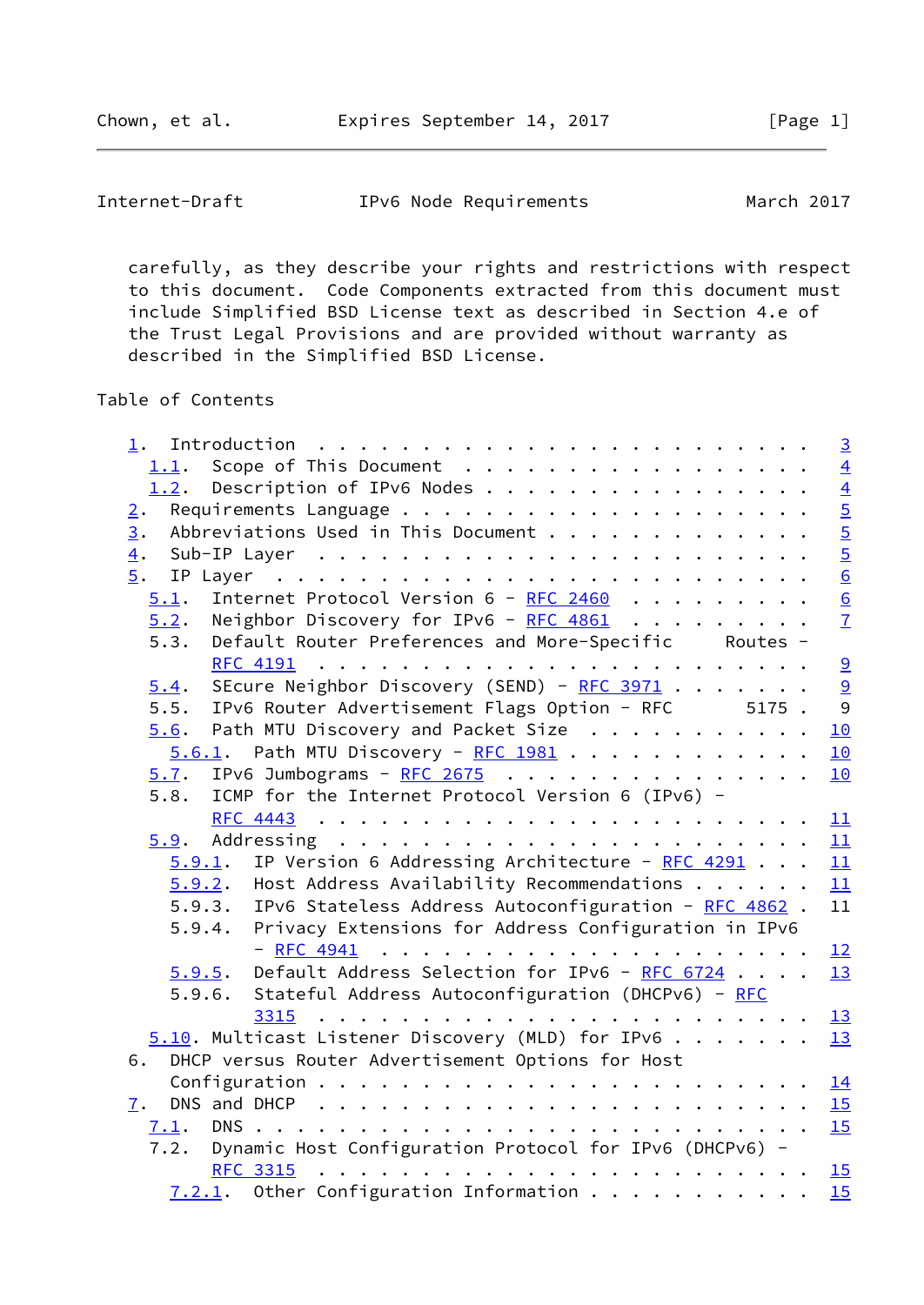| 7.2.2. Use of Router Advertisements in Managed Environments 16 |  |
|----------------------------------------------------------------|--|
| 7.3. IPv6 Router Advertisement Options for DNS                 |  |
| Configuration - <u>RFC 6106</u> 16                             |  |
| 8. IPv4 Support and Transition 16                              |  |
|                                                                |  |

Chown, et al. Expires September 14, 2017 [Page 2]

<span id="page-2-1"></span>Internet-Draft IPv6 Node Requirements March 2017

| 8.1.1. Basic Transition Mechanisms for IPv6 Hosts and                         |    |
|-------------------------------------------------------------------------------|----|
| Routers - <u>RFC 4213</u>                                                     | 16 |
|                                                                               | 16 |
| 9.1. Textual Representation of IPv6 Addresses - RFC 5952. 16                  |    |
| $9.2$ . Application Programming Interfaces (APIs)                             | 17 |
|                                                                               | 17 |
|                                                                               | 17 |
|                                                                               | 18 |
| 11.2. Transforms and Algorithms                                               | 19 |
| $\frac{12}{12}$ . Router-Specific Functionality                               | 19 |
| 12.1. IPv6 Router Alert Option - RFC 2711                                     | 19 |
| 12.2. Neighbor Discovery for IPv6 - $RFC 4861$                                | 19 |
| 12.3. Stateful Address Autoconfiguration (DHCPv6) - RFC 3315.                 | 20 |
|                                                                               | 20 |
| 13.1. Management Information Base (MIB) Modules                               | 20 |
| 13.1.1. IP Forwarding Table MIB                                               | 21 |
| 13.1.2. Management Information Base for the Internet                          |    |
| Protocol (IP) $\ldots \ldots \ldots \ldots \ldots \ldots \ldots \frac{21}{2}$ |    |
|                                                                               |    |
|                                                                               |    |
| 16. Authors and Acknowledgments 21                                            |    |
| 16.1. Authors and Acknowledgments (Current Document) 21                       |    |
| 16.2. Authors and Acknowledgments from RFC 6434 21                            |    |
| 16.3. Authors and Acknowledgments from RFC 4294 21                            |    |
| 17. Appendix: Changes from RFC 6434 23                                        |    |
| 18. Appendix: Changes from RFC 4294 23                                        |    |
|                                                                               |    |
| 19.1. Normative References 24                                                 |    |
| 19.2. Informative References 30                                               |    |
|                                                                               | 33 |

# <span id="page-2-0"></span>[1](#page-2-0). Introduction

 This document defines common functionality required from both IPv6 hosts and routers. Many IPv6 nodes will implement optional or additional features, but this document collects and summarizes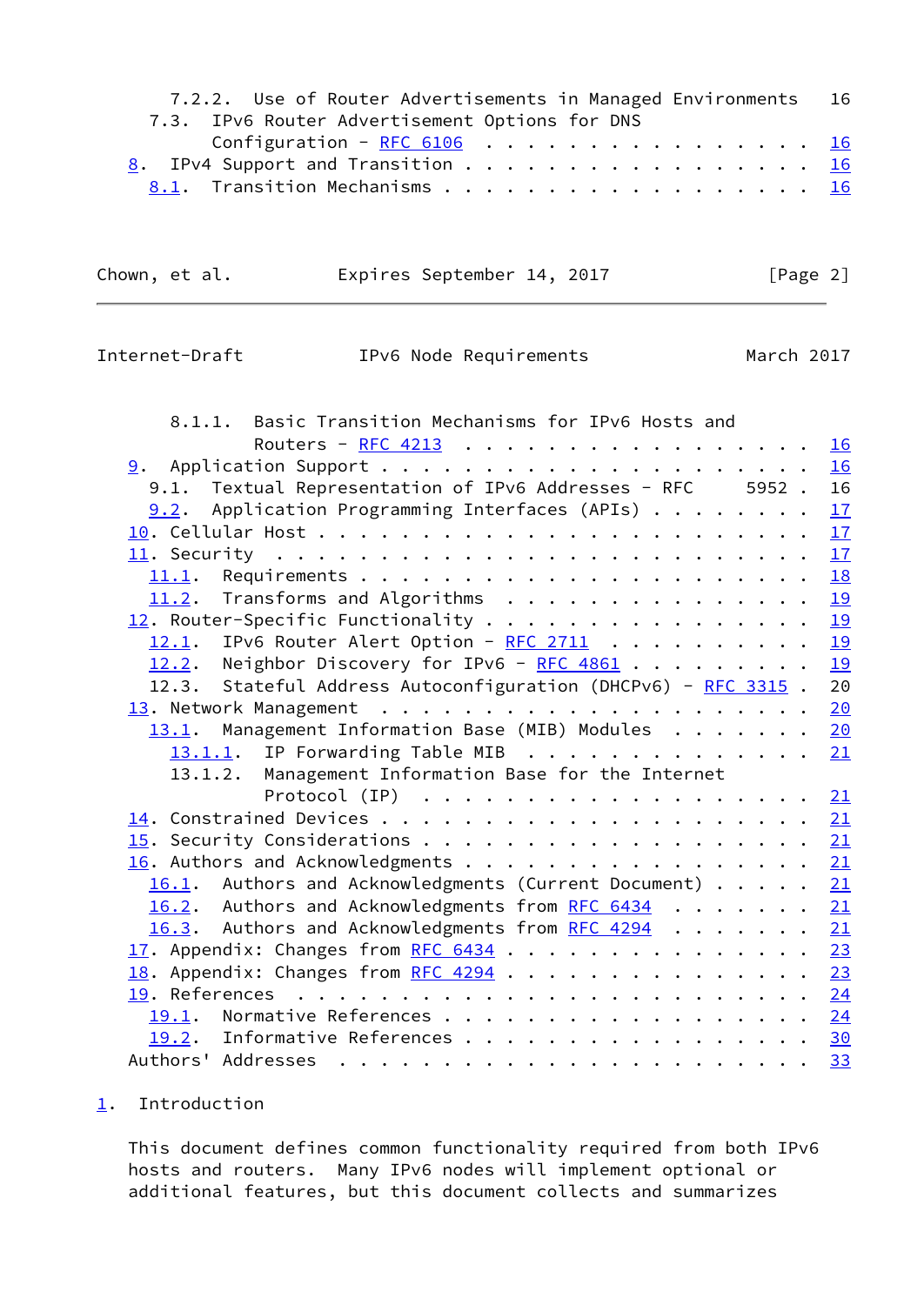requirements from other published Standards Track documents in one place.

 This document tries to avoid discussion of protocol details and references RFCs for this purpose. This document is intended to be an applicability statement and to provide guidance as to which IPv6 specifications should be implemented in the general case and which specifications may be of interest to specific deployment scenarios. This document does not update any individual protocol document RFCs.

 Although this document points to different specifications, it should be noted that in many cases, the granularity of a particular

| Chown, et al. | Expires September 14, 2017 | [Page 3] |
|---------------|----------------------------|----------|
|---------------|----------------------------|----------|

<span id="page-3-1"></span>

|  | Internet-Draft | IPv6 Node Requirements | March 2017 |
|--|----------------|------------------------|------------|
|--|----------------|------------------------|------------|

 requirement will be smaller than a single specification, as many specifications define multiple, independent pieces, some of which may not be mandatory. In addition, most specifications define both client and server behavior in the same specification, while many implementations will be focused on only one of those roles.

 This document defines a minimal level of requirement needed for a device to provide useful internet service and considers a broad range of device types and deployment scenarios. Because of the wide range of deployment scenarios, the minimal requirements specified in this document may not be sufficient for all deployment scenarios. It is perfectly reasonable (and indeed expected) for other profiles to define additional or stricter requirements appropriate for specific usage and deployment environments. For example, this document does not mandate that all clients support DHCP, but some deployment scenarios may deem it appropriate to make such a requirement. For example, government agencies in the USA have defined profiles for specialized requirements for IPv6 in target environments (see  $[USGv6]$  $[USGv6]$ ).

 As it is not always possible for an implementer to know the exact usage of IPv6 in a node, an overriding requirement for IPv6 nodes is that they should adhere to Jon Postel's Robustness Principle: "Be conservative in what you do, be liberal in what you accept from others" [\[RFC0793](https://datatracker.ietf.org/doc/pdf/rfc0793)].

<span id="page-3-0"></span>[1.1](#page-3-0). Scope of This Document

IPv6 covers many specifications. It is intended that IPv6 will be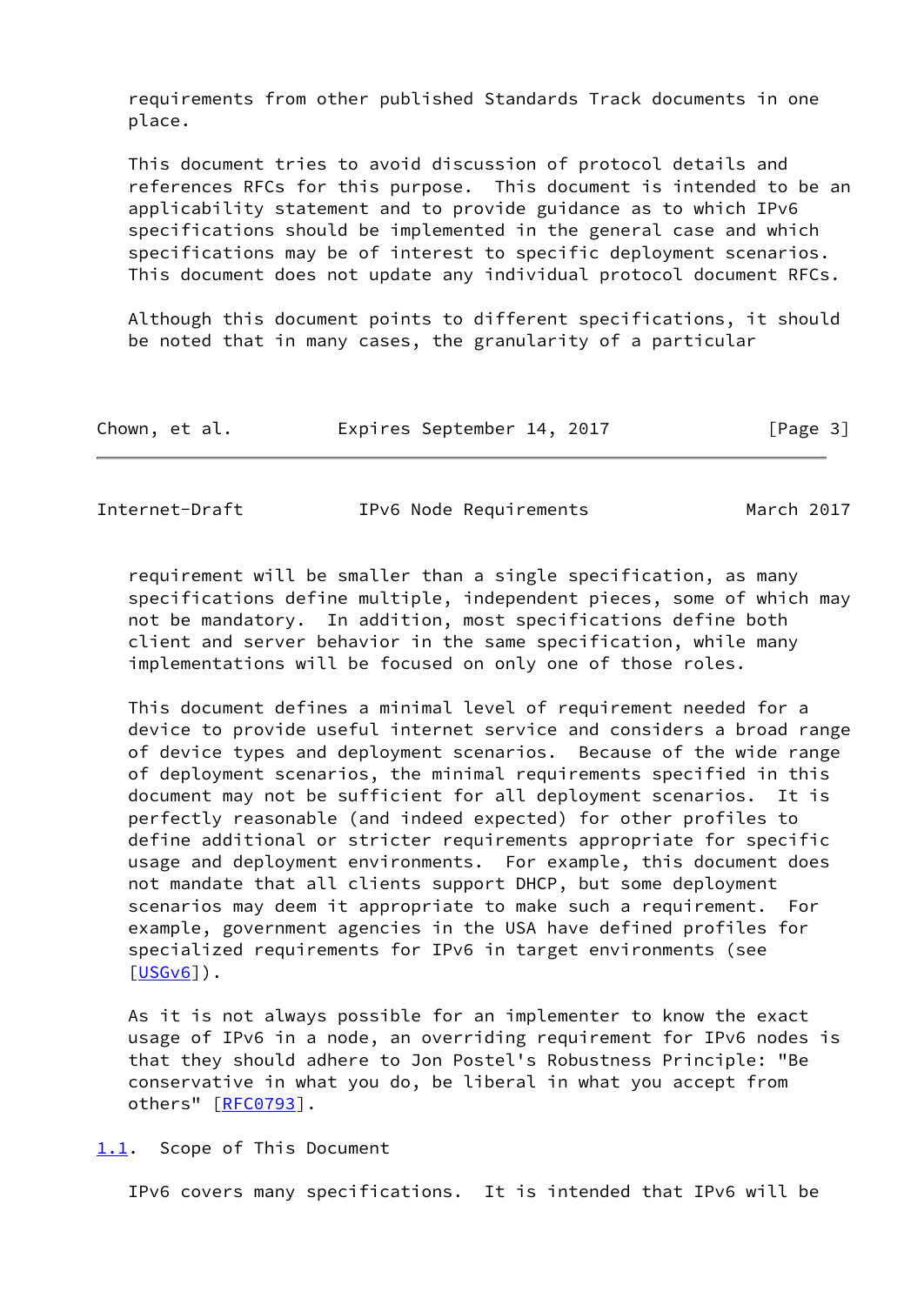deployed in many different situations and environments. Therefore, it is important to develop requirements for IPv6 nodes to ensure interoperability.

 This document assumes that all IPv6 nodes meet the minimum requirements specified here.

<span id="page-4-0"></span>[1.2](#page-4-0). Description of IPv6 Nodes

From the Internet Protocol, Version 6 (IPv6) Specification [[RFC2460\]](https://datatracker.ietf.org/doc/pdf/rfc2460), we have the following definitions:

 IPv6 node - a device that implements IPv6. IPv6 router - a node that forwards IPv6 packets not explicitly addressed to itself. IPv6 host  $-$  any node that is not a router.

 \*\*BIS We will need to refer to 2460-bis, as well as 1981-bis and 4291-bis, throughout this document. These are still in flux, but we

| Chown, et al. |  | Expires September 14, 2017 |  |  | [Page 4] |
|---------------|--|----------------------------|--|--|----------|
|---------------|--|----------------------------|--|--|----------|

<span id="page-4-2"></span>Internet-Draft IPv6 Node Requirements March 2017

 will know the final versions of these documents before this -bis is published, so can adapt text here once those updates are complete.\*\*

<span id="page-4-1"></span>[2](#page-4-1). Requirements Language

 The key words "MUST", "MUST NOT", "REQUIRED", "SHALL", "SHALL NOT", "SHOULD", "SHOULD NOT", "RECOMMENDED", "MAY", and "OPTIONAL" in this document are to be interpreted as described in [RFC 2119 \[RFC2119](https://datatracker.ietf.org/doc/pdf/rfc2119)].

<span id="page-4-3"></span>[3](#page-4-3). Abbreviations Used in This Document

| <b>ATM</b>  | Asynchronous Transfer Mode        |
|-------------|-----------------------------------|
| AH          | Authentication Header             |
| DAD         | Duplicate Address Detection       |
| <b>ESP</b>  | Encapsulating Security Payload    |
| <b>ICMP</b> | Internet Control Message Protocol |
| <b>IKE</b>  | Internet Key Exchange             |
| MIB         | Management Information Base       |
| <b>MLD</b>  | Multicast Listener Discovery      |
| <b>MTU</b>  | Maximum Transmission Unit         |
| ΝA          | Neighbor Advertisement            |
| NBMA        | Non-Broadcast Multiple Access     |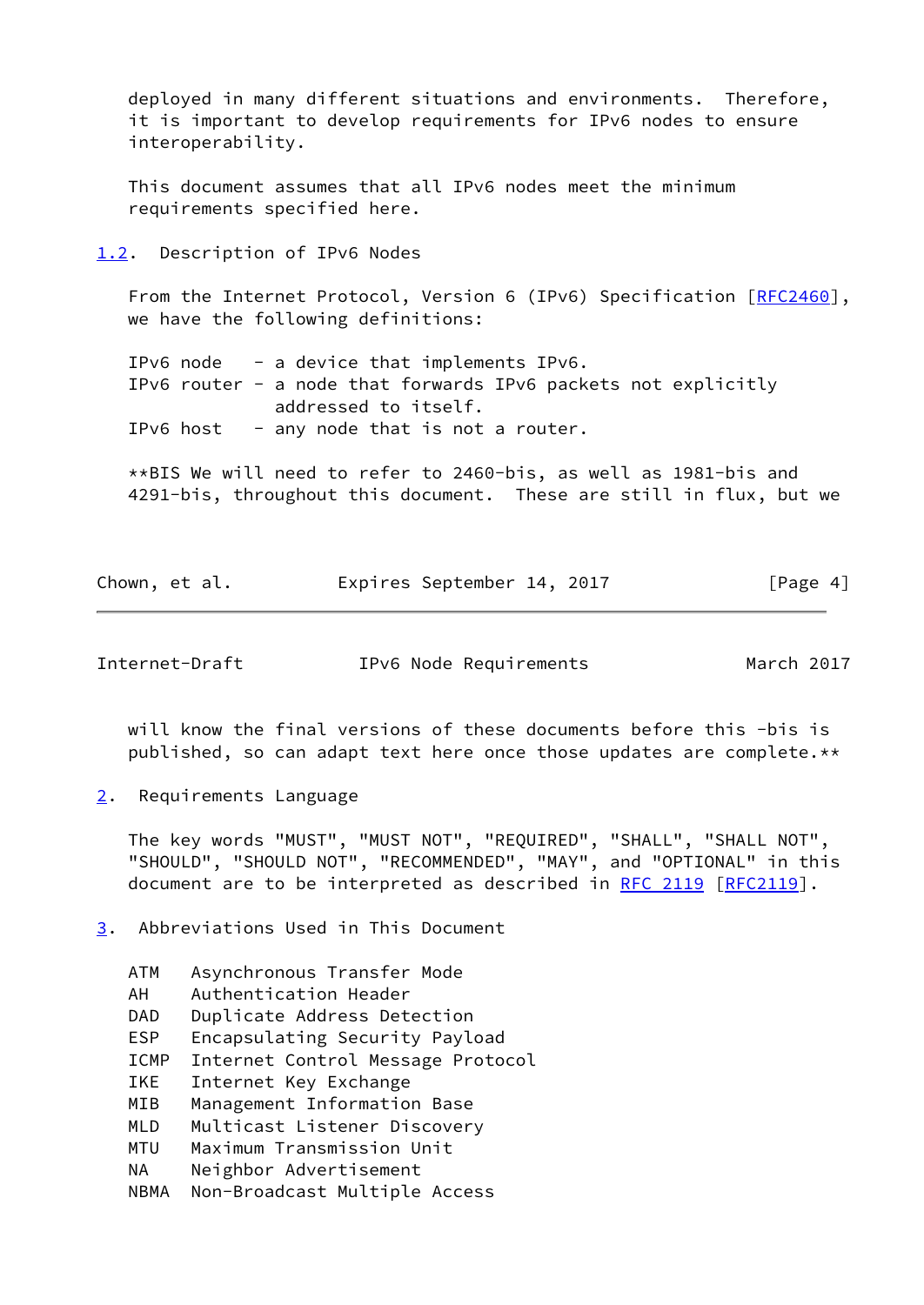- ND Neighbor Discovery NS Neighbor Solicitation NUD Neighbor Unreachability Detection PPP Point-to-Point Protocol
- <span id="page-5-0"></span>[4](#page-5-0). Sub-IP Layer

 An IPv6 node must include support for one or more IPv6 link-layer specifications. Which link-layer specifications an implementation should include will depend upon what link-layers are supported by the hardware available on the system. It is possible for a conformant IPv6 node to support IPv6 on some of its interfaces and not on others.

 As IPv6 is run over new layer 2 technologies, it is expected that new specifications will be issued. In the following, we list some of the layer 2 technologies for which an IPv6 specification has been developed. It is provided for informational purposes only and may not be complete.

- Transmission of IPv6 Packets over Ethernet Networks [\[RFC2464](https://datatracker.ietf.org/doc/pdf/rfc2464)]
- IPv6 over ATM Networks [[RFC2492](https://datatracker.ietf.org/doc/pdf/rfc2492)]
- Transmission of IPv6 Packets over Frame Relay Networks Specification [\[RFC2590](https://datatracker.ietf.org/doc/pdf/rfc2590)]

| Chown, et al. | Expires September 14, 2017 |  | [Page 5] |
|---------------|----------------------------|--|----------|
|---------------|----------------------------|--|----------|

<span id="page-5-1"></span>

| Internet-Draft | IPv6 Node Requirements | March 2017 |
|----------------|------------------------|------------|
|----------------|------------------------|------------|

- Transmission of IPv6 Packets over IEEE 1394 Networks [\[RFC3146](https://datatracker.ietf.org/doc/pdf/rfc3146)]
- Transmission of IPv6, IPv4, and Address Resolution Protocol (ARP) Packets over Fibre Channel [[RFC4338](https://datatracker.ietf.org/doc/pdf/rfc4338)]
- Transmission of IPv6 Packets over IEEE 802.15.4 Networks [\[RFC4944](https://datatracker.ietf.org/doc/pdf/rfc4944)]
- Transmission of IPv6 via the IPv6 Convergence Sublayer over IEEE 802.16 Networks [[RFC5121\]](https://datatracker.ietf.org/doc/pdf/rfc5121)
- IP version 6 over PPP [\[RFC5072](https://datatracker.ietf.org/doc/pdf/rfc5072)]
- IPv6 over IEEE 802.15.4 Networks [\[RFC4944](https://datatracker.ietf.org/doc/pdf/rfc4944)]

In addition to traditional physical link-layers, it is also possible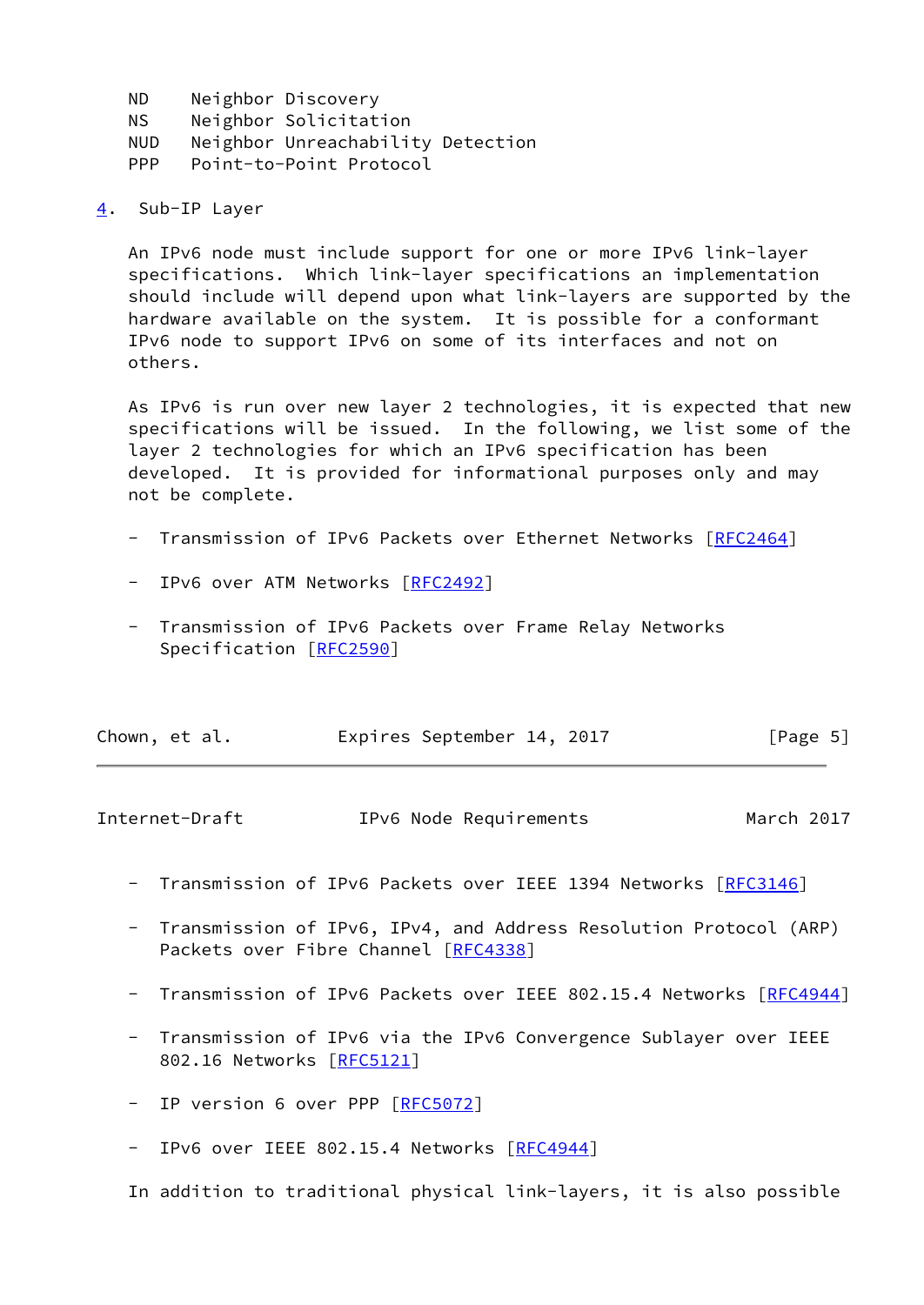to tunnel IPv6 over other protocols. Examples include:

- Teredo: Tunneling IPv6 over UDP through Network Address Translations (NATs) [\[RFC4380](https://datatracker.ietf.org/doc/pdf/rfc4380)]
- [Section 3](#page-4-3) of "Basic Transition Mechanisms for IPv6 Hosts and Routers" [\[RFC4213](https://datatracker.ietf.org/doc/pdf/rfc4213)]

 \*\*BIS Do we want a small section somewhere on UDP IPv6 tunneling, and issues like [RFC 6935,](https://datatracker.ietf.org/doc/pdf/rfc6935) or 6936?\*\*

<span id="page-6-0"></span>[5](#page-6-0). IP Layer

<span id="page-6-1"></span>[5.1](#page-6-1). Internet Protocol Version 6 - [RFC 2460](https://datatracker.ietf.org/doc/pdf/rfc2460)

 The Internet Protocol Version 6 is specified in [\[RFC2460](https://datatracker.ietf.org/doc/pdf/rfc2460)]. This specification MUST be supported.

\*\*BIS Again, update for [RFC 2460](https://datatracker.ietf.org/doc/pdf/rfc2460) -bis \*\*

 Any unrecognized extension headers or options MUST be processed as described in [RFC 2460](https://datatracker.ietf.org/doc/pdf/rfc2460).

The node MUST follow the packet transmission rules in [RFC 2460](https://datatracker.ietf.org/doc/pdf/rfc2460).

 Nodes MUST always be able to send, receive, and process fragment headers. All conformant IPv6 implementations MUST be capable of sending and receiving IPv6 packets; the forwarding functionality MAY be supported. Overlapping fragments MUST be handled as described in [\[RFC5722](https://datatracker.ietf.org/doc/pdf/rfc5722)].

 [RFC6946] discusses IPv6 atomic fragments, and recommends that IPv6 atomic fragments are processed independently of any other fragments,

| Chown, et al. |  | Expires September 14, 2017 |  | [Page 6] |  |
|---------------|--|----------------------------|--|----------|--|
|               |  |                            |  |          |  |

<span id="page-6-2"></span>Internet-Draft IPv6 Node Requirements March 2017

 to protect against fragmenttation-based attacks. [[RFC8021](https://datatracker.ietf.org/doc/pdf/rfc8021)] goes further and recommends the deprecation of atomic fragments. Nodes thus MUST not generate atomic fragments.

 To mitigate a variety of potential attacks, nodes SHOULD avoid using predictable fragment Identification values in Fragment Headers, as discussed in [\[RFC7739](https://datatracker.ietf.org/doc/pdf/rfc7739)].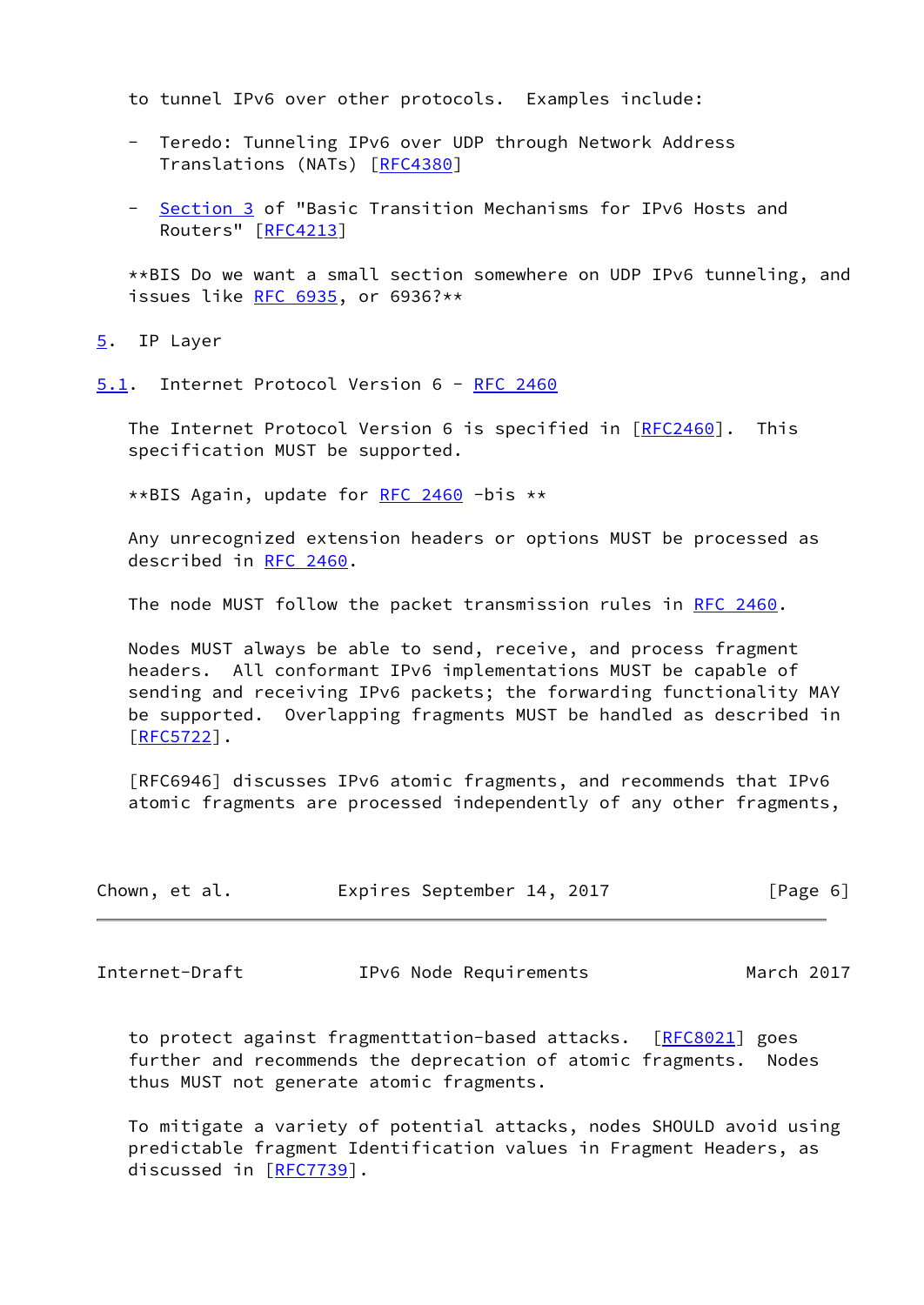[RFC 2460](https://datatracker.ietf.org/doc/pdf/rfc2460) specifies extension headers and the processing for these headers.

 An IPv6 node MUST be able to process these headers. An exception is Routing Header type 0 (RH0), which was deprecated by [\[RFC5095](https://datatracker.ietf.org/doc/pdf/rfc5095)] due to security concerns and which MUST be treated as an unrecognized routing type.

 Should a new type of Extension Header need to be defined, its format MUST follow the consistent format described in [Section](https://datatracker.ietf.org/doc/pdf/rfc6564#section-4) 4 of  [\[RFC6564\]](https://datatracker.ietf.org/doc/pdf/rfc6564#section-4).

Further, [\[RFC7045](https://datatracker.ietf.org/doc/pdf/rfc7045)] adds specific requirements for processing of Extension Headers, in particular that any forwarding node along an IPv6 packet's path, which forwards the packet for any reason, SHOULD do so regardless of any extension headers that are present.

 [RFC7112] discusses issues with oversized IPv6 Extension Header chains, and states that when a node fragments an IPv6 datagram, it MUST include the entire IPv6 Header Chain in the First Fragment.

 \*\*BIS Wait to see outcome of insertion of EHs issue in 2460-bis, and re-state here? \*\*

 All nodes SHOULD support the setting and use of the IPv6 Flow Label field as defined in the IPv6 Flow Label specification [[RFC6437](https://datatracker.ietf.org/doc/pdf/rfc6437)]. Forwarding nodes such as routers and load distributors MUST NOT depend only on Flow Label values being uniformly distributed. It is RECOMMENDED that source hosts support the flow label by setting the Flow Label field for all packets of a given flow to the same value chosen from an approximation to a discrete uniform distribution.

<span id="page-7-0"></span>[5.2](#page-7-0). Neighbor Discovery for IPv6 - [RFC 4861](https://datatracker.ietf.org/doc/pdf/rfc4861)

 Neighbor Discovery is defined in [\[RFC4861](https://datatracker.ietf.org/doc/pdf/rfc4861)]; the definition was updated by [[RFC5942\]](https://datatracker.ietf.org/doc/pdf/rfc5942). Neighbor Discovery SHOULD be supported. [RFC](https://datatracker.ietf.org/doc/pdf/rfc4861) [4861](https://datatracker.ietf.org/doc/pdf/rfc4861) states:

 Unless specified otherwise (in a document that covers operating IP over a particular link type) this document applies to all link

|  | Chown, et al. |  | Expires September 14, 2017 |  |  | [Page 7] |  |  |
|--|---------------|--|----------------------------|--|--|----------|--|--|
|--|---------------|--|----------------------------|--|--|----------|--|--|

| IPv6 Node Requirements | March 2017 |
|------------------------|------------|
|                        |            |

types. However, because ND uses link-layer multicast for some of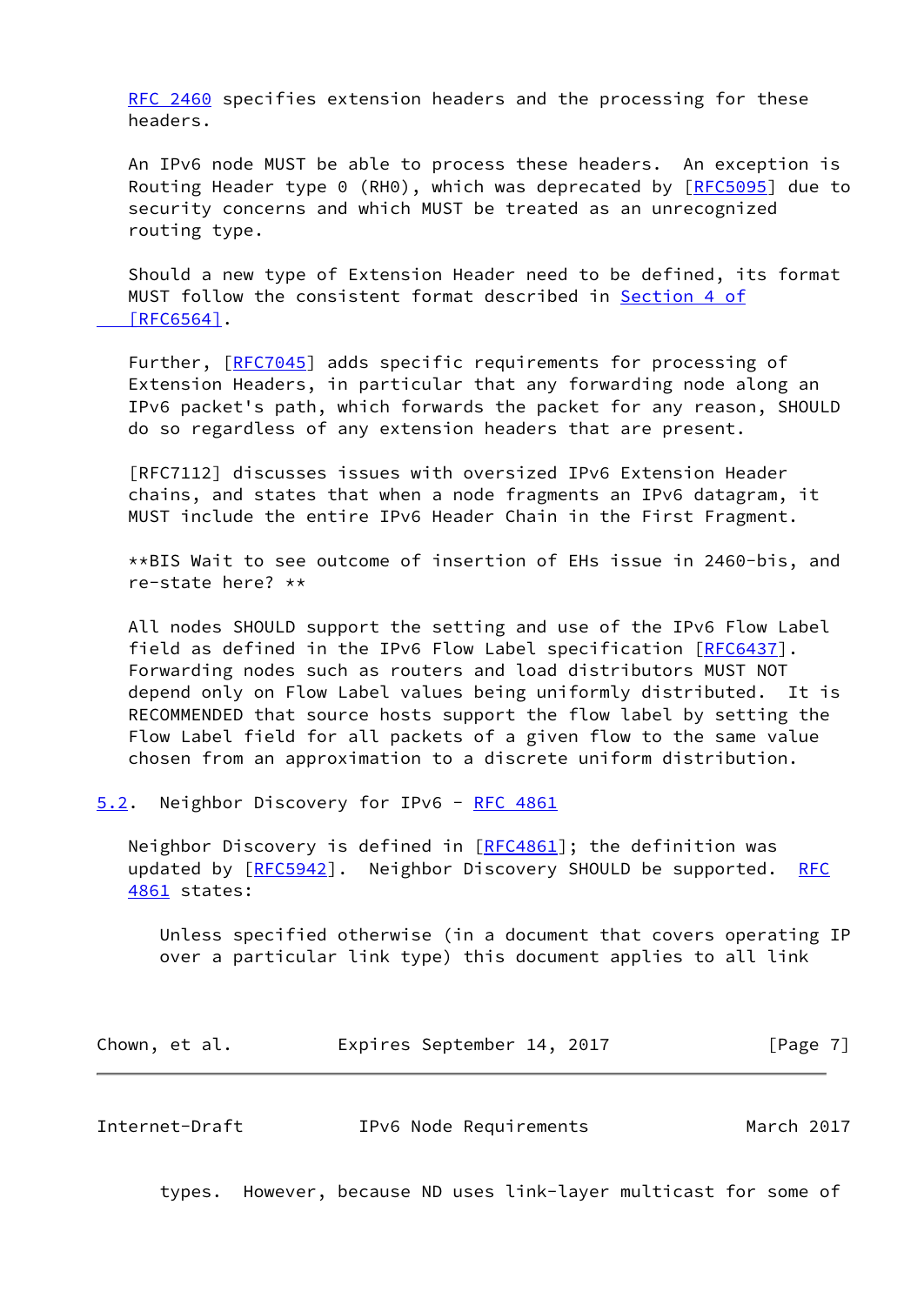its services, it is possible that on some link types (e.g., Non- Broadcast Multi-Access (NBMA) links), alternative protocols or mechanisms to implement those services will be specified (in the appropriate document covering the operation of IP over a particular link type). The services described in this document that are not directly dependent on multicast, such as Redirects, next-hop determination, Neighbor Unreachability Detection, etc., are expected to be provided as specified in this document. The details of how one uses ND on NBMA links are addressed in [[RFC2491\]](https://datatracker.ietf.org/doc/pdf/rfc2491).

Some detailed analysis of Neighbor Discovery follows:

 Router Discovery is how hosts locate routers that reside on an attached link. Hosts MUST support Router Discovery functionality.

 Prefix Discovery is how hosts discover the set of address prefixes that define which destinations are on-link for an attached link. Hosts MUST support Prefix Discovery.

 Hosts MUST also implement Neighbor Unreachability Detection (NUD) for all paths between hosts and neighboring nodes. NUD is not required for paths between routers. However, all nodes MUST respond to unicast Neighbor Solicitation (NS) messages.

 [RFC7048] discusses NUD, in particular cases where it behaves too impatiently. It states that if a node transmits more than a certain number of packets, then it SHOULD use the exponential backoff of the retransmit timer, up to a certain threshold point.

 Hosts MUST support the sending of Router Solicitations and the receiving of Router Advertisements. The ability to understand individual Router Advertisement options is dependent on supporting the functionality making use of the particular option.

 [RFC7559] discusses packet loss resliency for Router Solicitations, and requires that nodes MUST use a specific exponential backoff algorithm for RS retransmissions.

 All nodes MUST support the sending and receiving of Neighbor Solicitation (NS) and Neighbor Advertisement (NA) messages. NS and NA messages are required for Duplicate Address Detection (DAD).

 Hosts SHOULD support the processing of Redirect functionality. Routers MUST support the sending of Redirects, though not necessarily for every individual packet (e.g., due to rate limiting). Redirects are only useful on networks supporting hosts. In core networks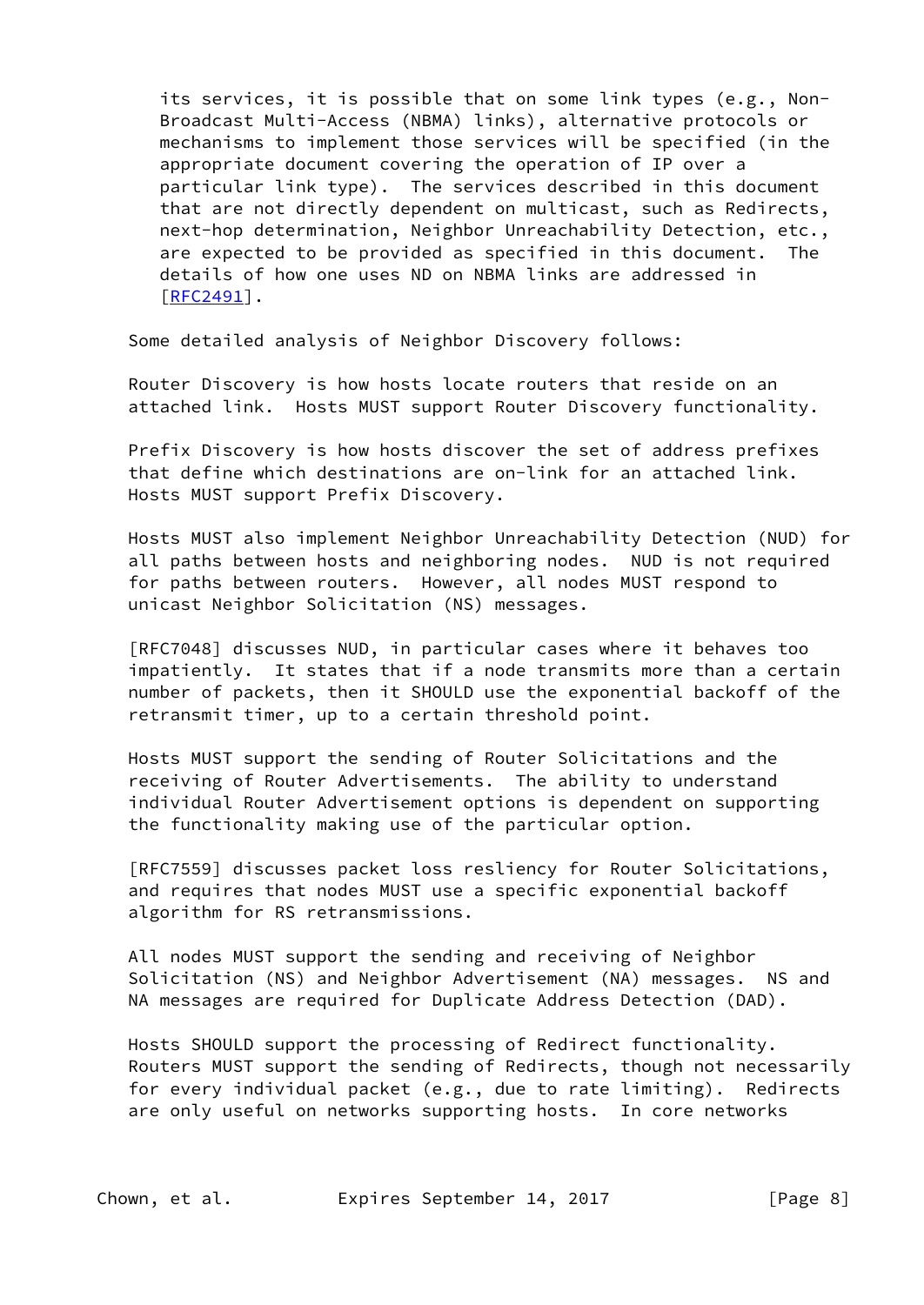<span id="page-9-0"></span> dominated by routers, Redirects are typically disabled. The sending of Redirects SHOULD be disabled by default on backbone routers. They MAY be enabled by default on routers intended to support hosts on edge networks.

"IPv6 Host-to-Router Load Sharing" [[RFC4311\]](https://datatracker.ietf.org/doc/pdf/rfc4311) includes additional recommendations on how to select from a set of available routers. [\[RFC4311](https://datatracker.ietf.org/doc/pdf/rfc4311)] SHOULD be supported.

<span id="page-9-2"></span>[5.3](#page-9-2). Default Router Preferences and More-Specific Routes - [RFC 4191](https://datatracker.ietf.org/doc/pdf/rfc4191)

 "Default Router Preferences and More-Specific Routes" [[RFC4191](https://datatracker.ietf.org/doc/pdf/rfc4191)] provides support for nodes attached to multiple (different) networks, each providing routers that advertise themselves as default routers via Router Advertisements. In some scenarios, one router may provide connectivity to destinations the other router does not, and choosing the "wrong" default router can result in reachability failures. In such cases, [RFC 4191](https://datatracker.ietf.org/doc/pdf/rfc4191) can help.

 Small Office/Home Office (SOHO) deployments supported by routers adhering to [\[RFC7084](https://datatracker.ietf.org/doc/pdf/rfc7084)] use [RFC 4191](https://datatracker.ietf.org/doc/pdf/rfc4191) to advertise routes to certain local destinations. Consequently, nodes that will be deployed in SOHO environments SHOULD implement [RFC 4191.](https://datatracker.ietf.org/doc/pdf/rfc4191)

<span id="page-9-1"></span>[5.4](#page-9-1). SEcure Neighbor Discovery (SEND) - [RFC 3971](https://datatracker.ietf.org/doc/pdf/rfc3971)

SEND [\[RFC3971](https://datatracker.ietf.org/doc/pdf/rfc3971)] and Cryptographically Generated Addresses (CGAs) [\[RFC3972](https://datatracker.ietf.org/doc/pdf/rfc3972)] provide a way to secure the message exchanges of Neighbor Discovery. SEND has the potential to address certain classes of spoofing attacks, but it does not provide specific protection for threats from off-link attackers. It requires relatively heavyweight provisioning, so is only likely to be used in scenarios where security considerations are particularly important.

 There have been relatively few implementations of SEND in common operating systems and platforms, and thus deployment experience has been limited to date.

 At this time, SEND is considered optional. Due to the complexity in deploying SEND, its deployment is only likely to be considered where nodes are operating in a particularly strict security environment.

<span id="page-9-3"></span>[5.5](#page-9-3). IPv6 Router Advertisement Flags Option - [RFC 5175](https://datatracker.ietf.org/doc/pdf/rfc5175)

 Router Advertisements include an 8-bit field of single-bit Router Advertisement flags. The Router Advertisement Flags Option extends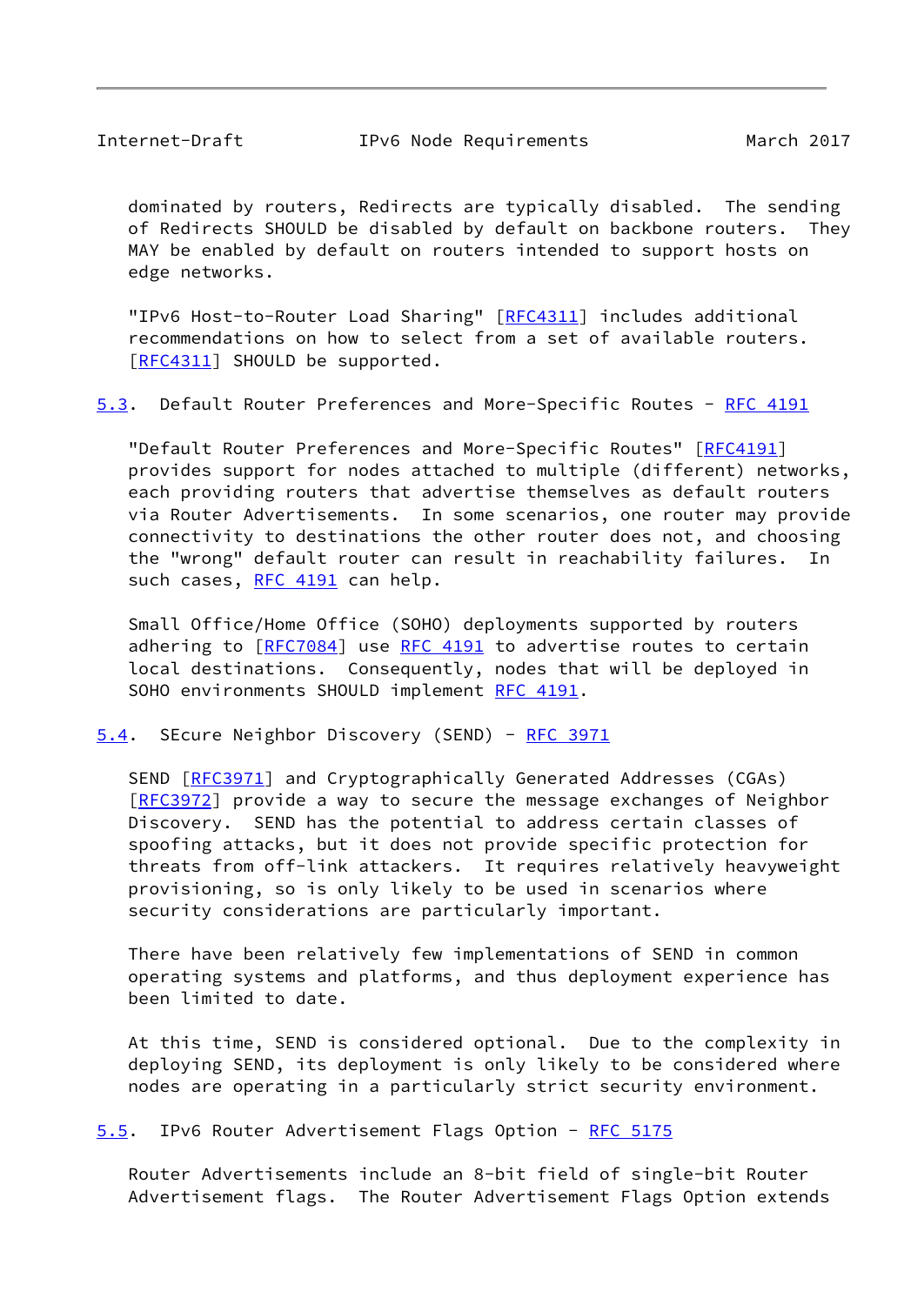the number of available flag bits by 48 bits. At the time of this writing, 6 of the original 8 single-bit flags have been assigned,

| Chown, et al. |  | Expires September 14, 2017 |  |  |  | [Page 9] |  |
|---------------|--|----------------------------|--|--|--|----------|--|
|---------------|--|----------------------------|--|--|--|----------|--|

<span id="page-10-1"></span>Internet-Draft IPv6 Node Requirements March 2017

while 2 remain available for future assignment. No flags have been defined that make use of the new option, and thus, strictly speaking, there is no requirement to implement the option today. However, implementations that are able to pass unrecognized options to a higher-level entity that may be able to understand them (e.g., a user-level process using a "raw socket" facility) MAY take steps to handle the option in anticipation of a future usage.

<span id="page-10-0"></span>[5.6](#page-10-0). Path MTU Discovery and Packet Size

<span id="page-10-2"></span>[5.6.1](#page-10-2). Path MTU Discovery - [RFC 1981](https://datatracker.ietf.org/doc/pdf/rfc1981)

"Path MTU Discovery for IP version 6" [[RFC1981](https://datatracker.ietf.org/doc/pdf/rfc1981)] SHOULD be supported. From [\[RFC2460](https://datatracker.ietf.org/doc/pdf/rfc2460)]:

 It is strongly recommended that IPv6 nodes implement Path MTU Discovery [\[RFC1981](https://datatracker.ietf.org/doc/pdf/rfc1981)], in order to discover and take advantage of path MTUs greater than 1280 octets. However, a minimal IPv6 implementation (e.g., in a boot ROM) may simply restrict itself to sending packets no larger than 1280 octets, and omit implementation of Path MTU Discovery.

 The rules in [\[RFC2460](https://datatracker.ietf.org/doc/pdf/rfc2460)] and [[RFC5722\]](https://datatracker.ietf.org/doc/pdf/rfc5722) MUST be followed for packet fragmentation and reassembly.

 One operational issue with Path MTU Discovery occurs when firewalls block ICMP Packet Too Big messages. Path MTU Discovery relies on such messages to determine what size messages can be successfully sent. "Packetization Layer Path MTU Discovery" [\[RFC4821](https://datatracker.ietf.org/doc/pdf/rfc4821)] avoids having a dependency on Packet Too Big messages.

 \*\*BIS Add note about 1280 MTU and UDP, as per Mark Andrews' comments in Berlin? \*\*

<span id="page-10-3"></span>[5.7](#page-10-3). IPv6 Jumbograms - [RFC 2675](https://datatracker.ietf.org/doc/pdf/rfc2675)

 IPv6 Jumbograms [\[RFC2675](https://datatracker.ietf.org/doc/pdf/rfc2675)] are an optional extension that allow the sending of IP datagrams larger than 65.535 bytes. IPv6 Jumbograms make use of IPv6 hop-by-hop options and are only suitable on paths in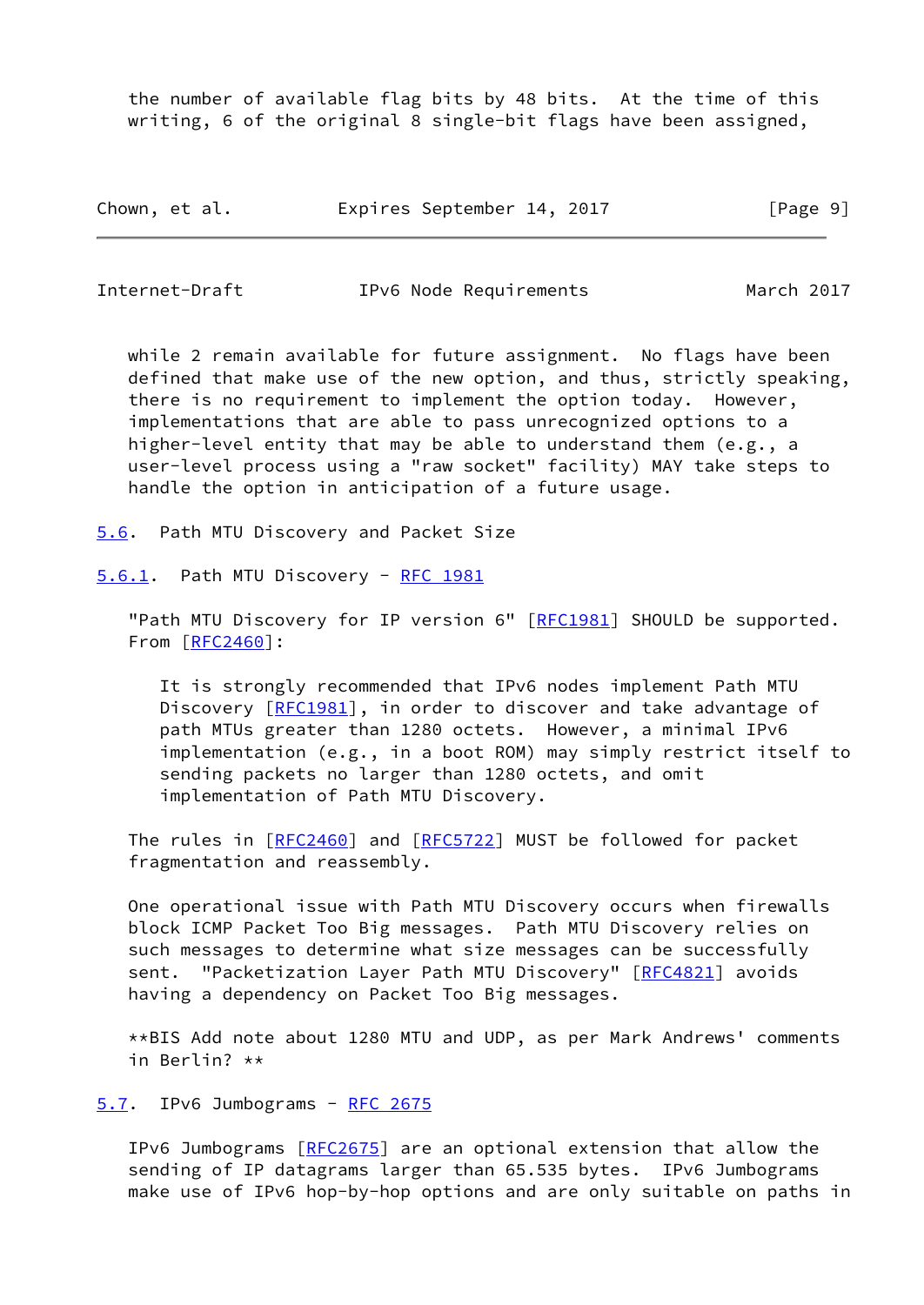which every hop and link are capable of supporting Jumbograms (e.g., within a campus or datacenter). To date, few implementations exist, and there is essentially no reported experience from usage. Consequently, IPv6 Jumbograms [[RFC2675](https://datatracker.ietf.org/doc/pdf/rfc2675)] remain optional at this time.

\*\*BIS Are these used? Do we need to modify the text for that? \*\*

Chown, et al. **Expires September 14, 2017** [Page 10]

<span id="page-11-0"></span>Internet-Draft IPv6 Node Requirements March 2017

<span id="page-11-4"></span>[5.8](#page-11-4). ICMP for the Internet Protocol Version 6 (IPv6) - [RFC 4443](https://datatracker.ietf.org/doc/pdf/rfc4443)

 ICMPv6 [\[RFC4443](https://datatracker.ietf.org/doc/pdf/rfc4443)] MUST be supported. "Extended ICMP to Support Multi- Part Messages" [\[RFC4884](https://datatracker.ietf.org/doc/pdf/rfc4884)] MAY be supported.

<span id="page-11-1"></span>[5.9](#page-11-1). Addressing

<span id="page-11-2"></span>[5.9.1](#page-11-2). IP Version 6 Addressing Architecture - [RFC 4291](https://datatracker.ietf.org/doc/pdf/rfc4291)

The IPv6 Addressing Architecture [\[RFC4291](https://datatracker.ietf.org/doc/pdf/rfc4291)] MUST be supported.

\*\*BIS Update to 4291-bis \*\*

\*\*BIS Add note on Why /64? [RFC 7421,](https://datatracker.ietf.org/doc/pdf/rfc7421) after the conclusion of the [RFC4291](https://datatracker.ietf.org/doc/pdf/rfc4291)-bis (lengthy!!!) discussions on the 64-bit IID topic. But no need for /127 p2p text [RFC 6164.](https://datatracker.ietf.org/doc/pdf/rfc6164) And no need for note on IID significance, as per [RFC 7136](https://datatracker.ietf.org/doc/pdf/rfc7136). \*\*

<span id="page-11-3"></span>[5.9.2](#page-11-3). Host Address Availability Recommendations

 Hosts may be configured with addresses through a variety of methods, including SLAAC, DHCPv6, or manual configuration.

 [RFC7934] recommends that networks provide general-purpose end hosts with multiple global IPv6 addresses when they attach, and it describes the benefits of and the options for doing so. There are, for example, benefits to multiple addresses for privacy reasons, or to assigning hosts a whole /64 to avoid the need for host-based NAT.

<span id="page-11-5"></span>[5.9.3](#page-11-5). IPv6 Stateless Address Autoconfiguration - [RFC 4862](https://datatracker.ietf.org/doc/pdf/rfc4862)

Hosts MUST support IPv6 Stateless Address Autoconfiguration as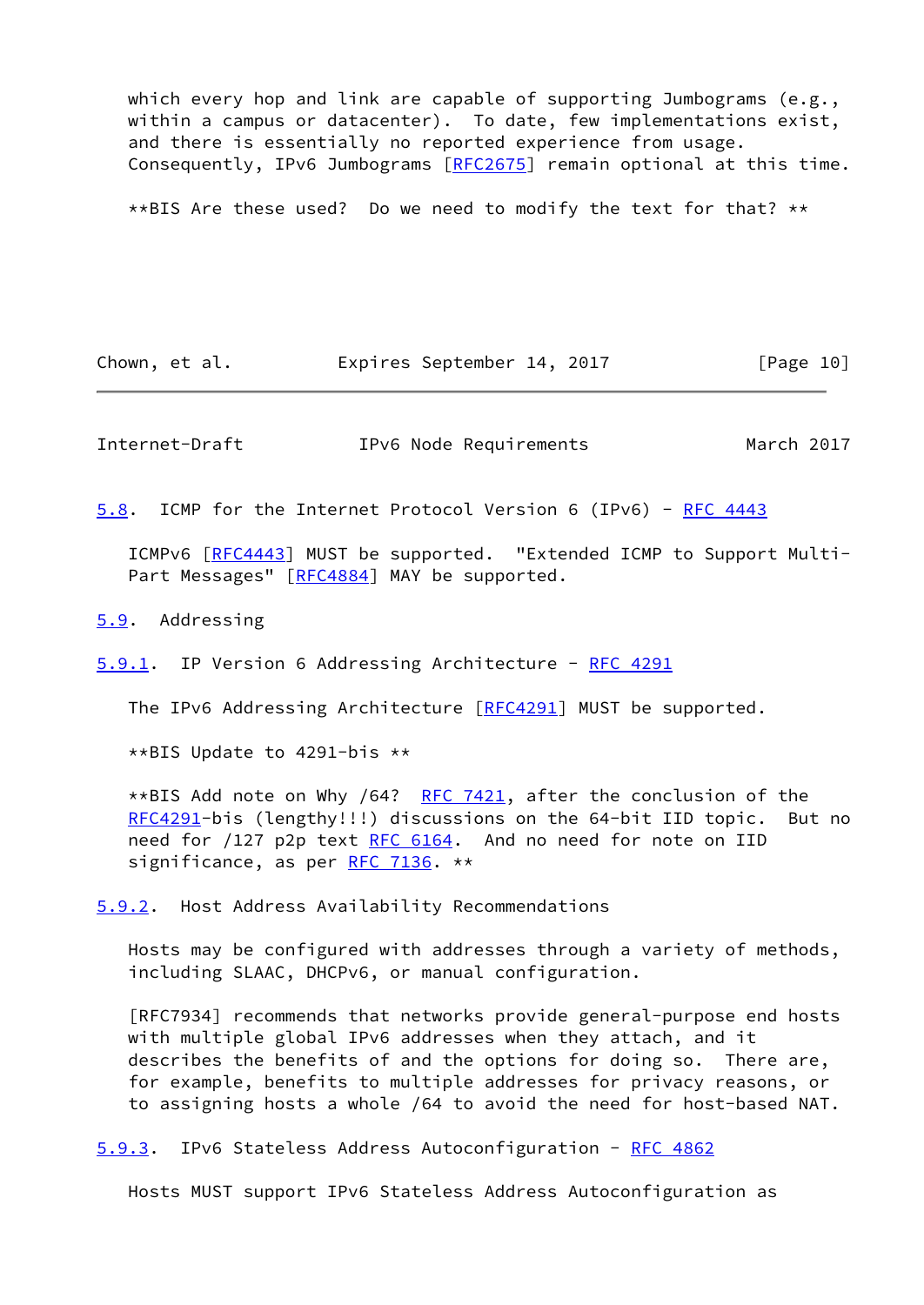defined in either [[RFC4862](https://datatracker.ietf.org/doc/pdf/rfc4862)] or [\[RFC7217](https://datatracker.ietf.org/doc/pdf/rfc7217)]. It is recommended that, unless there is a specific requirement for MAC addresses to be embedded in an IID, nodes follow the procedure in [RFC7217](https://datatracker.ietf.org/doc/pdf/rfc7217) to generate SLAAC-based addresses. Addresses generated through [RFC7217](https://datatracker.ietf.org/doc/pdf/rfc7217) will be the same whenever a given device (re)appears on the same subnet (with a specific IPv6 prefix), but the IID will vary on each subnet visited.

 Nodes that are routers MUST be able to generate link-local addresses as described in [\[RFC4862](https://datatracker.ietf.org/doc/pdf/rfc4862)].

From [RFC 4862](https://datatracker.ietf.org/doc/pdf/rfc4862):

 The autoconfiguration process specified in this document applies only to hosts and not routers. Since host autoconfiguration uses information advertised by routers, routers will need to be

| Chown, et al. |  | Expires September 14, 2017 |  | [Page 11] |
|---------------|--|----------------------------|--|-----------|
|---------------|--|----------------------------|--|-----------|

<span id="page-12-0"></span>Internet-Draft IPv6 Node Requirements March 2017

 configured by some other means. However, it is expected that routers will generate link-local addresses using the mechanism described in this document. In addition, routers are expected to successfully pass the Duplicate Address Detection procedure described in this document on all addresses prior to assigning them to an interface.

 All nodes MUST implement Duplicate Address Detection. Quoting from Section [5.4 of RFC 4862](https://datatracker.ietf.org/doc/pdf/rfc4862#section-5.4):

 Duplicate Address Detection MUST be performed on all unicast addresses prior to assigning them to an interface, regardless of whether they are obtained through stateless autoconfiguration, DHCPv6, or manual configuration, with the following [exceptions noted therein].

 "Optimistic Duplicate Address Detection (DAD) for IPv6" [\[RFC4429](https://datatracker.ietf.org/doc/pdf/rfc4429)] specifies a mechanism to reduce delays associated with generating addresses via Stateless Address Autoconfiguration [[RFC4862](https://datatracker.ietf.org/doc/pdf/rfc4862)]. [RFC](https://datatracker.ietf.org/doc/pdf/rfc4429) [4429](https://datatracker.ietf.org/doc/pdf/rfc4429) was developed in conjunction with Mobile IPv6 in order to reduce the time needed to acquire and configure addresses as devices quickly move from one network to another, and it is desirable to minimize transition delays. For general purpose devices, [RFC 4429](https://datatracker.ietf.org/doc/pdf/rfc4429) remains optional at this time.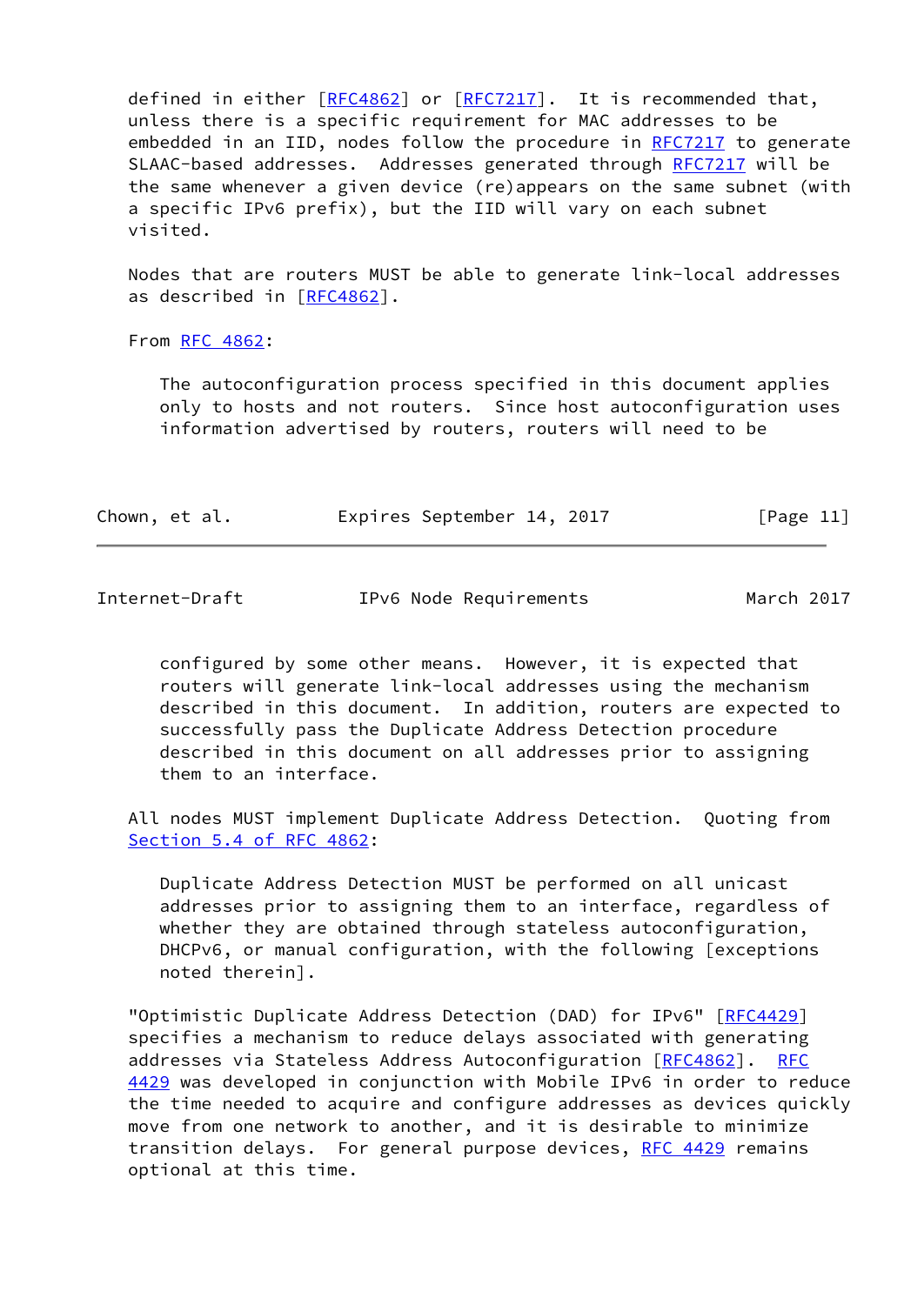[RFC7527] discusses enhanced DAD, and describes an algorithm to automate the detection of looped back IPv6 ND messages used by DAD. Nodes SHOULD implement this behaviour where such detection is beneficial.

<span id="page-13-2"></span>[5.9.4](#page-13-2). Privacy Extensions for Address Configuration in IPv6 - [RFC 4941](https://datatracker.ietf.org/doc/pdf/rfc4941)

A node using Stateless Address Autoconfiguration [\[RFC4862](https://datatracker.ietf.org/doc/pdf/rfc4862)] to form a globally unique IPv6 address using its MAC address to generate the IID will see that IID remain the same on any visited network, even though the network prefix part changes. Thus it is possible for 3rd party devices such nodes communicate with to track the activities of the node as it moves around the network. Privacy Extensions for Stateless Address Autoconfiguration [\[RFC4941](https://datatracker.ietf.org/doc/pdf/rfc4941)] address this concern by allowing nodes to configure an additional temporary address where the IID is effectively randomly generated. Privacy addresses are then used as source addresses for new communications initiated by the node.

[RFC7721] discusses general privacy issues with IPv6 addressing.

[RFC 4941](https://datatracker.ietf.org/doc/pdf/rfc4941) SHOULD be supported. In some scenarios, such as dedicated servers in a data center, it provides limited or no benefit, or may

| Chown, et al. |  |  |  | Expires September 14, 2017 |  |  | [Page 12] |
|---------------|--|--|--|----------------------------|--|--|-----------|
|---------------|--|--|--|----------------------------|--|--|-----------|

<span id="page-13-1"></span>Internet-Draft IPv6 Node Requirements March 2017

 complicate network management. Thus devices implementing this specification MUST provide a way for the end user to explicitly enable or disable the use of such temporary addresses.

Note that [RFC4941](https://datatracker.ietf.org/doc/pdf/rfc4941) can be used independently of traditional SLAAC, or of [RFC7217](https://datatracker.ietf.org/doc/pdf/rfc7217)-based SLAAC.

Implementers of [RFC 4941](https://datatracker.ietf.org/doc/pdf/rfc4941) should be aware that certain addresses are reserved and should not be chosen for use as temporary addresses. Consult "Reserved IPv6 Interface Identifiers" [[RFC5453](https://datatracker.ietf.org/doc/pdf/rfc5453)] for more details.

<span id="page-13-0"></span>[5.9.5](#page-13-0). Default Address Selection for IPv6 - [RFC 6724](https://datatracker.ietf.org/doc/pdf/rfc6724)

 IPv6 nodes will invariably have multiple addresses configured simultaneously, and thus will need to choose which addresses to use for which communications. The rules specified in the Default Address Selection for IPv6 [[RFC6724\]](https://datatracker.ietf.org/doc/pdf/rfc6724) document MUST be implemented.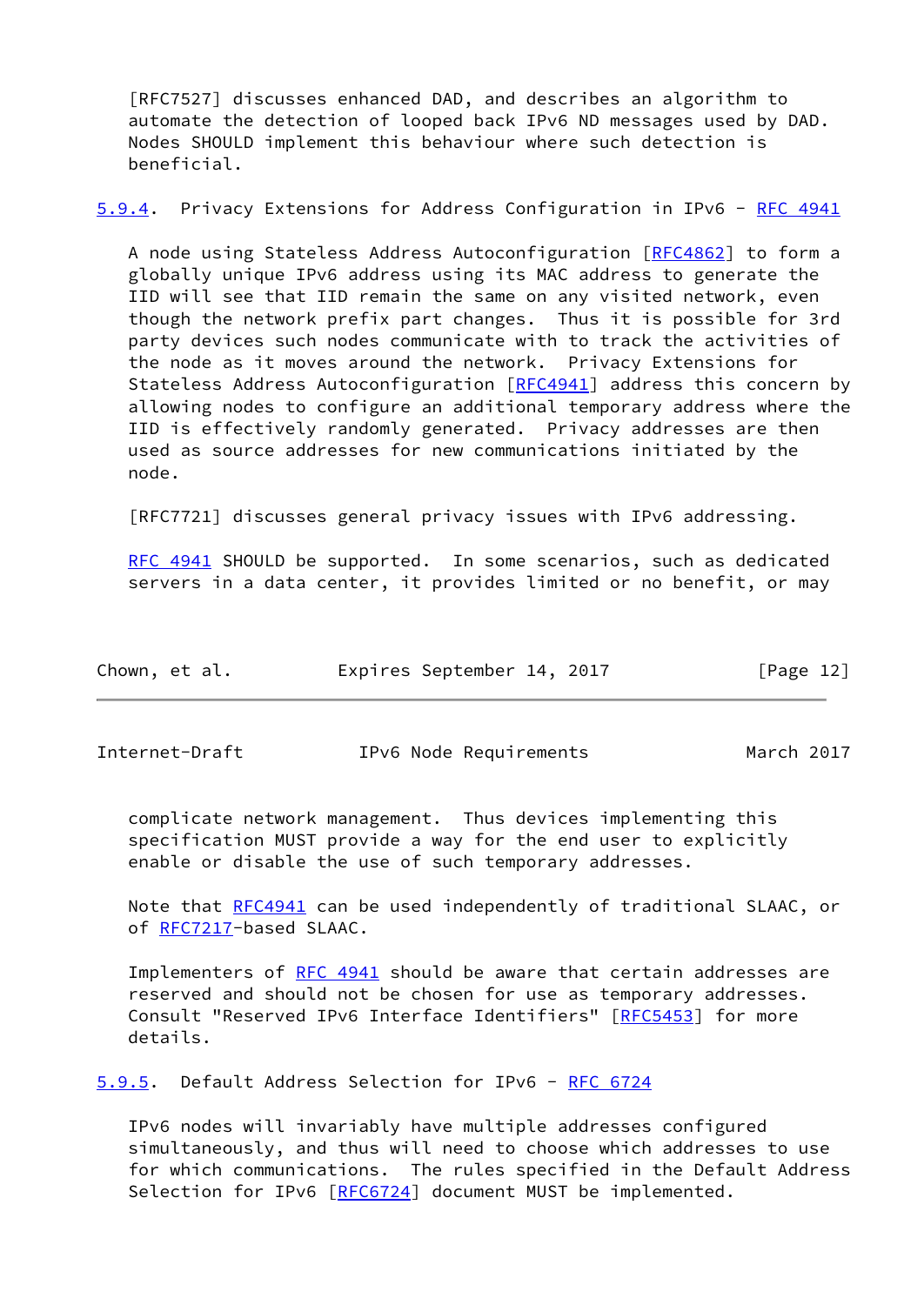#### <span id="page-14-2"></span>[5.9.6](#page-14-2). Stateful Address Autoconfiguration (DHCPv6) - [RFC 3315](https://datatracker.ietf.org/doc/pdf/rfc3315)

 DHCPv6 [\[RFC3315](https://datatracker.ietf.org/doc/pdf/rfc3315)] can be used to obtain and configure addresses. In general, a network may provide for the configuration of addresses through Router Advertisements, DHCPv6, or both. There will be a wide range of IPv6 deployment models and differences in address assignment requirements, some of which may require DHCPv6 for stateful address assignment. Consequently, all hosts SHOULD implement address configuration via DHCPv6.

 In the absence of a router, IPv6 nodes using DHCP for address assignment MAY initiate DHCP to obtain IPv6 addresses and other configuration information, as described in Section [5.5.2 of](https://datatracker.ietf.org/doc/pdf/rfc4862#section-5.5.2)  [\[RFC4862\]](https://datatracker.ietf.org/doc/pdf/rfc4862#section-5.5.2).

<span id="page-14-0"></span>[5.10](#page-14-0). Multicast Listener Discovery (MLD) for IPv6

\*\*BIS MLDv2 only?

 Nodes that need to join multicast groups MUST support MLDv1 [\[RFC2710](https://datatracker.ietf.org/doc/pdf/rfc2710)]. MLDv1 is needed by any node that is expected to receive and process multicast traffic. Note that Neighbor Discovery (as used on most link types -- see [Section 5.2](#page-7-0)) depends on multicast and requires that nodes join Solicited Node multicast addresses.

MLDv2 [[RFC3810](https://datatracker.ietf.org/doc/pdf/rfc3810)] extends the functionality of MLDv1 by supporting Source-Specific Multicast. The original MLDv2 protocol [\[RFC3810](https://datatracker.ietf.org/doc/pdf/rfc3810)] supporting Source-Specific Multicast [\[RFC4607](https://datatracker.ietf.org/doc/pdf/rfc4607)] supports two types of "filter modes". Using an INCLUDE filter, a node indicates a

| Chown, et al. | Expires September 14, 2017 | [Page 13] |
|---------------|----------------------------|-----------|
|---------------|----------------------------|-----------|

<span id="page-14-1"></span>Internet-Draft IPv6 Node Requirements March 2017

 multicast group along with a list of senders for the group from which it wishes to receive traffic. Using an EXCLUDE filter, a node indicates a multicast group along with a list of senders from which it wishes to exclude receiving traffic. In practice, operations to block source(s) using EXCLUDE mode are rarely used but add considerable implementation complexity to MLDv2. Lightweight MLDv2 [\[RFC5790](https://datatracker.ietf.org/doc/pdf/rfc5790)] is a simplified subset of the original MLDv2 specification that omits EXCLUDE filter mode to specify undesired source(s).

 Nodes SHOULD implement either MLDv2 [\[RFC3810](https://datatracker.ietf.org/doc/pdf/rfc3810)] or Lightweight MLDv2 [\[RFC5790](https://datatracker.ietf.org/doc/pdf/rfc5790)]. Specifically, nodes supporting applications using Source-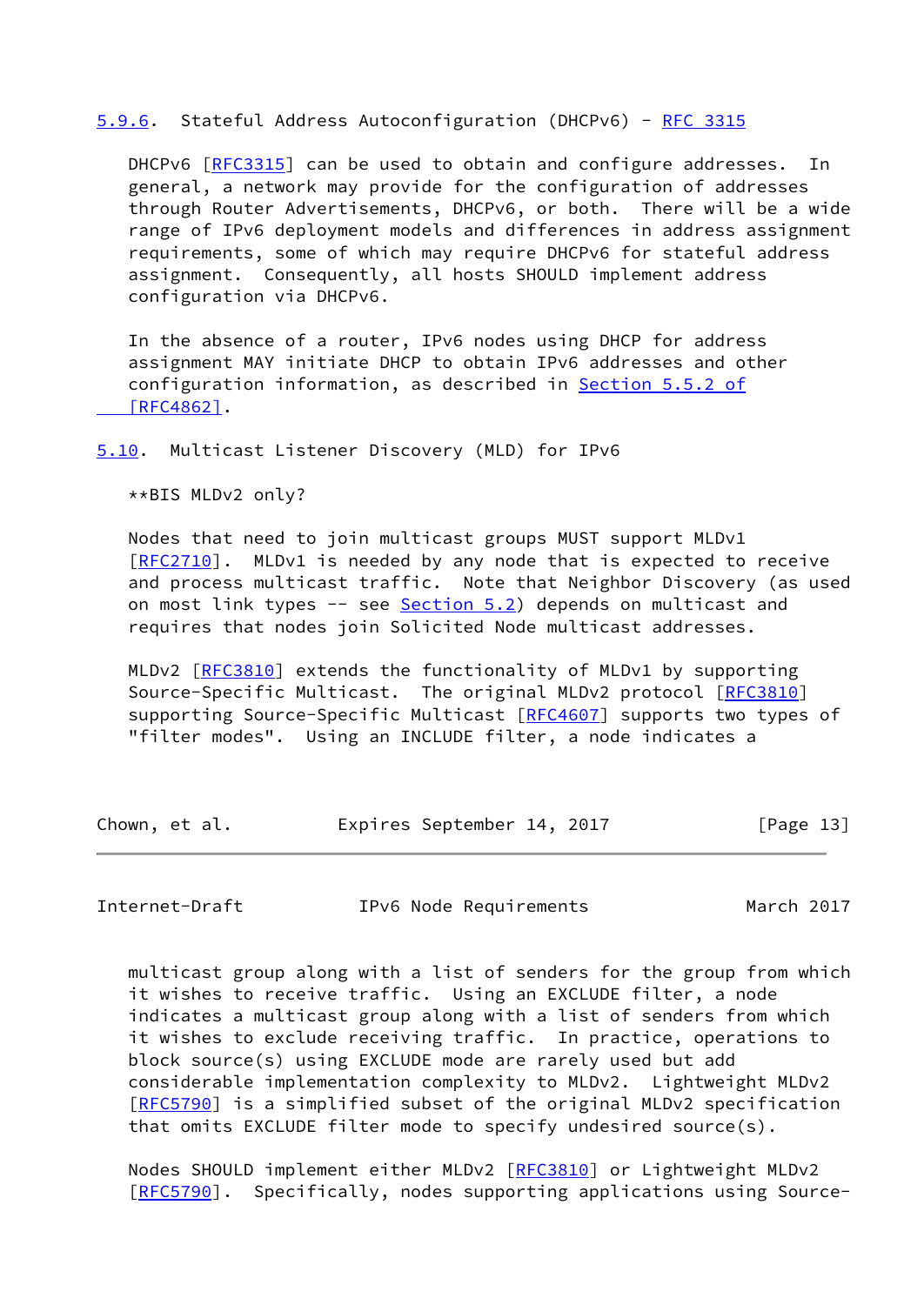Specific Multicast that expect to take advantage of MLDv2's EXCLUDE functionality [[RFC3810](https://datatracker.ietf.org/doc/pdf/rfc3810)] MUST support MLDv2 as defined in [\[RFC3810](https://datatracker.ietf.org/doc/pdf/rfc3810)], [\[RFC4604](https://datatracker.ietf.org/doc/pdf/rfc4604)], and [\[RFC4607](https://datatracker.ietf.org/doc/pdf/rfc4607)]. Nodes supporting applications that expect to only take advantage of MLDv2's INCLUDE functionality as well as Any-Source Multicast will find it sufficient to support Lightweight MLDv2 as defined in [\[RFC5790](https://datatracker.ietf.org/doc/pdf/rfc5790)].

 If a node only supports applications that use Any-Source Multicast (i.e, they do not use Source-Specific Multicast), implementing MLDv1 [\[RFC2710](https://datatracker.ietf.org/doc/pdf/rfc2710)] is sufficient. In all cases, however, nodes are strongly encouraged to implement MLDv2 or Lightweight MLDv2 rather than MLDv1, as the presence of a single MLDv1 participant on a link requires that all other nodes on the link operate in version 1 compatibility mode.

When MLDv1 is used, the rules in the Source Address Selection for the Multicast Listener Discovery (MLD) Protocol [\[RFC3590](https://datatracker.ietf.org/doc/pdf/rfc3590)] MUST be followed.

<span id="page-15-1"></span>[6](#page-15-1). DHCP versus Router Advertisement Options for Host Configuration

\*\*BIS this section probably needs rewriting \*\*

 In IPv6, there are two main protocol mechanisms for propagating configuration information to hosts: Router Advertisements (RAs) and DHCP. Historically, RA options have been restricted to those deemed essential for basic network functioning and for which all nodes are configured with exactly the same information. Examples include the Prefix Information Options, the MTU option, etc. On the other hand, DHCP has generally been preferred for configuration of more general parameters and for parameters that may be client-specific. That said, identifying the exact line on whether a particular option should be configured via DHCP versus an RA option has not always been easy. Generally speaking, however, there has been a desire to define only one mechanism for configuring a given option, rather than defining multiple (different) ways of configuring the same information.

| Chown, et al. |  | Expires September 14, 2017 |  | [Page 14] |
|---------------|--|----------------------------|--|-----------|
|---------------|--|----------------------------|--|-----------|

<span id="page-15-0"></span>

|  | Internet-Draft | IPv6 Node Requirements | March 2017 |
|--|----------------|------------------------|------------|
|--|----------------|------------------------|------------|

 One issue with having multiple ways of configuring the same information is that interoperability suffers if a host chooses one mechanism but the network operator chooses a different mechanism. For "closed" environments, where the network operator has significant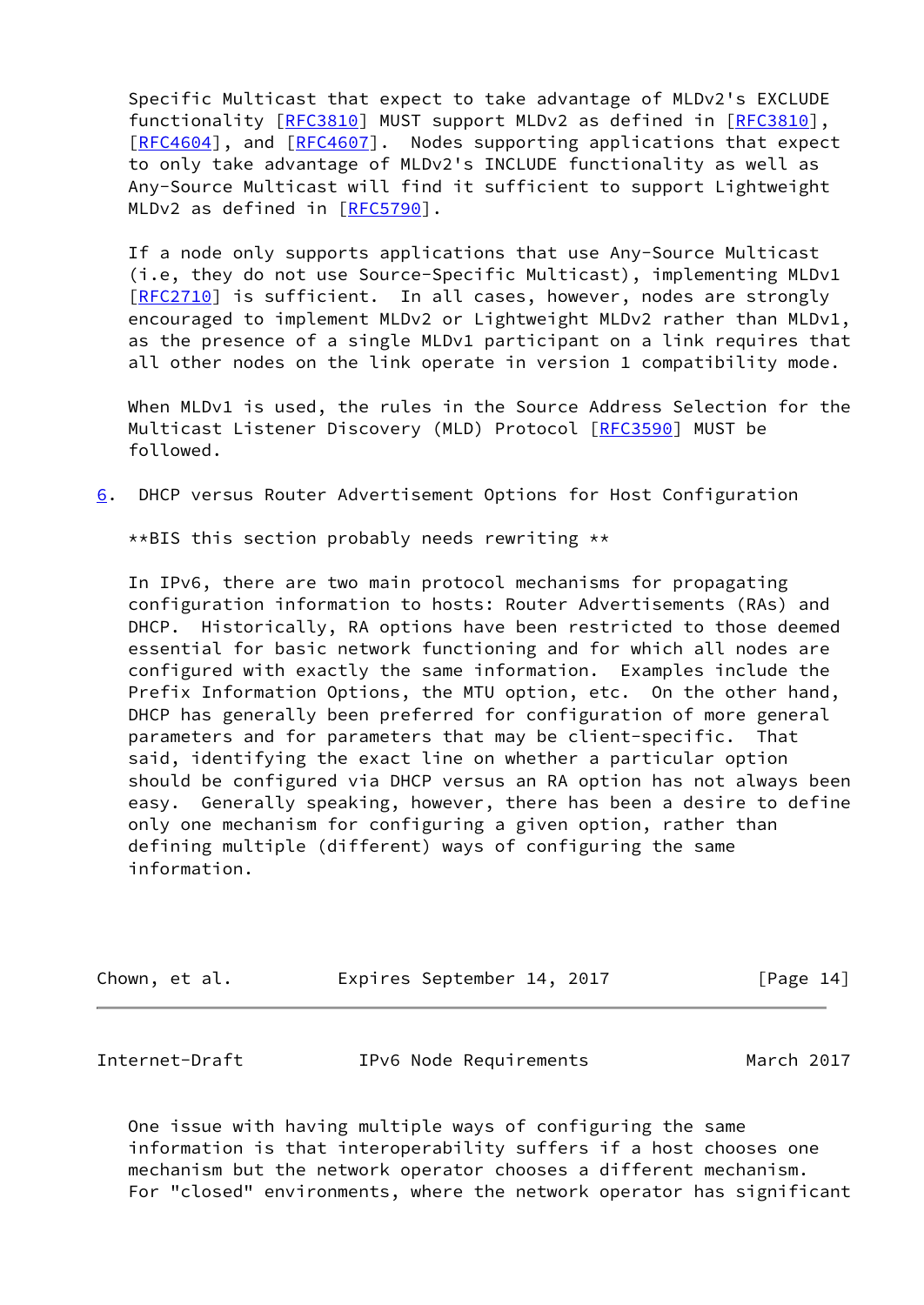influence over what devices connect to the network and thus what configuration mechanisms they support, the operator may be able to ensure that a particular mechanism is supported by all connected hosts. In more open environments, however, where arbitrary devices may connect (e.g., a WIFI hotspot), problems can arise. To maximize interoperability in such environments, hosts would need to implement multiple configuration mechanisms to ensure interoperability.

<span id="page-16-0"></span>[7](#page-16-0). DNS and DHCP

#### <span id="page-16-1"></span>[7.1](#page-16-1). DNS

DNS is described in [\[RFC1034](https://datatracker.ietf.org/doc/pdf/rfc1034)], [\[RFC1035](https://datatracker.ietf.org/doc/pdf/rfc1035)], [[RFC3363](https://datatracker.ietf.org/doc/pdf/rfc3363)], and [\[RFC3596](https://datatracker.ietf.org/doc/pdf/rfc3596)]. Not all nodes will need to resolve names; those that will never need to resolve DNS names do not need to implement resolver functionality. However, the ability to resolve names is a basic infrastructure capability on which applications rely, and most nodes will need to provide support. All nodes SHOULD implement stub-resolver [[RFC1034\]](https://datatracker.ietf.org/doc/pdf/rfc1034) functionality, as in  $[REC1034]$ , Section 5.3.1, with support for:

- AAAA type Resource Records [[RFC3596](https://datatracker.ietf.org/doc/pdf/rfc3596)];
- reverse addressing in ip6.arpa using PTR records [\[RFC3596](https://datatracker.ietf.org/doc/pdf/rfc3596)];
- Extension Mechanisms for DNS (EDNS0) [\[RFC2671](https://datatracker.ietf.org/doc/pdf/rfc2671)] to allow for DNS packet sizes larger than 512 octets.

 Those nodes are RECOMMENDED to support DNS security extensions [\[RFC4033](https://datatracker.ietf.org/doc/pdf/rfc4033)] [[RFC4034](https://datatracker.ietf.org/doc/pdf/rfc4034)] [\[RFC4035](https://datatracker.ietf.org/doc/pdf/rfc4035)].

 A6 Resource Records, which were only ever defined with Experimental status in [[RFC3363](https://datatracker.ietf.org/doc/pdf/rfc3363)], are now classified as Historic, as per  $[REG563]$ .

\*\*BIS Add DNS-SD? \*\*

<span id="page-16-3"></span>[7.2](#page-16-3). Dynamic Host Configuration Protocol for IPv6 (DHCPv6) - [RFC 3315](https://datatracker.ietf.org/doc/pdf/rfc3315)

<span id="page-16-2"></span>[7.2.1](#page-16-2). Other Configuration Information

IPv6 nodes use DHCP [\[RFC3315](https://datatracker.ietf.org/doc/pdf/rfc3315)] to obtain address configuration information (see [Section 5.9.6](#page-14-2)) and to obtain additional (non address) configuration. If a host implementation supports applications or other protocols that require configuration that is

| Chown, et al. | Expires September 14, 2017 | [Page 15] |
|---------------|----------------------------|-----------|
|---------------|----------------------------|-----------|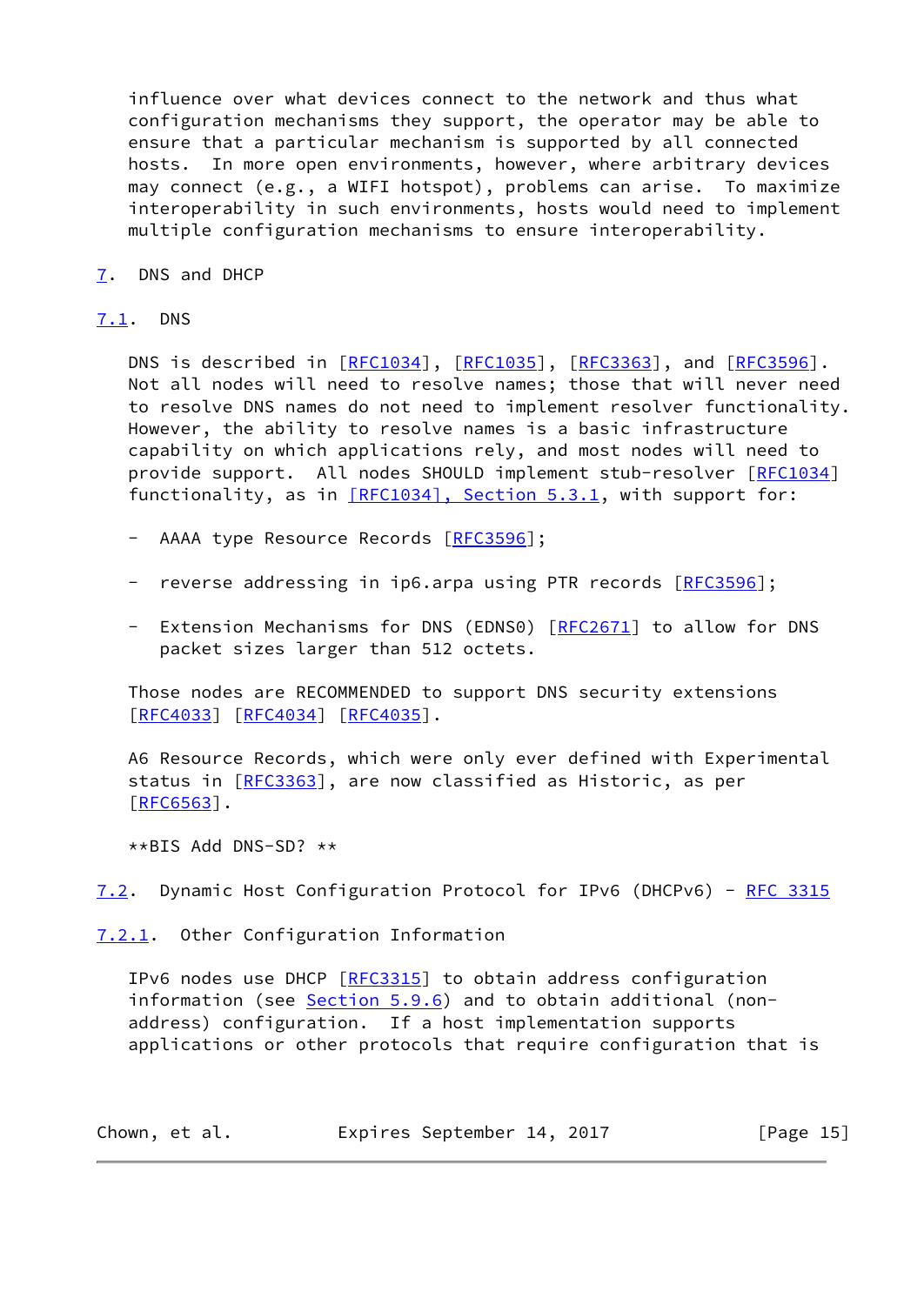<span id="page-17-0"></span> only available via DHCP, hosts SHOULD implement DHCP. For specialized devices on which no such configuration need is present, DHCP may not be necessary.

An IPv6 node can use the subset of DHCP (described in [[RFC3736](https://datatracker.ietf.org/doc/pdf/rfc3736)]) to obtain other configuration information.

<span id="page-17-4"></span>[7.2.2](#page-17-4). Use of Router Advertisements in Managed Environments

 Nodes using the Dynamic Host Configuration Protocol for IPv6 (DHCPv6) are expected to determine their default router information and on link prefix information from received Router Advertisements. There is no defined DHCPv6 Gateway option.

<span id="page-17-5"></span>[7.3](#page-17-5). IPv6 Router Advertisement Options for DNS Configuration - [RFC 6106](https://datatracker.ietf.org/doc/pdf/rfc6106)

 Router Advertisements have historically limited options to those that are critical to basic IPv6 functioning. Originally, DNS configuration was not included as an RA option, and DHCP was the recommended way to obtain DNS configuration information. Over time, the thinking surrounding such an option has evolved. It is now generally recognized that few nodes can function adequately without having access to a working DNS resolver. [[RFC5006](https://datatracker.ietf.org/doc/pdf/rfc5006)] was published as an Experimental document in 2007, and recently, a revised version was placed on the Standards Track [[RFC6106](https://datatracker.ietf.org/doc/pdf/rfc6106)].

Implementations SHOULD implement the DNS RA option [[RFC6106\]](https://datatracker.ietf.org/doc/pdf/rfc6106).

<span id="page-17-1"></span>[8](#page-17-1). IPv4 Support and Transition

IPv6 nodes MAY support IPv4.

- <span id="page-17-2"></span>[8.1](#page-17-2). Transition Mechanisms
- <span id="page-17-6"></span>[8.1.1](#page-17-6). Basic Transition Mechanisms for IPv6 Hosts and Routers - [RFC](https://datatracker.ietf.org/doc/pdf/rfc4213) [4213](https://datatracker.ietf.org/doc/pdf/rfc4213)

If an IPv6 node implements dual stack and tunneling, then [[RFC4213](https://datatracker.ietf.org/doc/pdf/rfc4213)] MUST be supported.

<span id="page-17-3"></span>[9](#page-17-3). Application Support

<span id="page-17-7"></span>[9.1](#page-17-7). Textual Representation of IPv6 Addresses - [RFC 5952](https://datatracker.ietf.org/doc/pdf/rfc5952)

 Software that allows users and operators to input IPv6 addresses in text form SHOULD support "A Recommendation for IPv6 Address Text Representation" [\[RFC5952](https://datatracker.ietf.org/doc/pdf/rfc5952)].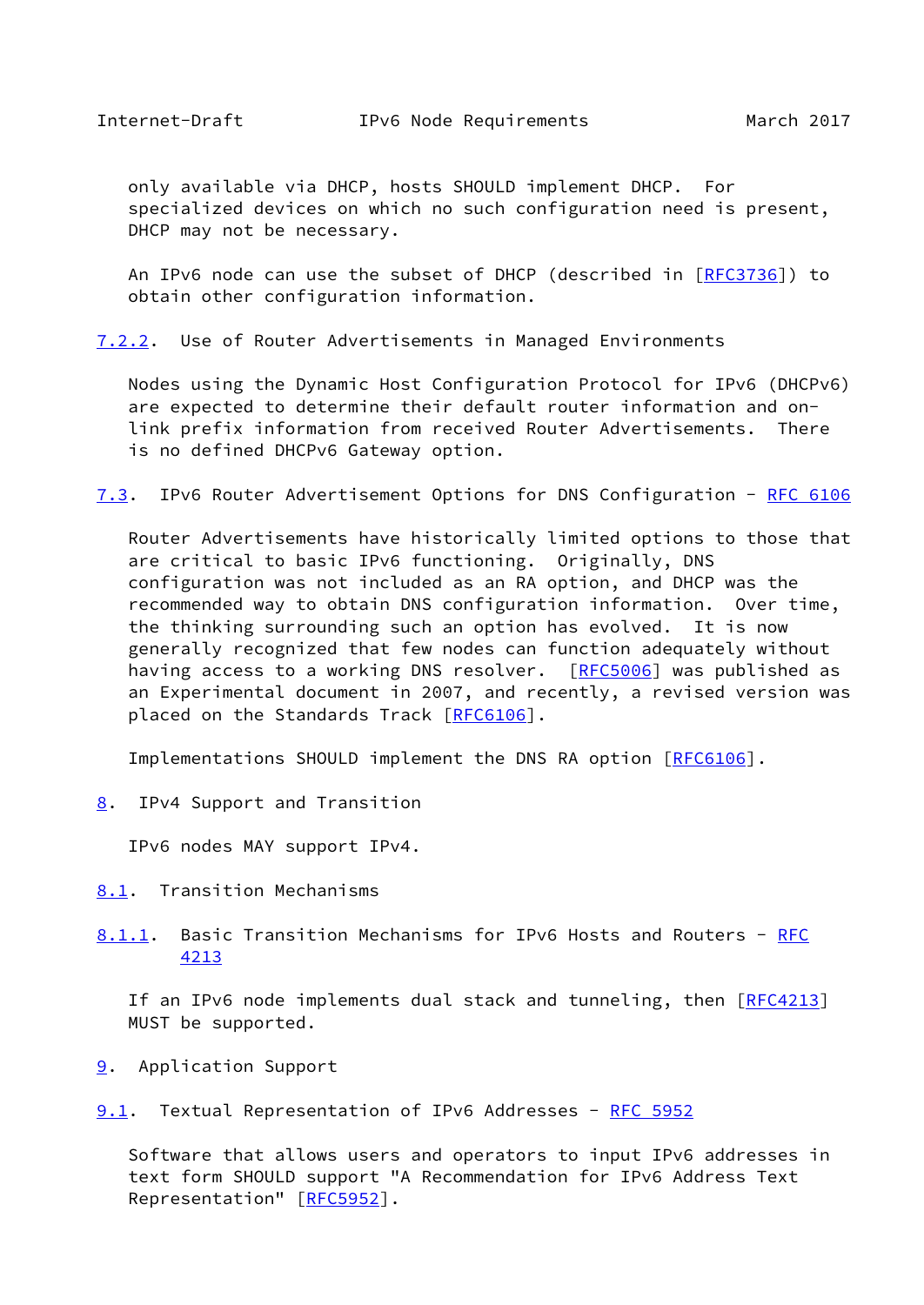<span id="page-18-1"></span>Internet-Draft IPv6 Node Requirements March 2017

<span id="page-18-0"></span>[9.2](#page-18-0). Application Programming Interfaces (APIs)

 There are a number of IPv6-related APIs. This document does not mandate the use of any, because the choice of API does not directly relate to on-the-wire behavior of protocols. Implementers, however, would be advised to consider providing a common API or reviewing existing APIs for the type of functionality they provide to applications.

 "Basic Socket Interface Extensions for IPv6" [\[RFC3493](https://datatracker.ietf.org/doc/pdf/rfc3493)] provides IPv6 functionality used by typical applications. Implementers should note that [RFC3493](https://datatracker.ietf.org/doc/pdf/rfc3493) has been picked up and further standardized by the Portable Operating System Interface (POSIX) [\[POSIX](#page-36-2)].

 "Advanced Sockets Application Program Interface (API) for IPv6" [\[RFC3542](https://datatracker.ietf.org/doc/pdf/rfc3542)] provides access to advanced IPv6 features needed by diagnostic and other more specialized applications.

"IPv6 Socket API for Source Address Selection" [\[RFC5014](https://datatracker.ietf.org/doc/pdf/rfc5014)] provides facilities that allow an application to override the default Source Address Selection rules of [[RFC6724\]](https://datatracker.ietf.org/doc/pdf/rfc6724).

 "Socket Interface Extensions for Multicast Source Filters" [[RFC3678\]](https://datatracker.ietf.org/doc/pdf/rfc3678) provides support for expressing source filters on multicast group memberships.

"Extension to Sockets API for Mobile IPv6" [[RFC4584\]](https://datatracker.ietf.org/doc/pdf/rfc4584) provides application support for accessing and enabling Mobile IPv6 [[RFC6275\]](https://datatracker.ietf.org/doc/pdf/rfc6275) features.

# <span id="page-18-2"></span>[10.](#page-18-2) Cellular Host

 IPv6 for 3GPP [[RFC7066](https://datatracker.ietf.org/doc/pdf/rfc7066)] lists IPv6 Functionalities that need to be implemented above and beyond the recommendations in this document. Additionally a 3GPP IPv6 Host MAY implement [\[RFC7278](https://datatracker.ietf.org/doc/pdf/rfc7278)] for delivering IPv6 prefixes on the LAN link.

## <span id="page-18-3"></span>[11.](#page-18-3) Security

This section describes the specification for security for IPv6 nodes.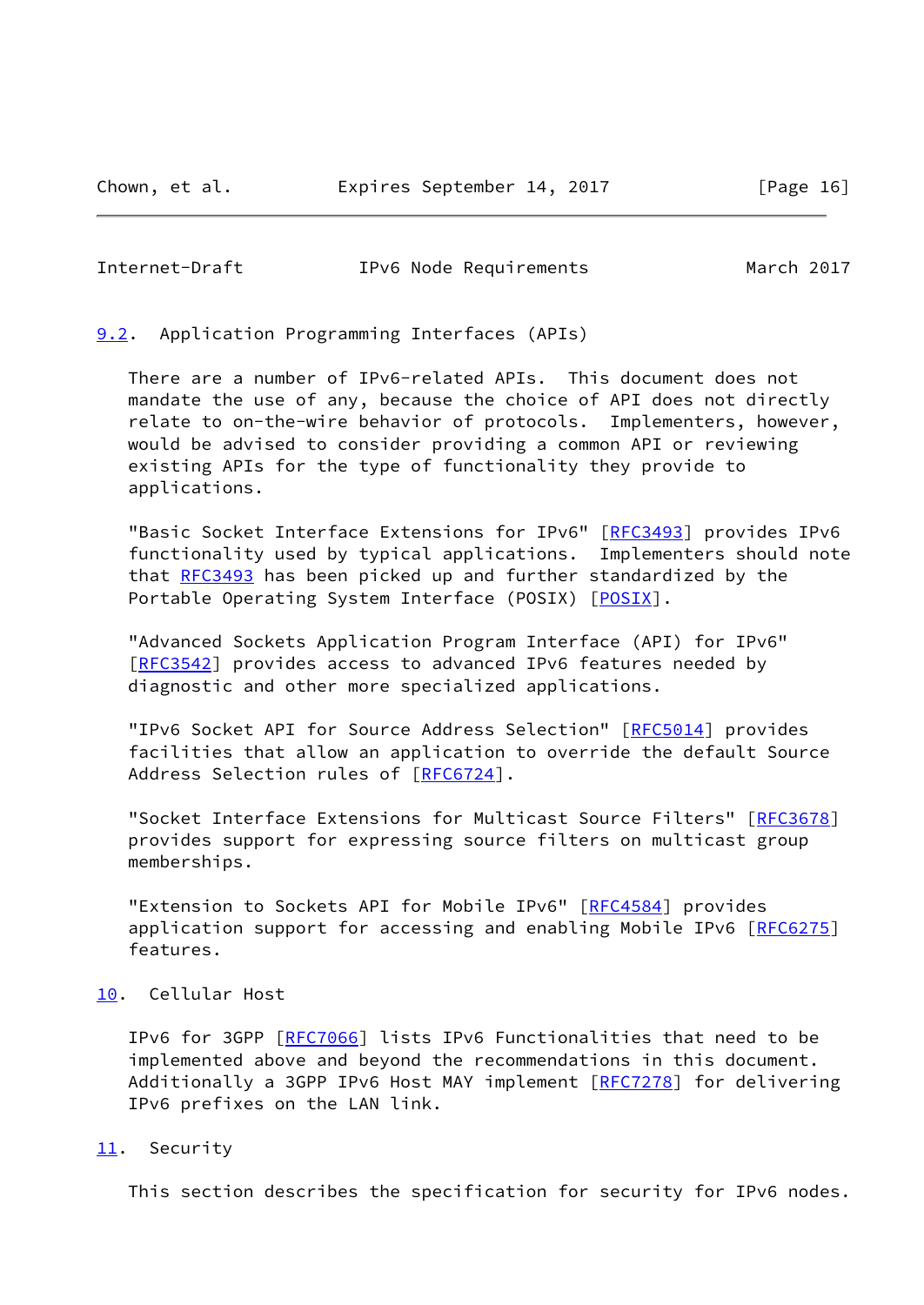Achieving security in practice is a complex undertaking. Operational procedures, protocols, key distribution mechanisms, certificate management approaches, etc., are all components that impact the level of security actually achieved in practice. More importantly, deficiencies or a poor fit in any one individual component can significantly reduce the overall effectiveness of a particular security approach.

| Chown, et al. | Expires September 14, 2017 | [Page 17] |
|---------------|----------------------------|-----------|
|               |                            |           |

<span id="page-19-0"></span>Internet-Draft IPv6 Node Requirements March 2017

 IPsec provides channel security at the Internet layer, making it possible to provide secure communication for all (or a subset of) communication flows at the IP layer between pairs of internet nodes. IPsec provides sufficient flexibility and granularity that individual TCP connections can (selectively) be protected, etc.

 Although IPsec can be used with manual keying in some cases, such usage has limited applicability and is not recommended.

 A range of security technologies and approaches proliferate today (e.g., IPsec, Transport Layer Security (TLS), Secure SHell (SSH), etc.) No one approach has emerged as an ideal technology for all needs and environments. Moreover, IPsec is not viewed as the ideal security technology in all cases and is unlikely to displace the others.

 Previously, IPv6 mandated implementation of IPsec and recommended the key management approach of IKE. This document updates that recommendation by making support of the IPsec Architecture [[RFC4301\]](https://datatracker.ietf.org/doc/pdf/rfc4301) a SHOULD for all IPv6 nodes. Note that the IPsec Architecture requires (e.g., Section [4.5 of RFC 4301](https://datatracker.ietf.org/doc/pdf/rfc4301#section-4.5)) the implementation of both manual and automatic key management. Currently, the default automated key management protocol to implement is IKEv2 [\[RFC5996](https://datatracker.ietf.org/doc/pdf/rfc5996)].

 This document recognizes that there exists a range of device types and environments where approaches to security other than IPsec can be justified. For example, special-purpose devices may support only a very limited number or type of applications, and an application specific security approach may be sufficient for limited management or configuration capabilities. Alternatively, some devices may run on extremely constrained hardware (e.g., sensors) where the full IPsec Architecture is not justified.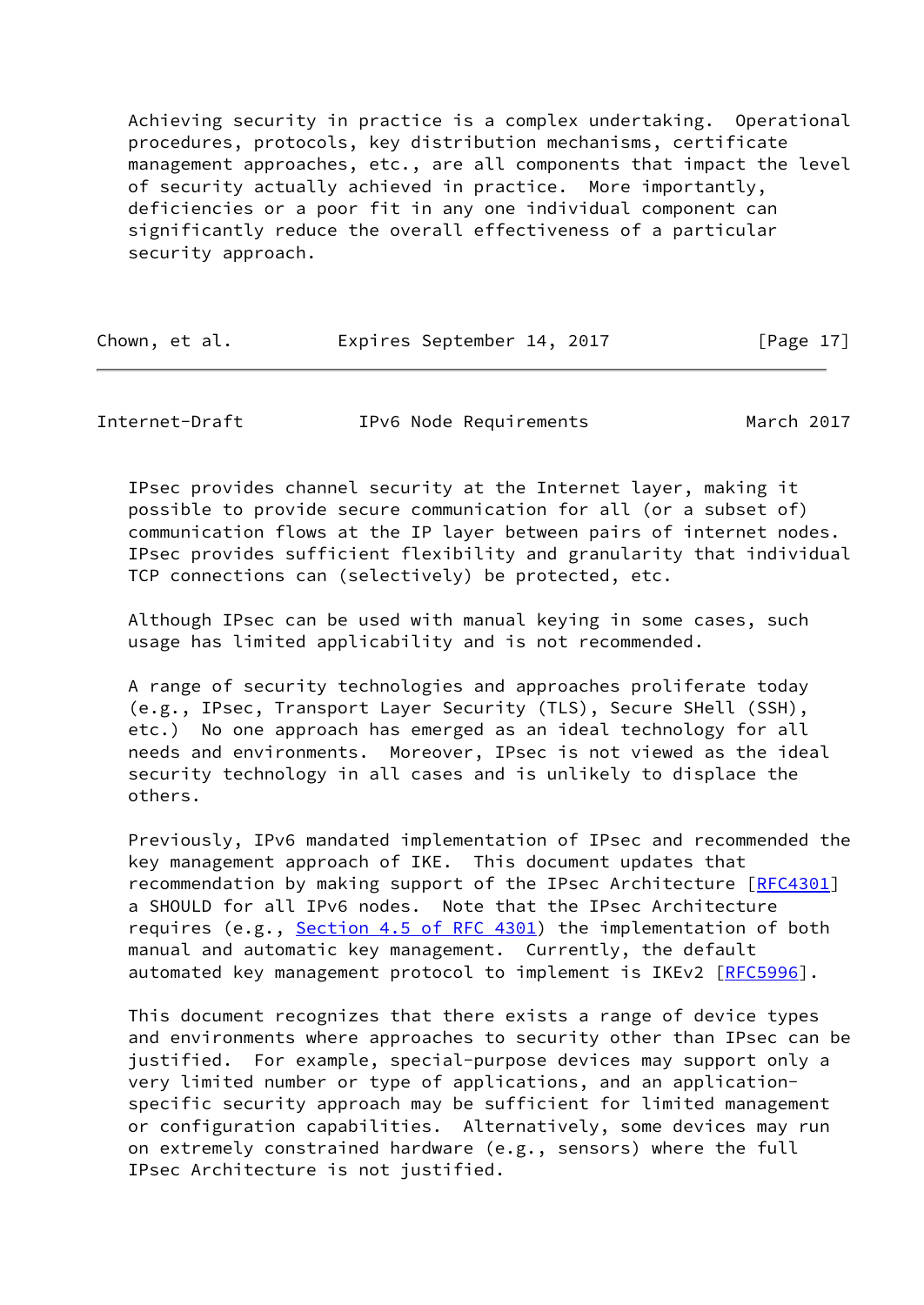\*\*BIS Add note on security in IPv4-only networks? [RFC 7123?](https://datatracker.ietf.org/doc/pdf/rfc7123) Relevant? \*\*

#### <span id="page-20-0"></span>[11.1](#page-20-0). Requirements

 "Security Architecture for the Internet Protocol" [[RFC4301](https://datatracker.ietf.org/doc/pdf/rfc4301)] SHOULD be supported by all IPv6 nodes. Note that the IPsec Architecture requires (e.g., Section [4.5 of \[RFC4301\]](https://datatracker.ietf.org/doc/pdf/rfc4301#section-4.5)) the implementation of both manual and automatic key management. Currently, the default automated key management protocol to implement is IKEv2. As required in [[RFC4301\]](https://datatracker.ietf.org/doc/pdf/rfc4301), IPv6 nodes implementing the IPsec Architecture MUST implement ESP [[RFC4303](https://datatracker.ietf.org/doc/pdf/rfc4303)] and MAY implement AH [\[RFC4302](https://datatracker.ietf.org/doc/pdf/rfc4302)].

| Chown, et al. | Expires September 14, 2017 | [Page 18] |
|---------------|----------------------------|-----------|
|               |                            |           |

<span id="page-20-2"></span>

| Internet-Draft | IPv6 Node Requirements | March 2017 |
|----------------|------------------------|------------|
|----------------|------------------------|------------|

#### <span id="page-20-1"></span>[11.2](#page-20-1). Transforms and Algorithms

 The current set of mandatory-to-implement algorithms for the IPsec Architecture are defined in "Cryptographic Algorithm Implementation Requirements For ESP and AH" [\[RFC4835](https://datatracker.ietf.org/doc/pdf/rfc4835)]. IPv6 nodes implementing the IPsec Architecture MUST conform to the requirements in [\[RFC4835](https://datatracker.ietf.org/doc/pdf/rfc4835)]. Preferred cryptographic algorithms often change more frequently than security protocols. Therefore, implementations MUST allow for migration to new algorithms, as [RFC 4835](https://datatracker.ietf.org/doc/pdf/rfc4835) is replaced or updated in the future.

\*\*BIS update to 7321bis\*\*

 The current set of mandatory-to-implement algorithms for IKEv2 are defined in "Cryptographic Algorithms for Use in the Internet Key Exchange Version 2 (IKEv2)" [\[RFC4307](https://datatracker.ietf.org/doc/pdf/rfc4307)]. IPv6 nodes implementing IKEv2 MUST conform to the requirements in [\[RFC4307](https://datatracker.ietf.org/doc/pdf/rfc4307)] and/or any future updates or replacements to [[RFC4307\]](https://datatracker.ietf.org/doc/pdf/rfc4307).

\*\*BIS update to 4307bis\*\*

<span id="page-20-3"></span>[12.](#page-20-3) Router-Specific Functionality

 This section defines general host considerations for IPv6 nodes that act as routers. Currently, this section does not discuss routing specific requirements; for the case of typical home routers,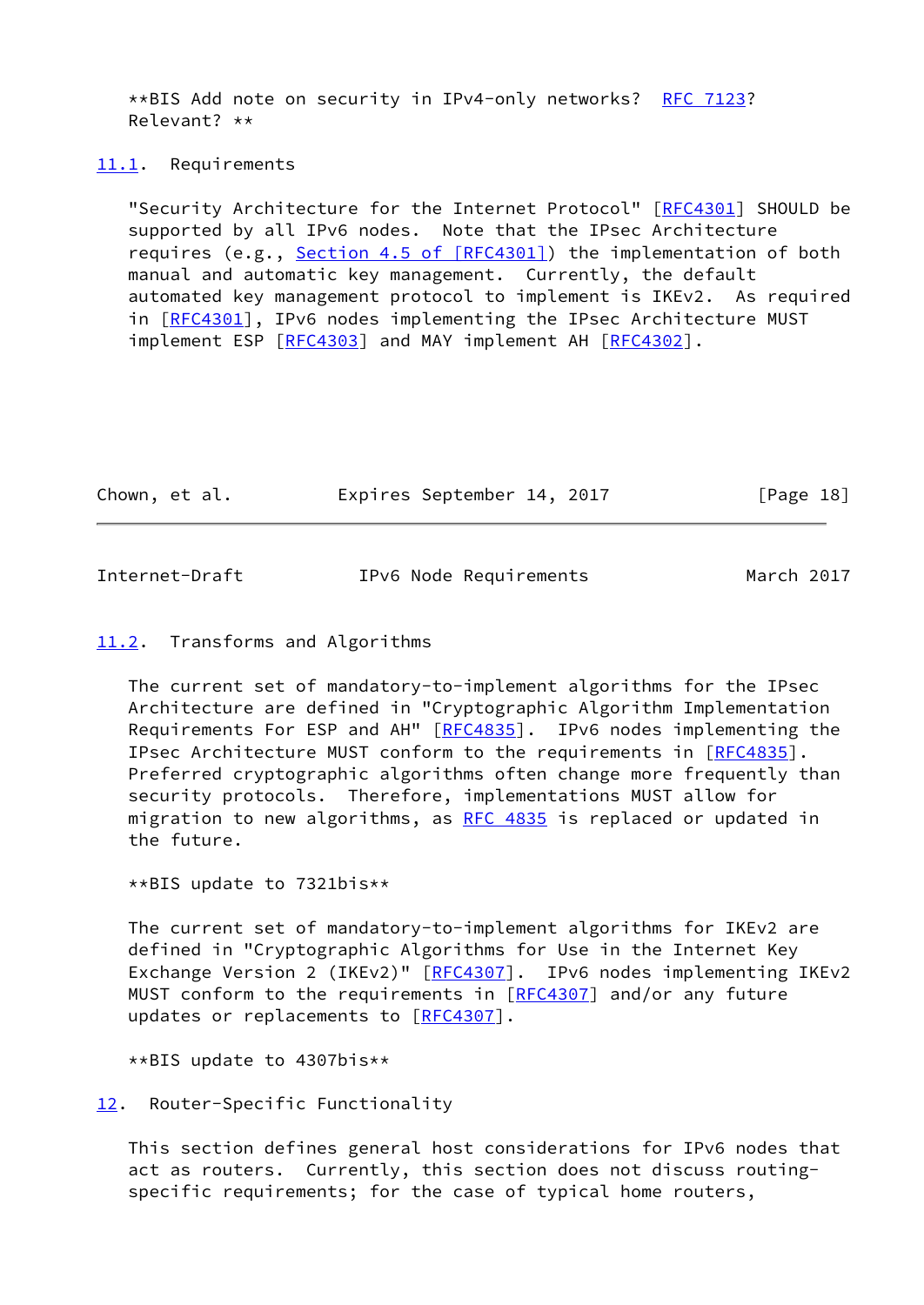[\[RFC7084](https://datatracker.ietf.org/doc/pdf/rfc7084)] defines basic requirements for customer edge routers.

 \*\*BIS Sync here with work by John Brzozowski et al. in [draft-ali](https://datatracker.ietf.org/doc/pdf/draft-ali-ipv6rtr-reqs-02) [ipv6rtr-reqs-02](https://datatracker.ietf.org/doc/pdf/draft-ali-ipv6rtr-reqs-02)\*\*

<span id="page-21-0"></span>[12.1](#page-21-0). IPv6 Router Alert Option - [RFC 2711](https://datatracker.ietf.org/doc/pdf/rfc2711)

The IPv6 Router Alert Option [\[RFC2711](https://datatracker.ietf.org/doc/pdf/rfc2711)] is an optional IPv6 Hop-by-Hop Header that is used in conjunction with some protocols (e.g., RSVP [\[RFC2205](https://datatracker.ietf.org/doc/pdf/rfc2205)] or Multicast Listener Discovery (MLD) [\[RFC2710](https://datatracker.ietf.org/doc/pdf/rfc2710)]). The Router Alert option will need to be implemented whenever protocols that mandate its usage (e.g., MLD) are implemented. See [Section 5.10](#page-14-0).

<span id="page-21-1"></span>[12.2](#page-21-1). Neighbor Discovery for IPv6 - [RFC 4861](https://datatracker.ietf.org/doc/pdf/rfc4861)

 Sending Router Advertisements and processing Router Solicitations MUST be supported.

 Section [7 of \[RFC6275\]](https://datatracker.ietf.org/doc/pdf/rfc6275#section-7) includes some mobility-specific extensions to Neighbor Discovery. Routers SHOULD implement Sections  $7.3$  and  $7.5$ , even if they do not implement Home Agent functionality.

| Chown, et al. | Expires September 14, 2017 | [Page 19] |
|---------------|----------------------------|-----------|
|---------------|----------------------------|-----------|

<span id="page-21-2"></span>Internet-Draft IPv6 Node Requirements March 2017

<span id="page-21-3"></span>[12.3](#page-21-3). Stateful Address Autoconfiguration (DHCPv6) - [RFC 3315](https://datatracker.ietf.org/doc/pdf/rfc3315)

 A single DHCP server ([[RFC3315](https://datatracker.ietf.org/doc/pdf/rfc3315)] or [[RFC4862\]](https://datatracker.ietf.org/doc/pdf/rfc4862)) can provide configuration information to devices directly attached to a shared link, as well as to devices located elsewhere within a site. Communication between a client and a DHCP server located on different links requires the use of DHCP relay agents on routers.

 In simple deployments, consisting of a single router and either a single LAN or multiple LANs attached to the single router, together with a WAN connection, a DHCP server embedded within the router is one common deployment scenario (e.g., [[RFC7084](https://datatracker.ietf.org/doc/pdf/rfc7084)]). However, there is no need for relay agents in such scenarios.

 In more complex deployment scenarios, such as within enterprise or service provider networks, the use of DHCP requires some level of configuration, in order to configure relay agents, DHCP servers, etc. In such environments, the DHCP server might even be run on a traditional server, rather than as part of a router.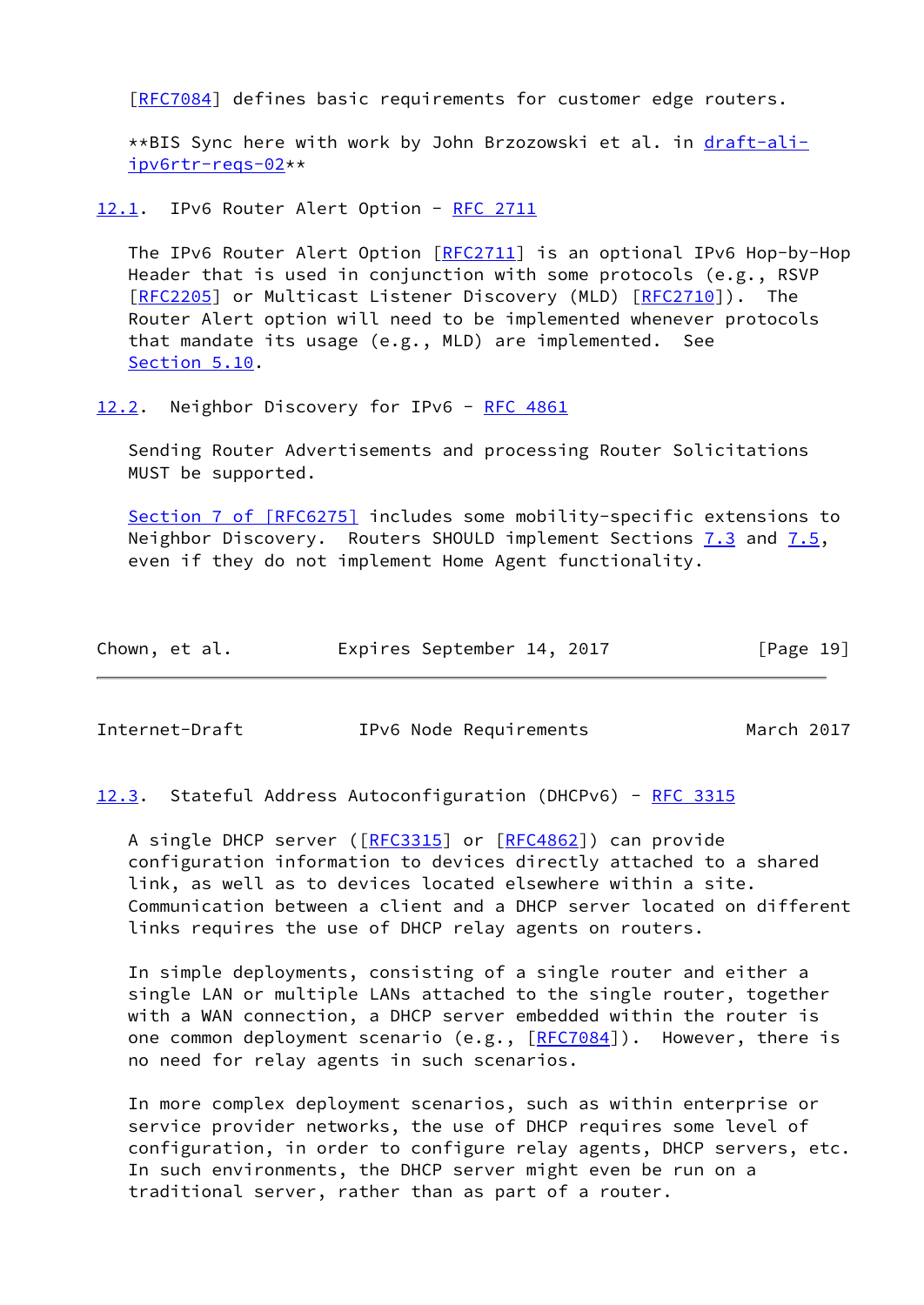Because of the wide range of deployment scenarios, support for DHCP server functionality on routers is optional. However, routers targeted for deployment within more complex scenarios (as described above) SHOULD support relay agent functionality. Note that "Basic Requirements for IPv6 Customer Edge Routers" [\[RFC7084](https://datatracker.ietf.org/doc/pdf/rfc7084)] requires implementation of a DHCPv6 server function in IPv6 Customer Edge (CE) routers.

<span id="page-22-0"></span>[13.](#page-22-0) Network Management

 Network management MAY be supported by IPv6 nodes. However, for IPv6 nodes that are embedded devices, network management may be the only possible way of controlling these nodes.

\*\*BIS This is a little thin. Add Netconf, restconf, yang models? \*\*

 \*\*BIS add the network polling/syslod nd for none DHCPv6 network tracking.\*\*

<span id="page-22-1"></span>[13.1](#page-22-1). Management Information Base (MIB) Modules

\*\*BIS Address MIB Obsolete draft

 The following two MIB modules SHOULD be supported by nodes that support a Simple Network Management Protocol (SNMP) agent.

| Chown, et al. | Expires September 14, 2017 | [Page 20] |
|---------------|----------------------------|-----------|
|---------------|----------------------------|-----------|

<span id="page-22-3"></span>Internet-Draft IPv6 Node Requirements March 2017

<span id="page-22-2"></span>[13.1.1](#page-22-2). IP Forwarding Table MIB

The IP Forwarding Table MIB [\[RFC4292](https://datatracker.ietf.org/doc/pdf/rfc4292)] SHOULD be supported by nodes that support an SNMP agent.

<span id="page-22-5"></span>[13.1.2](#page-22-5). Management Information Base for the Internet Protocol (IP)

The IP MIB [[RFC4293\]](https://datatracker.ietf.org/doc/pdf/rfc4293) SHOULD be supported by nodes that support an SNMP agent.

<span id="page-22-4"></span>[14.](#page-22-4) Constrained Devices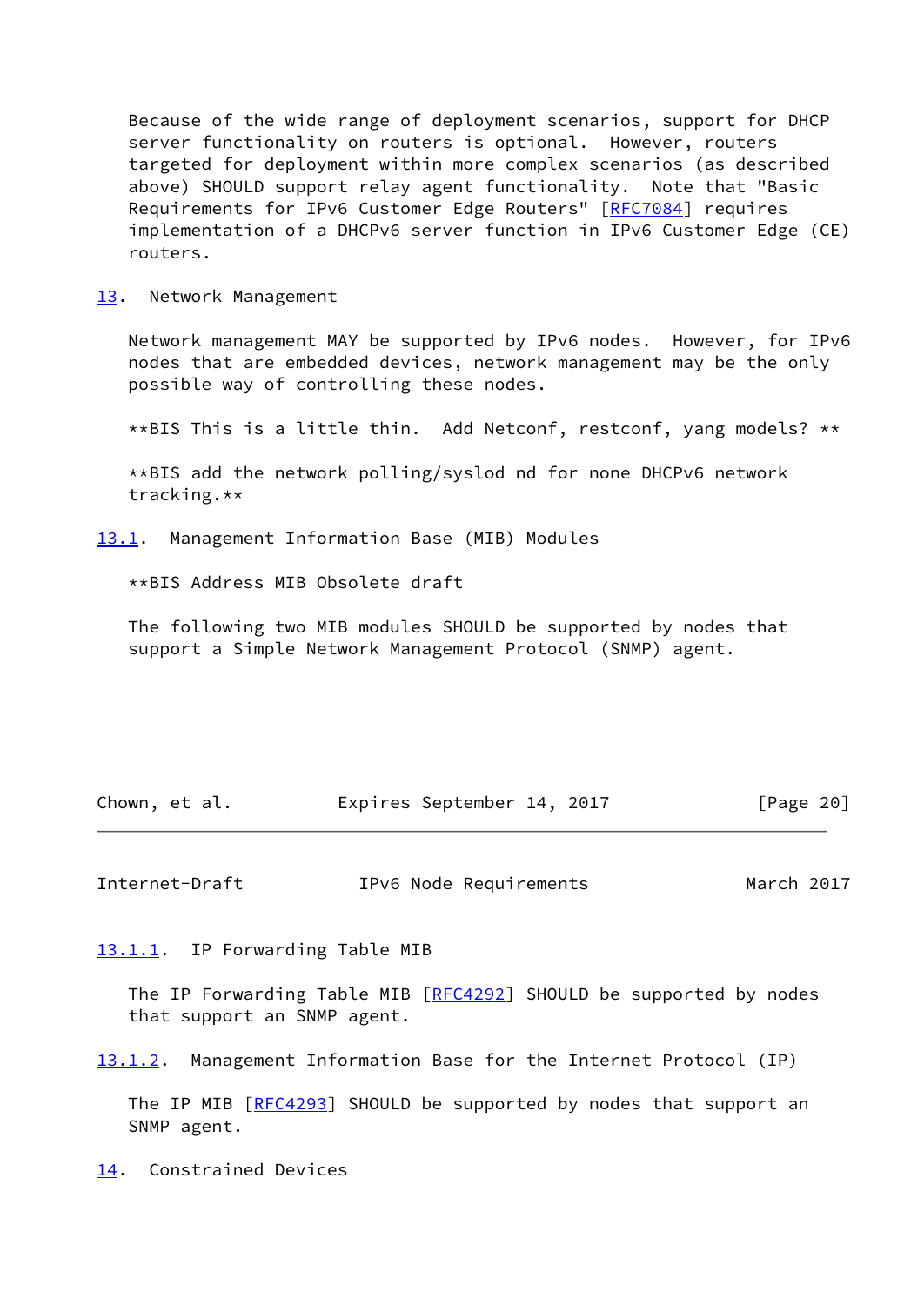\*\*BIS Should we add notes on constrained devices, and power efficiency here in a new section? Talk about resource management in nodes. Low power operation.

<span id="page-23-0"></span>[15.](#page-23-0) Security Considerations

 This document does not directly affect the security of the Internet, beyond the security considerations associated with the individual protocols.

Security is also discussed in **Section 11** above.

<span id="page-23-1"></span>[16.](#page-23-1) Authors and Acknowledgments

<span id="page-23-2"></span>[16.1](#page-23-2). Authors and Acknowledgments (Current Document)

 For this version of the IPv6 Node Requirements document, the authors would like to thank \*\*BIS Add new acknowledgements for significant comments \*\* for their contributions.

<span id="page-23-3"></span>[16.2](#page-23-3). Authors and Acknowledgments from [RFC 6434](https://datatracker.ietf.org/doc/pdf/rfc6434)

 Ed Jankiewicz and Thomas Narten were named authors of the previous iteration of this document, [RFC6434.](https://datatracker.ietf.org/doc/pdf/rfc6434)

 For this version of the document, the authors thanked Hitoshi Asaeda, Brian Carpenter, Tim Chown, Ralph Droms, Sheila Frankel, Sam Hartman, Bob Hinden, Paul Hoffman, Pekka Savola, Yaron Sheffer, and Dave Thaler.

<span id="page-23-4"></span>[16.3](#page-23-4). Authors and Acknowledgments from [RFC 4294](https://datatracker.ietf.org/doc/pdf/rfc4294)

The original version of this document ([RFC 4294\)](https://datatracker.ietf.org/doc/pdf/rfc4294) was written by the IPv6 Node Requirements design team:

| Chown, et al. |  | Expires September 14, 2017 |  |  | [Page 21] |  |
|---------------|--|----------------------------|--|--|-----------|--|
|---------------|--|----------------------------|--|--|-----------|--|

Internet-Draft IPv6 Node Requirements March 2017

 Jari Arkko jari.arkko@ericsson.com

 Marc Blanchet marc.blanchet@viagenie.qc.ca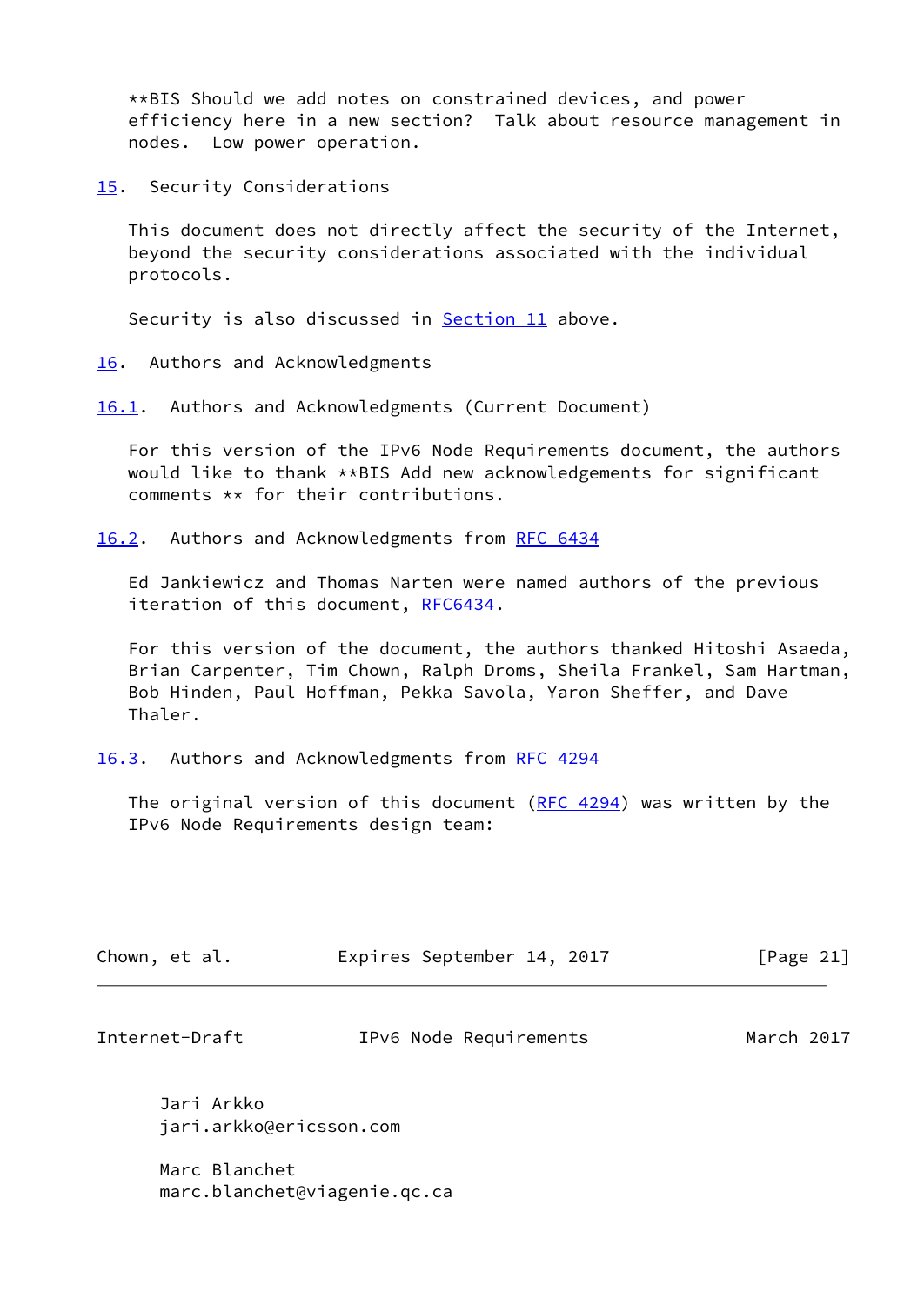Samita Chakrabarti samita.chakrabarti@eng.sun.com

 Alain Durand alain.durand@sun.com

 Gerard Gastaud gerard.gastaud@alcatel.fr

 Jun-ichiro Itojun Hagino itojun@iijlab.net

 Atsushi Inoue inoue@isl.rdc.toshiba.co.jp

 Masahiro Ishiyama masahiro@isl.rdc.toshiba.co.jp

 John Loughney john.loughney@nokia.com

 Rajiv Raghunarayan raraghun@cisco.com Shoichi Sakane shouichi.sakane@jp.yokogawa.com

 Dave Thaler dthaler@windows.microsoft.com

 Juha Wiljakka juha.wiljakka@Nokia.com

 The authors would like to thank Ran Atkinson, Jim Bound, Brian Carpenter, Ralph Droms, Christian Huitema, Adam Machalek, Thomas Narten, Juha Ollila, and Pekka Savola for their comments. Thanks to Mark Andrews for comments and corrections on DNS text. Thanks to Alfred Hoenes for tracking the updates to various RFCs.

Chown, et al. Expires September 14, 2017 [Page 22]

<span id="page-24-0"></span>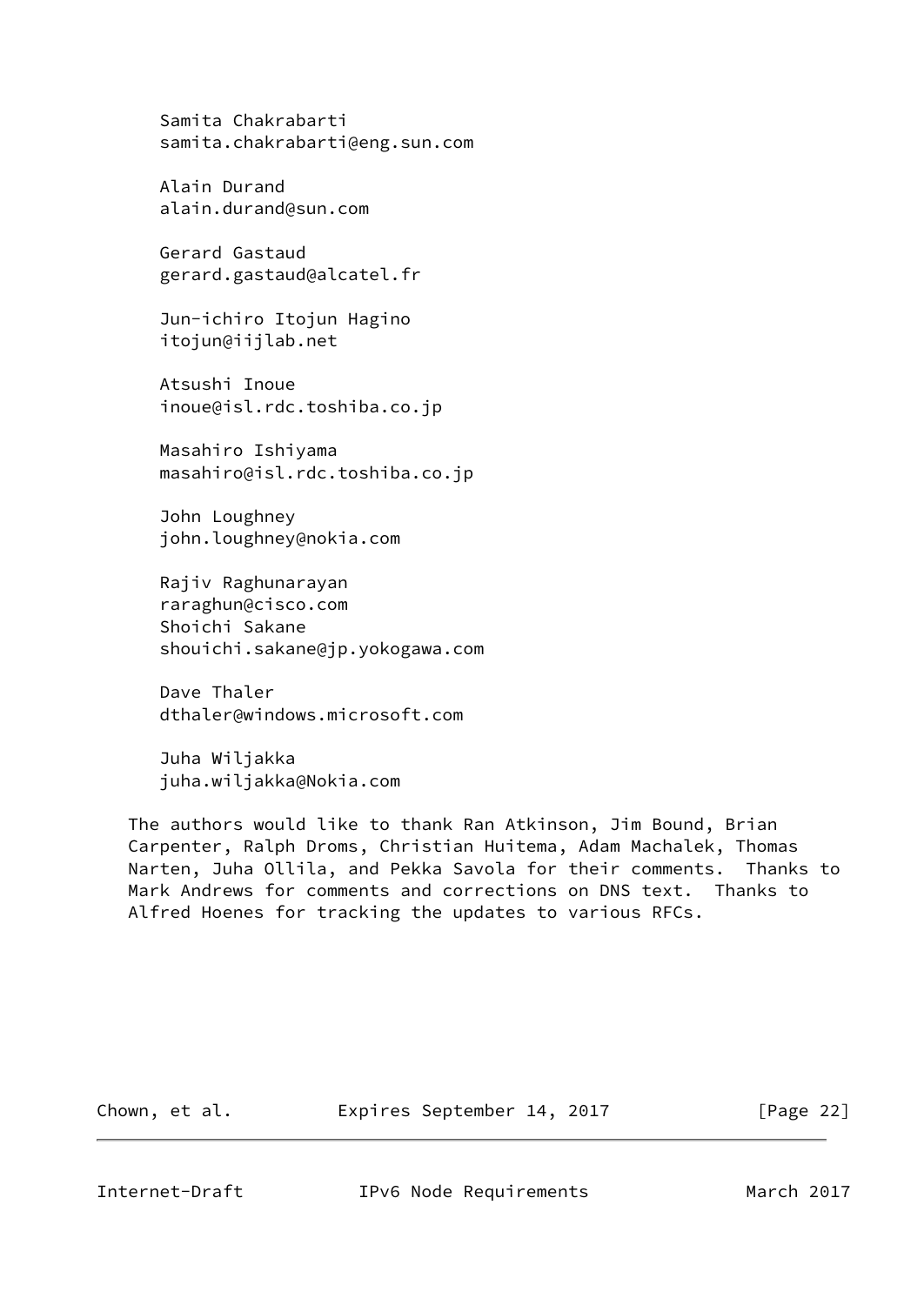<span id="page-25-0"></span>[17.](#page-25-0) Appendix: Changes from [RFC 6434](https://datatracker.ietf.org/doc/pdf/rfc6434)

 There have been many editorial clarifications as well as significant additions and updates. While this section highlights some of the changes, readers should not rely on this section for a comprehensive list of all changes.

- 1. Added 6LoWPAN to link layers
- 2. Removed DOD IPv6 Profile updates
- 3. Removed IPv6 Mobility [RFC6275](https://datatracker.ietf.org/doc/pdf/rfc6275)
- <span id="page-25-1"></span>[18.](#page-25-1) Appendix: Changes from [RFC 4294](https://datatracker.ietf.org/doc/pdf/rfc4294)

 There have been many editorial clarifications as well as significant additions and updates. While this section highlights some of the changes, readers should not rely on this section for a comprehensive list of all changes.

- 1. Updated the Introduction to indicate that this document is an applicability statement and is aimed at general nodes.
- 2. Significantly updated the section on Mobility protocols, adding references and downgrading previous SHOULDs to MAYs.
- 3. Changed Sub-IP Layer section to just list relevant RFCs, and added some more RFCs.
- 4. Added section on SEND (it is a MAY).
- 5. Revised section on Privacy Extensions [[RFC4941\]](https://datatracker.ietf.org/doc/pdf/rfc4941) to add more nuance to recommendation.
- 6. Completely revised IPsec/IKEv2 section, downgrading overall recommendation to a SHOULD.
- 7. Upgraded recommendation of DHCPv6 to SHOULD.
- 8. Added background section on DHCP versus RA options, added SHOULD recommendation for DNS configuration via RAs [[RFC6106](https://datatracker.ietf.org/doc/pdf/rfc6106)], and cleaned up DHCP recommendations.
- 9. Added recommendation that routers implement Sections [7.3](#page-17-5) and 7.5 of [\[RFC6275](https://datatracker.ietf.org/doc/pdf/rfc6275)].
- 10. Added pointer to subnet clarification document [\[RFC5942](https://datatracker.ietf.org/doc/pdf/rfc5942)].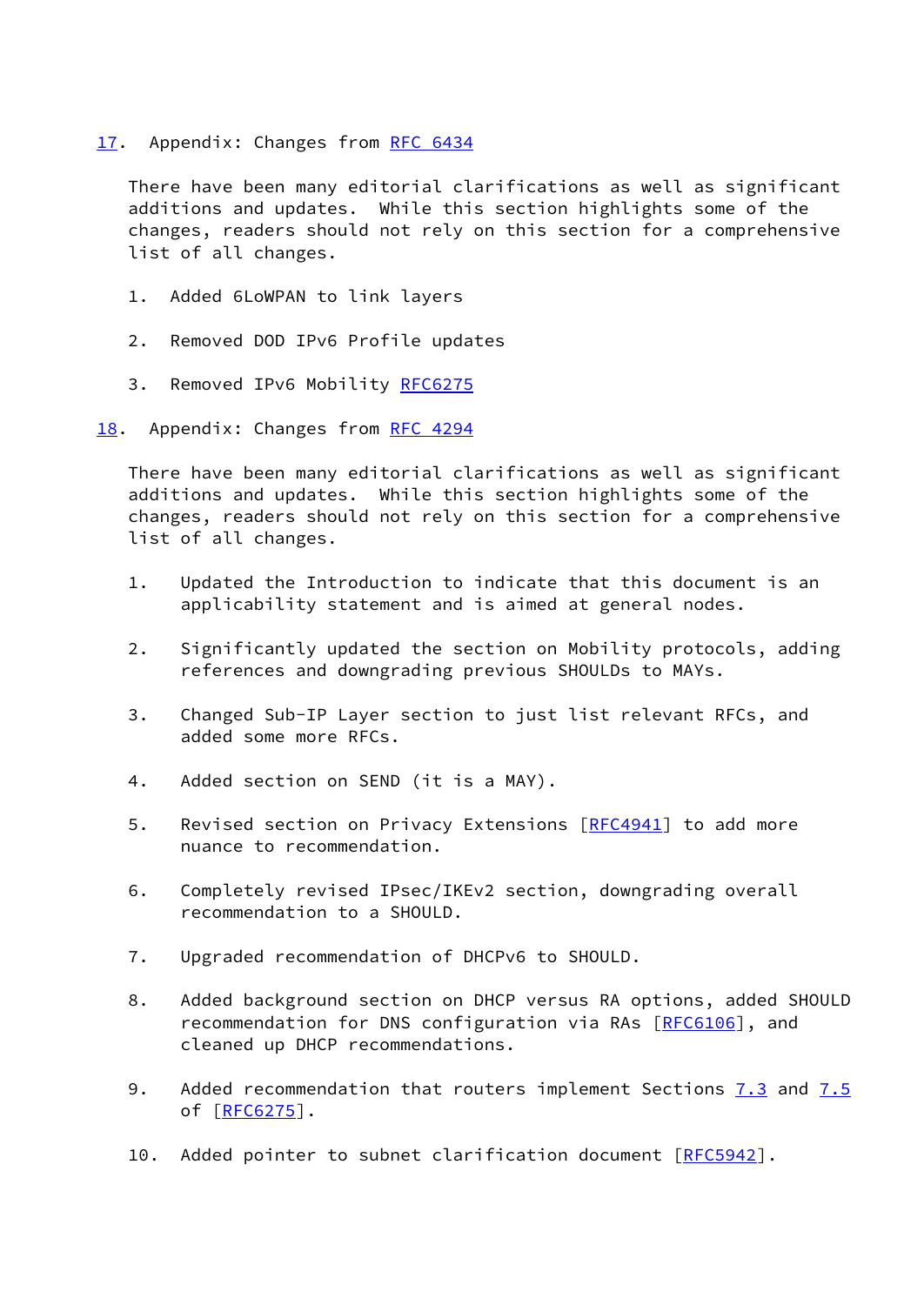#### <span id="page-26-1"></span>Internet-Draft IPv6 Node Requirements March 2017

- 11. Added text that "IPv6 Host-to-Router Load Sharing" [\[RFC4311](https://datatracker.ietf.org/doc/pdf/rfc4311)] SHOULD be implemented.
- 12. Added reference to [\[RFC5722](https://datatracker.ietf.org/doc/pdf/rfc5722)] (Overlapping Fragments), and made it a MUST to implement.
- 13. Made "A Recommendation for IPv6 Address Text Representation" [\[RFC5952](https://datatracker.ietf.org/doc/pdf/rfc5952)] a SHOULD.
- 14. Removed mention of "DNAME" from the discussion about [[RFC3363](https://datatracker.ietf.org/doc/pdf/rfc3363)].
- 15. Numerous updates to reflect newer versions of IPv6 documents, including [\[RFC4443](https://datatracker.ietf.org/doc/pdf/rfc4443)], [[RFC4291](https://datatracker.ietf.org/doc/pdf/rfc4291)], [\[RFC3596](https://datatracker.ietf.org/doc/pdf/rfc3596)], and [\[RFC4213](https://datatracker.ietf.org/doc/pdf/rfc4213)].
- 16. Removed discussion of "Managed" and "Other" flags in RAs. There is no consensus at present on how to process these flags, and discussion of their semantics was removed in the most recent update of Stateless Address Autoconfiguration [[RFC4862\]](https://datatracker.ietf.org/doc/pdf/rfc4862).
- 17. Added many more references to optional IPv6 documents.
- 18. Made "A Recommendation for IPv6 Address Text Representation"  $[REC5952]$  a SHOULD.
- 19. Added reference to [\[RFC5722](https://datatracker.ietf.org/doc/pdf/rfc5722)] (Overlapping Fragments), and made it a MUST to implement.
- 20. Updated MLD section to include reference to Lightweight MLD [\[RFC5790](https://datatracker.ietf.org/doc/pdf/rfc5790)].
- 21. Added SHOULD recommendation for "Default Router Preferences and More-Specific Routes" [[RFC4191\]](https://datatracker.ietf.org/doc/pdf/rfc4191).
- 22. Made "IPv6 Flow Label Specification" [[RFC6437](https://datatracker.ietf.org/doc/pdf/rfc6437)] a SHOULD.

#### <span id="page-26-0"></span>[19.](#page-26-0) References

- <span id="page-26-2"></span>[19.1](#page-26-2). Normative References
	- [RFC1034] Mockapetris, P., "Domain names concepts and facilities", STD 13, [RFC 1034,](https://datatracker.ietf.org/doc/pdf/rfc1034) DOI 10.17487/RFC1034, November 1987, <<http://www.rfc-editor.org/info/rfc1034>>.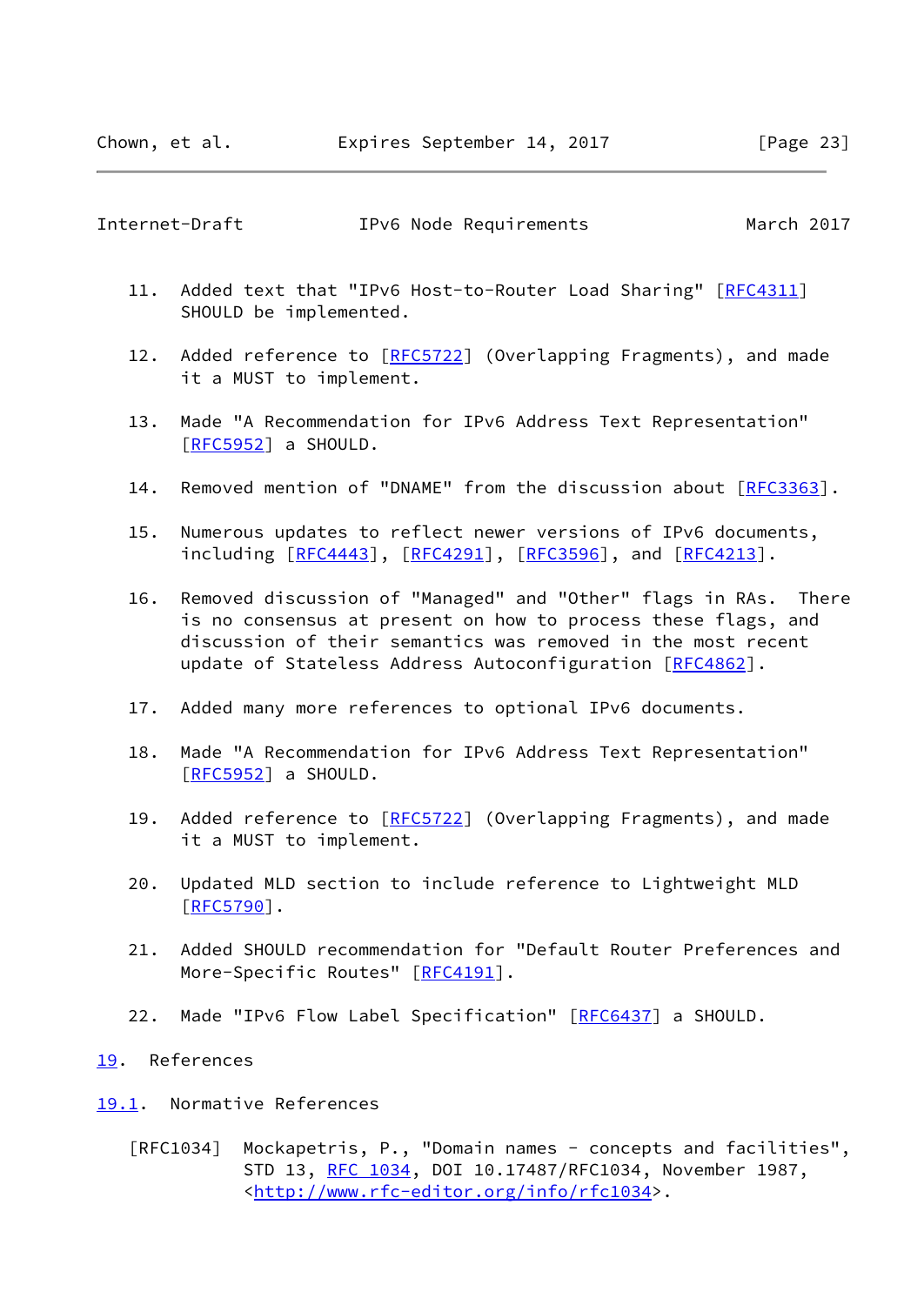[RFC1035] Mockapetris, P., "Domain names - implementation and specification", STD 13, [RFC 1035,](https://datatracker.ietf.org/doc/pdf/rfc1035) DOI 10.17487/RFC1035, November 1987, <<http://www.rfc-editor.org/info/rfc1035>>.

| Chown, et al. |  | Expires September 14, 2017 |  | [Page 24] |  |
|---------------|--|----------------------------|--|-----------|--|
|               |  |                            |  |           |  |

Internet-Draft IPv6 Node Requirements March 2017

- [RFC1981] McCann, J., Deering, S., and J. Mogul, "Path MTU Discovery for IP version 6", [RFC 1981](https://datatracker.ietf.org/doc/pdf/rfc1981), DOI 10.17487/RFC1981, August 1996, [<http://www.rfc-editor.org/info/rfc1981](http://www.rfc-editor.org/info/rfc1981)>.
- [RFC2119] Bradner, S., "Key words for use in RFCs to Indicate Requirement Levels", [BCP 14](https://datatracker.ietf.org/doc/pdf/bcp14), [RFC 2119](https://datatracker.ietf.org/doc/pdf/rfc2119), DOI 10.17487/RFC2119, March 1997, <<http://www.rfc-editor.org/info/rfc2119>>.
- [RFC2460] Deering, S. and R. Hinden, "Internet Protocol, Version 6 (IPv6) Specification", [RFC 2460](https://datatracker.ietf.org/doc/pdf/rfc2460), DOI 10.17487/RFC2460, December 1998, <<http://www.rfc-editor.org/info/rfc2460>>.
- [RFC2671] Vixie, P., "Extension Mechanisms for DNS (EDNS0)", [RFC 2671,](https://datatracker.ietf.org/doc/pdf/rfc2671) DOI 10.17487/RFC2671, August 1999, <<http://www.rfc-editor.org/info/rfc2671>>.
- [RFC2710] Deering, S., Fenner, W., and B. Haberman, "Multicast Listener Discovery (MLD) for IPv6", [RFC 2710,](https://datatracker.ietf.org/doc/pdf/rfc2710) DOI 10.17487/RFC2710, October 1999, <<http://www.rfc-editor.org/info/rfc2710>>.
- [RFC2711] Partridge, C. and A. Jackson, "IPv6 Router Alert Option", [RFC 2711,](https://datatracker.ietf.org/doc/pdf/rfc2711) DOI 10.17487/RFC2711, October 1999, <<http://www.rfc-editor.org/info/rfc2711>>.
- [RFC3315] Droms, R., Ed., Bound, J., Volz, B., Lemon, T., Perkins, C., and M. Carney, "Dynamic Host Configuration Protocol for IPv6 (DHCPv6)", [RFC 3315,](https://datatracker.ietf.org/doc/pdf/rfc3315) DOI 10.17487/RFC3315, July 2003, [<http://www.rfc-editor.org/info/rfc3315](http://www.rfc-editor.org/info/rfc3315)>.
- [RFC3590] Haberman, B., "Source Address Selection for the Multicast Listener Discovery (MLD) Protocol", [RFC 3590,](https://datatracker.ietf.org/doc/pdf/rfc3590) DOI 10.17487/RFC3590, September 2003, <<http://www.rfc-editor.org/info/rfc3590>>.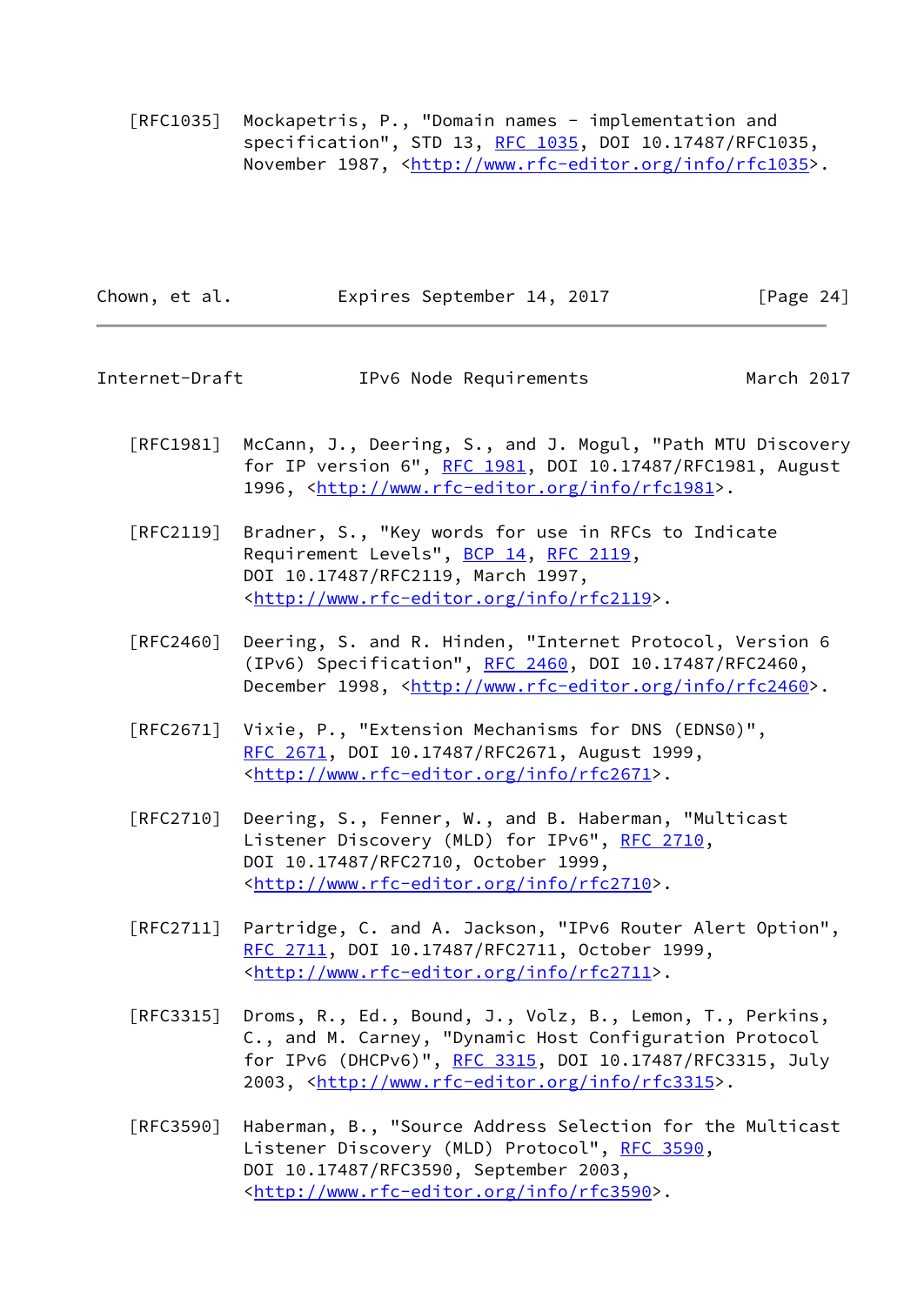- [RFC3596] Thomson, S., Huitema, C., Ksinant, V., and M. Souissi, "DNS Extensions to Support IP Version 6", [RFC 3596](https://datatracker.ietf.org/doc/pdf/rfc3596), DOI 10.17487/RFC3596, October 2003, <<http://www.rfc-editor.org/info/rfc3596>>.
- [RFC3736] Droms, R., "Stateless Dynamic Host Configuration Protocol (DHCP) Service for IPv6", [RFC 3736](https://datatracker.ietf.org/doc/pdf/rfc3736), DOI 10.17487/RFC3736, April 2004, [<http://www.rfc-editor.org/info/rfc3736](http://www.rfc-editor.org/info/rfc3736)>.

| Chown, et al. |  | Expires September 14, 2017 |  | [Page 25] |
|---------------|--|----------------------------|--|-----------|
|               |  |                            |  |           |

Internet-Draft IPv6 Node Requirements March 2017

- [RFC3810] Vida, R., Ed. and L. Costa, Ed., "Multicast Listener Discovery Version 2 (MLDv2) for IPv6", [RFC 3810](https://datatracker.ietf.org/doc/pdf/rfc3810), DOI 10.17487/RFC3810, June 2004, <<http://www.rfc-editor.org/info/rfc3810>>.
- [RFC4033] Arends, R., Austein, R., Larson, M., Massey, D., and S. Rose, "DNS Security Introduction and Requirements", [RFC 4033,](https://datatracker.ietf.org/doc/pdf/rfc4033) DOI 10.17487/RFC4033, March 2005, <<http://www.rfc-editor.org/info/rfc4033>>.
- [RFC4034] Arends, R., Austein, R., Larson, M., Massey, D., and S. Rose, "Resource Records for the DNS Security Extensions", [RFC 4034,](https://datatracker.ietf.org/doc/pdf/rfc4034) DOI 10.17487/RFC4034, March 2005, <<http://www.rfc-editor.org/info/rfc4034>>.
- [RFC4035] Arends, R., Austein, R., Larson, M., Massey, D., and S. Rose, "Protocol Modifications for the DNS Security Extensions", [RFC 4035](https://datatracker.ietf.org/doc/pdf/rfc4035), DOI 10.17487/RFC4035, March 2005, <<http://www.rfc-editor.org/info/rfc4035>>.
- [RFC4213] Nordmark, E. and R. Gilligan, "Basic Transition Mechanisms for IPv6 Hosts and Routers", [RFC 4213](https://datatracker.ietf.org/doc/pdf/rfc4213), DOI 10.17487/RFC4213, October 2005, <<http://www.rfc-editor.org/info/rfc4213>>.
- [RFC4291] Hinden, R. and S. Deering, "IP Version 6 Addressing Architecture", [RFC 4291](https://datatracker.ietf.org/doc/pdf/rfc4291), DOI 10.17487/RFC4291, February 2006, [<http://www.rfc-editor.org/info/rfc4291](http://www.rfc-editor.org/info/rfc4291)>.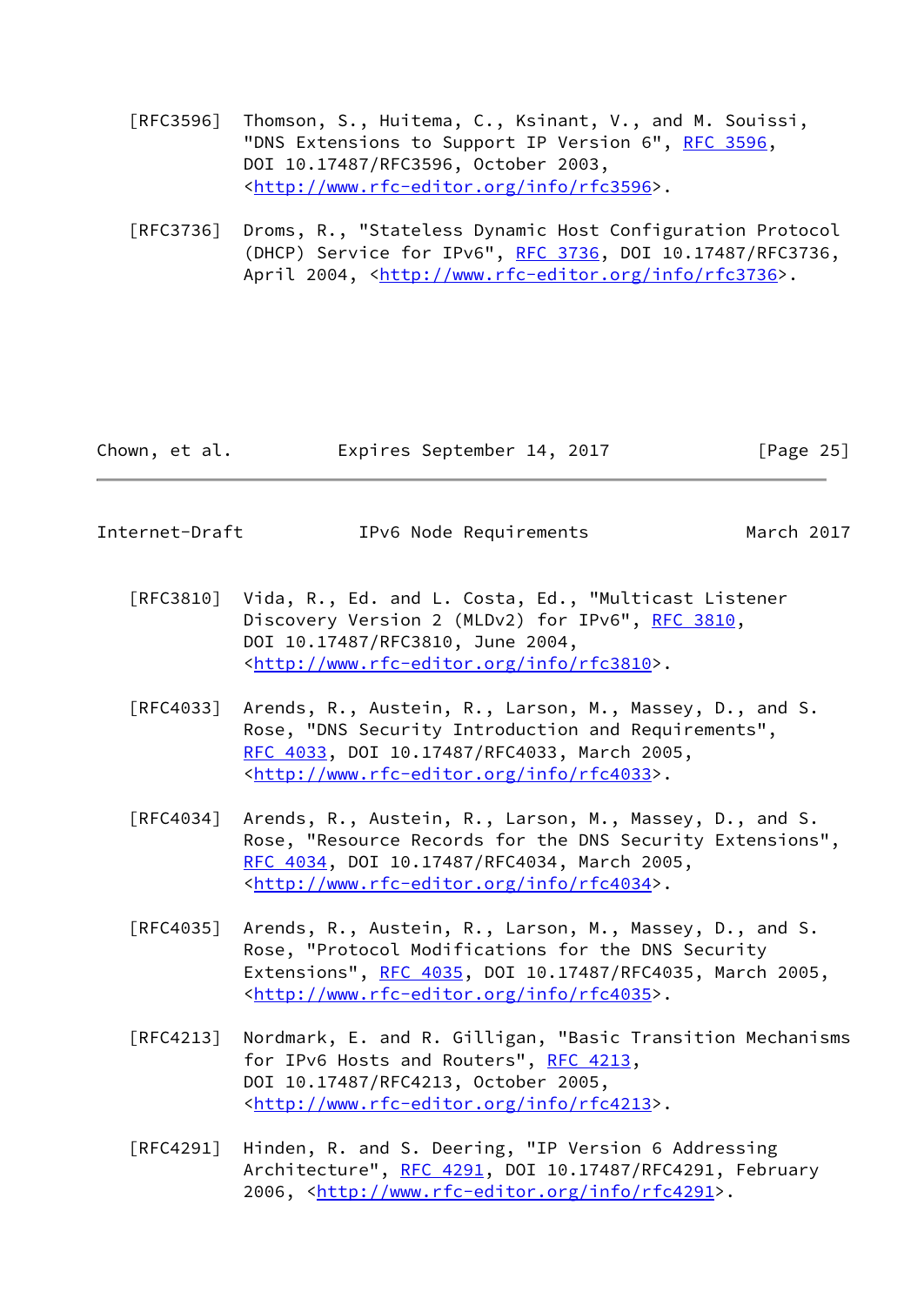- [RFC4292] Haberman, B., "IP Forwarding Table MIB", [RFC 4292,](https://datatracker.ietf.org/doc/pdf/rfc4292) DOI 10.17487/RFC4292, April 2006, <<http://www.rfc-editor.org/info/rfc4292>>.
- [RFC4293] Routhier, S., Ed., "Management Information Base for the Internet Protocol (IP)", [RFC 4293,](https://datatracker.ietf.org/doc/pdf/rfc4293) DOI 10.17487/RFC4293, April 2006, [<http://www.rfc-editor.org/info/rfc4293](http://www.rfc-editor.org/info/rfc4293)>.
- [RFC4301] Kent, S. and K. Seo, "Security Architecture for the Internet Protocol", [RFC 4301,](https://datatracker.ietf.org/doc/pdf/rfc4301) DOI 10.17487/RFC4301, December 2005, <<http://www.rfc-editor.org/info/rfc4301>>.
- [RFC4303] Kent, S., "IP Encapsulating Security Payload (ESP)", [RFC 4303,](https://datatracker.ietf.org/doc/pdf/rfc4303) DOI 10.17487/RFC4303, December 2005, <<http://www.rfc-editor.org/info/rfc4303>>.

| Chown, et al. | Expires September 14, 2017 | [Page 26] |
|---------------|----------------------------|-----------|
|---------------|----------------------------|-----------|

| Internet-Draft |  | IPv6 Node Requirements |
|----------------|--|------------------------|
|----------------|--|------------------------|

March 2017

- [RFC4307] Schiller, J., "Cryptographic Algorithms for Use in the Internet Key Exchange Version 2 (IKEv2)", [RFC 4307](https://datatracker.ietf.org/doc/pdf/rfc4307), DOI 10.17487/RFC4307, December 2005, <<http://www.rfc-editor.org/info/rfc4307>>.
- [RFC4311] Hinden, R. and D. Thaler, "IPv6 Host-to-Router Load Sharing", [RFC 4311](https://datatracker.ietf.org/doc/pdf/rfc4311), DOI 10.17487/RFC4311, November 2005, <<http://www.rfc-editor.org/info/rfc4311>>.
- [RFC4443] Conta, A., Deering, S., and M. Gupta, Ed., "Internet Control Message Protocol (ICMPv6) for the Internet Protocol Version 6 (IPv6) Specification", [RFC 4443](https://datatracker.ietf.org/doc/pdf/rfc4443), DOI 10.17487/RFC4443, March 2006, <<http://www.rfc-editor.org/info/rfc4443>>.
- [RFC4604] Holbrook, H., Cain, B., and B. Haberman, "Using Internet Group Management Protocol Version 3 (IGMPv3) and Multicast Listener Discovery Protocol Version 2 (MLDv2) for Source- Specific Multicast", [RFC 4604](https://datatracker.ietf.org/doc/pdf/rfc4604), DOI 10.17487/RFC4604, August 2006, [<http://www.rfc-editor.org/info/rfc4604](http://www.rfc-editor.org/info/rfc4604)>.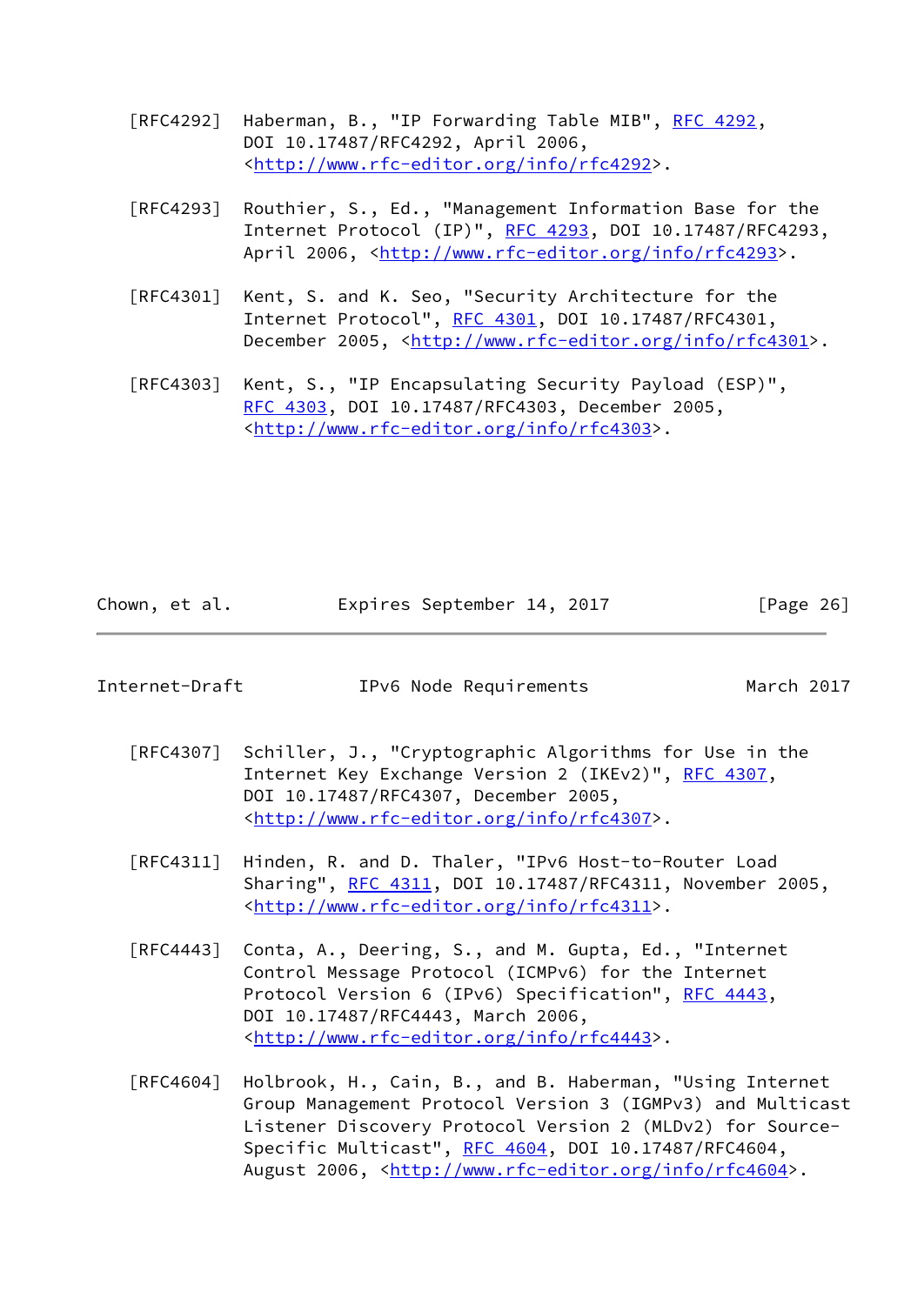- [RFC4607] Holbrook, H. and B. Cain, "Source-Specific Multicast for IP", [RFC 4607](https://datatracker.ietf.org/doc/pdf/rfc4607), DOI 10.17487/RFC4607, August 2006, <<http://www.rfc-editor.org/info/rfc4607>>.
- [RFC4861] Narten, T., Nordmark, E., Simpson, W., and H. Soliman, "Neighbor Discovery for IP version 6 (IPv6)", [RFC 4861](https://datatracker.ietf.org/doc/pdf/rfc4861), DOI 10.17487/RFC4861, September 2007, <<http://www.rfc-editor.org/info/rfc4861>>.
- [RFC4862] Thomson, S., Narten, T., and T. Jinmei, "IPv6 Stateless Address Autoconfiguration", [RFC 4862,](https://datatracker.ietf.org/doc/pdf/rfc4862) DOI 10.17487/RFC4862, September 2007, <<http://www.rfc-editor.org/info/rfc4862>>.
- [RFC4835] Manral, V., "Cryptographic Algorithm Implementation Requirements for Encapsulating Security Payload (ESP) and Authentication Header (AH)", [RFC 4835](https://datatracker.ietf.org/doc/pdf/rfc4835), DOI 10.17487/RFC4835, April 2007, <<http://www.rfc-editor.org/info/rfc4835>>.
- [RFC4941] Narten, T., Draves, R., and S. Krishnan, "Privacy Extensions for Stateless Address Autoconfiguration in IPv6", [RFC 4941](https://datatracker.ietf.org/doc/pdf/rfc4941), DOI 10.17487/RFC4941, September 2007, <<http://www.rfc-editor.org/info/rfc4941>>.

| Chown, et al. |  |  | Expires September 14, 2017 |  |  | [Page 27] |  |
|---------------|--|--|----------------------------|--|--|-----------|--|
|---------------|--|--|----------------------------|--|--|-----------|--|

| Internet-Draft | IPv6 Node Requirements | March 2017 |
|----------------|------------------------|------------|
|----------------|------------------------|------------|

- [RFC5095] Abley, J., Savola, P., and G. Neville-Neil, "Deprecation of Type 0 Routing Headers in IPv6", [RFC 5095,](https://datatracker.ietf.org/doc/pdf/rfc5095) DOI 10.17487/RFC5095, December 2007, <<http://www.rfc-editor.org/info/rfc5095>>.
- [RFC5453] Krishnan, S., "Reserved IPv6 Interface Identifiers", [RFC 5453,](https://datatracker.ietf.org/doc/pdf/rfc5453) DOI 10.17487/RFC5453, February 2009, <<http://www.rfc-editor.org/info/rfc5453>>.
- [RFC5722] Krishnan, S., "Handling of Overlapping IPv6 Fragments", [RFC 5722,](https://datatracker.ietf.org/doc/pdf/rfc5722) DOI 10.17487/RFC5722, December 2009, <<http://www.rfc-editor.org/info/rfc5722>>.

[RFC5790] Liu, H., Cao, W., and H. Asaeda, "Lightweight Internet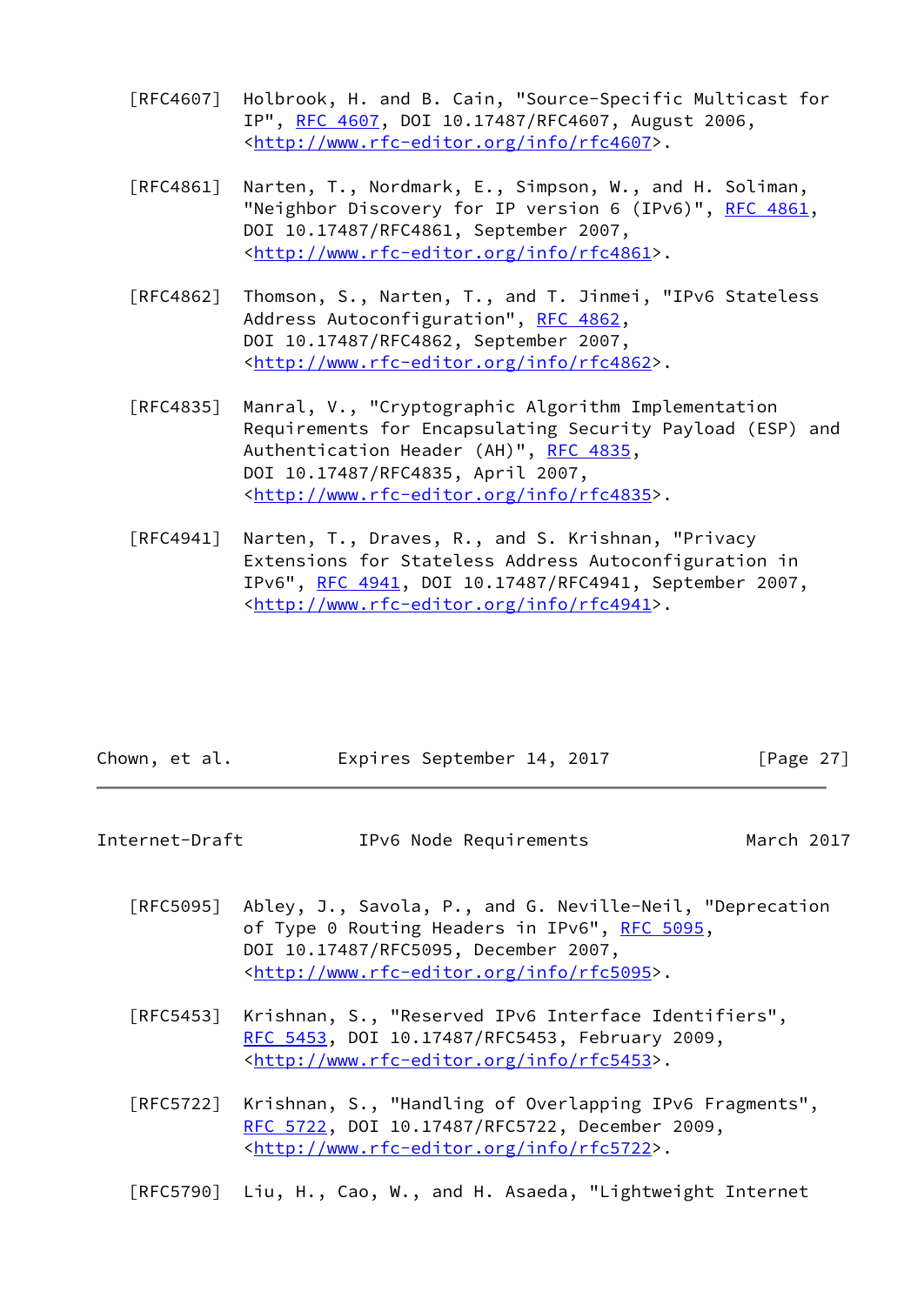Group Management Protocol Version 3 (IGMPv3) and Multicast Listener Discovery Version 2 (MLDv2) Protocols", [RFC 5790,](https://datatracker.ietf.org/doc/pdf/rfc5790) DOI 10.17487/RFC5790, February 2010, <<http://www.rfc-editor.org/info/rfc5790>>.

- [RFC5942] Singh, H., Beebee, W., and E. Nordmark, "IPv6 Subnet Model: The Relationship between Links and Subnet Prefixes", [RFC 5942](https://datatracker.ietf.org/doc/pdf/rfc5942), DOI 10.17487/RFC5942, July 2010, <<http://www.rfc-editor.org/info/rfc5942>>.
- [RFC5952] Kawamura, S. and M. Kawashima, "A Recommendation for IPv6 Address Text Representation", [RFC 5952](https://datatracker.ietf.org/doc/pdf/rfc5952), DOI 10.17487/RFC5952, August 2010, <<http://www.rfc-editor.org/info/rfc5952>>.
- [RFC5996] Kaufman, C., Hoffman, P., Nir, Y., and P. Eronen, "Internet Key Exchange Protocol Version 2 (IKEv2)", [RFC 5996,](https://datatracker.ietf.org/doc/pdf/rfc5996) DOI 10.17487/RFC5996, September 2010, <<http://www.rfc-editor.org/info/rfc5996>>.
- [RFC6106] Jeong, J., Park, S., Beloeil, L., and S. Madanapalli, "IPv6 Router Advertisement Options for DNS Configuration", [RFC 6106,](https://datatracker.ietf.org/doc/pdf/rfc6106) DOI 10.17487/RFC6106, November 2010, <<http://www.rfc-editor.org/info/rfc6106>>.
- [RFC6437] Amante, S., Carpenter, B., Jiang, S., and J. Rajahalme, "IPv6 Flow Label Specification", [RFC 6437,](https://datatracker.ietf.org/doc/pdf/rfc6437) DOI 10.17487/RFC6437, November 2011, <<http://www.rfc-editor.org/info/rfc6437>>.
- [RFC6564] Krishnan, S., Woodyatt, J., Kline, E., Hoagland, J., and M. Bhatia, "A Uniform Format for IPv6 Extension Headers", [RFC 6564,](https://datatracker.ietf.org/doc/pdf/rfc6564) DOI 10.17487/RFC6564, April 2012, <<http://www.rfc-editor.org/info/rfc6564>>.

| Chown, et al. | Expires September 14, 2017 | [Page 28] |
|---------------|----------------------------|-----------|
|---------------|----------------------------|-----------|

Internet-Draft IPv6 Node Requirements March 2017

- [RFC6724] Thaler, D., Ed., Draves, R., Matsumoto, A., and T. Chown, "Default Address Selection for Internet Protocol Version 6 (IPv6)", [RFC 6724,](https://datatracker.ietf.org/doc/pdf/rfc6724) DOI 10.17487/RFC6724, September 2012, <<http://www.rfc-editor.org/info/rfc6724>>.
- [RFC6946] Gont, F., "Processing of IPv6 "Atomic" Fragments", [RFC 6946,](https://datatracker.ietf.org/doc/pdf/rfc6946) DOI 10.17487/RFC6946, May 2013,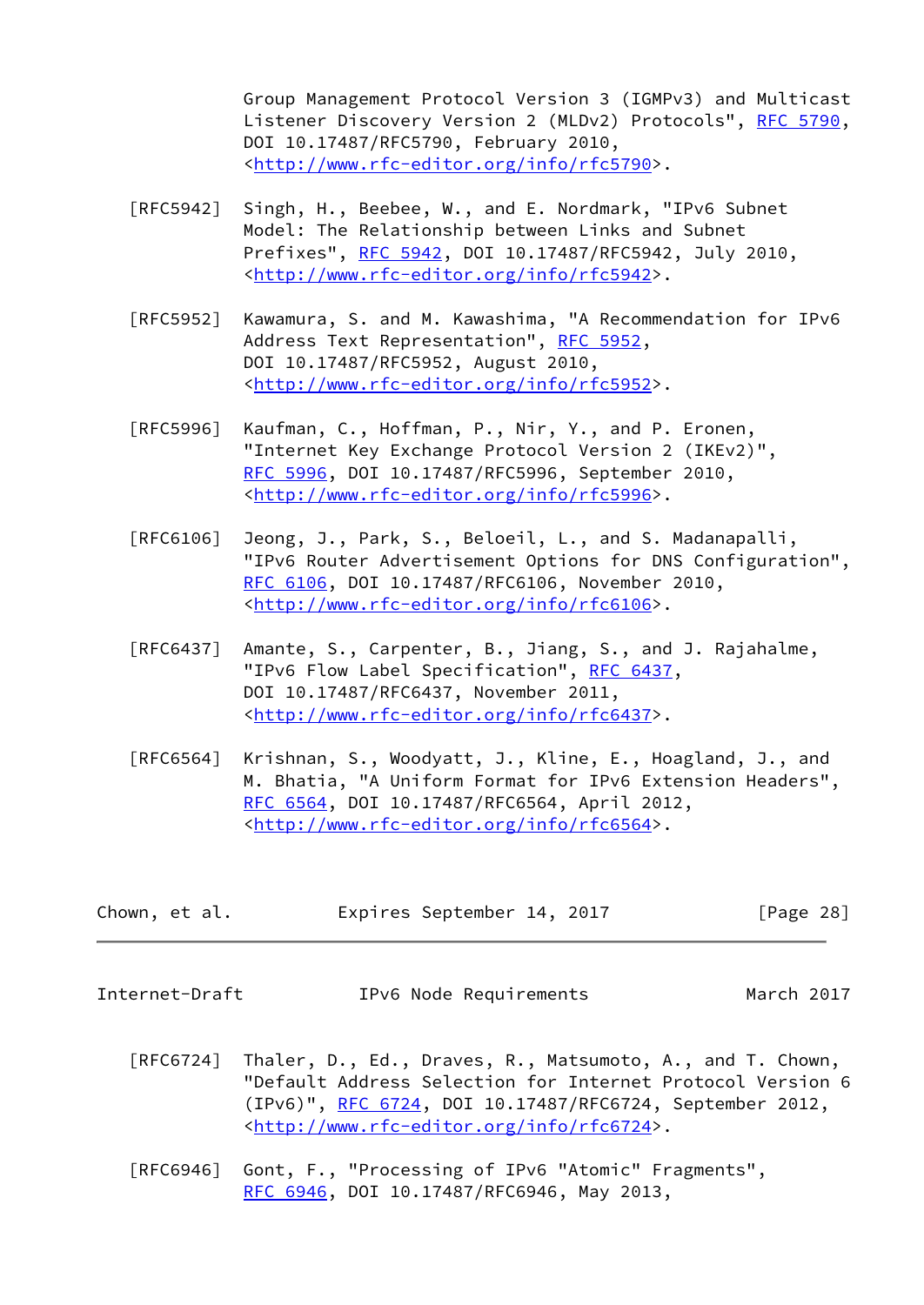<<http://www.rfc-editor.org/info/rfc6946>>.

- [RFC7045] Carpenter, B. and S. Jiang, "Transmission and Processing of IPv6 Extension Headers", [RFC 7045,](https://datatracker.ietf.org/doc/pdf/rfc7045) DOI 10.17487/RFC7045, December 2013, <<http://www.rfc-editor.org/info/rfc7045>>.
- [RFC7048] Nordmark, E. and I. Gashinsky, "Neighbor Unreachability Detection Is Too Impatient", [RFC 7048](https://datatracker.ietf.org/doc/pdf/rfc7048), DOI 10.17487/RFC7048, January 2014, <<http://www.rfc-editor.org/info/rfc7048>>.
- [RFC7112] Gont, F., Manral, V., and R. Bonica, "Implications of Oversized IPv6 Header Chains", [RFC 7112](https://datatracker.ietf.org/doc/pdf/rfc7112), DOI 10.17487/RFC7112, January 2014, <<http://www.rfc-editor.org/info/rfc7112>>.
- [RFC7217] Gont, F., "A Method for Generating Semantically Opaque Interface Identifiers with IPv6 Stateless Address Autoconfiguration (SLAAC)", [RFC 7217,](https://datatracker.ietf.org/doc/pdf/rfc7217) DOI 10.17487/RFC7217, April 2014, <<http://www.rfc-editor.org/info/rfc7217>>.
- [RFC7527] Asati, R., Singh, H., Beebee, W., Pignataro, C., Dart, E., and W. George, "Enhanced Duplicate Address Detection", [RFC 7527,](https://datatracker.ietf.org/doc/pdf/rfc7527) DOI 10.17487/RFC7527, April 2015, <<http://www.rfc-editor.org/info/rfc7527>>.
- [RFC7559] Krishnan, S., Anipko, D., and D. Thaler, "Packet-Loss Resiliency for Router Solicitations", [RFC 7559](https://datatracker.ietf.org/doc/pdf/rfc7559), DOI 10.17487/RFC7559, May 2015, <<http://www.rfc-editor.org/info/rfc7559>>.
- [RFC7739] Gont, F., "Security Implications of Predictable Fragment Identification Values", [RFC 7739,](https://datatracker.ietf.org/doc/pdf/rfc7739) DOI 10.17487/RFC7739, February 2016, <<http://www.rfc-editor.org/info/rfc7739>>.
- [RFC8021] Gont, F., Liu, W., and T. Anderson, "Generation of IPv6 Atomic Fragments Considered Harmful", [RFC 8021](https://datatracker.ietf.org/doc/pdf/rfc8021), DOI 10.17487/RFC8021, January 2017, <<http://www.rfc-editor.org/info/rfc8021>>.

| Chown, et al. | Expires September 14, 2017 |  | [Page 29] |
|---------------|----------------------------|--|-----------|
|---------------|----------------------------|--|-----------|

<span id="page-32-0"></span>Internet-Draft IPv6 Node Requirements March 2017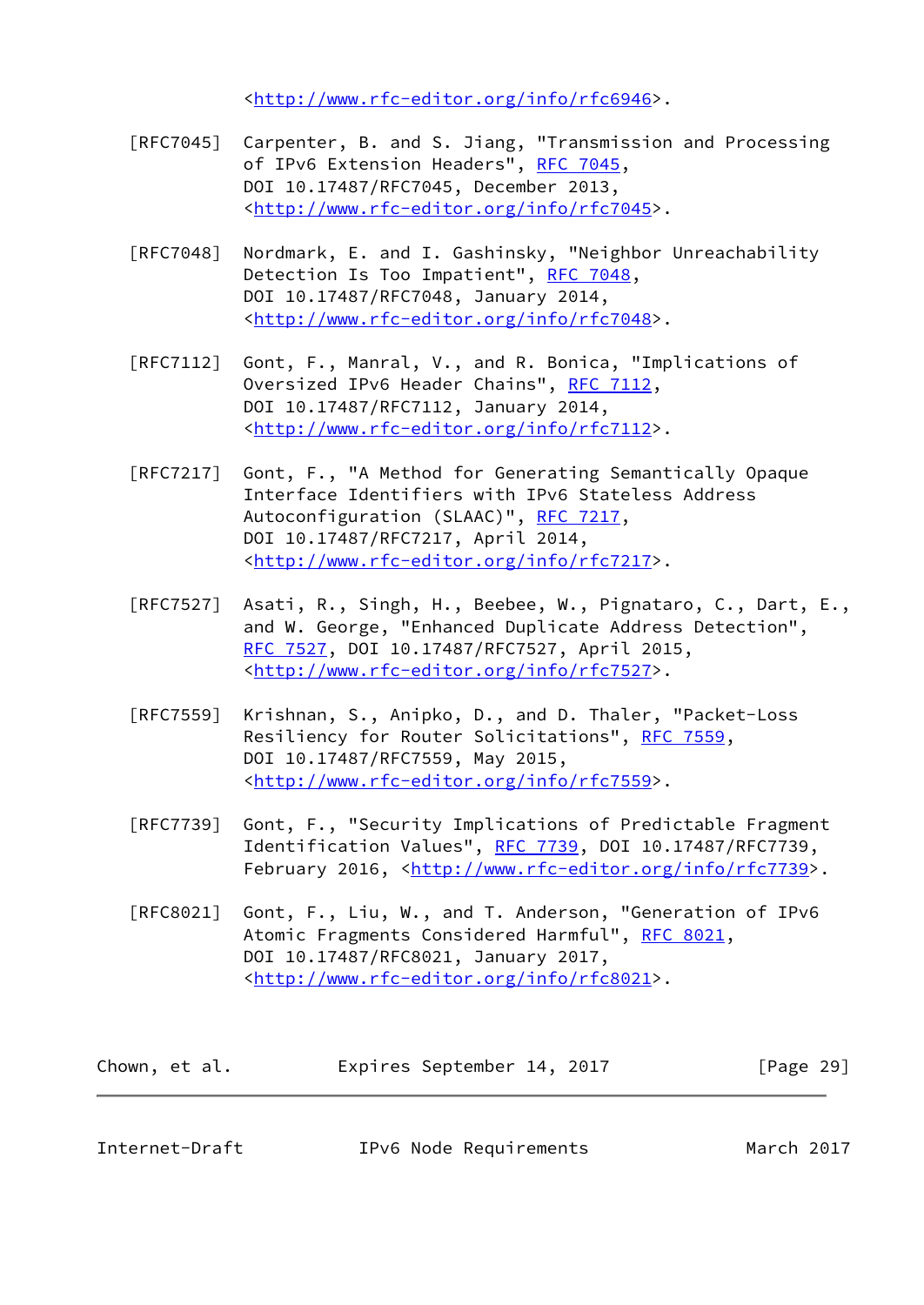## <span id="page-33-0"></span>[19.2](#page-33-0). Informative References

- [RFC0793] Postel, J., "Transmission Control Protocol", STD 7, [RFC 793](https://datatracker.ietf.org/doc/pdf/rfc793), DOI 10.17487/RFC0793, September 1981, <[http://www.rfc-editor.org/info/rfc793>](http://www.rfc-editor.org/info/rfc793).
- [RFC2205] Braden, R., Ed., Zhang, L., Berson, S., Herzog, S., and S. Jamin, "Resource ReSerVation Protocol (RSVP) -- Version 1 Functional Specification", [RFC 2205](https://datatracker.ietf.org/doc/pdf/rfc2205), DOI 10.17487/RFC2205, September 1997, <<http://www.rfc-editor.org/info/rfc2205>>.
- [RFC2464] Crawford, M., "Transmission of IPv6 Packets over Ethernet Networks", [RFC 2464](https://datatracker.ietf.org/doc/pdf/rfc2464), DOI 10.17487/RFC2464, December 1998, <<http://www.rfc-editor.org/info/rfc2464>>.
- [RFC2491] Armitage, G., Schulter, P., Jork, M., and G. Harter, "IPv6 over Non-Broadcast Multiple Access (NBMA) networks", [RFC 2491,](https://datatracker.ietf.org/doc/pdf/rfc2491) DOI 10.17487/RFC2491, January 1999, <<http://www.rfc-editor.org/info/rfc2491>>.
- [RFC2492] Armitage, G., Schulter, P., and M. Jork, "IPv6 over ATM Networks", [RFC 2492](https://datatracker.ietf.org/doc/pdf/rfc2492), DOI 10.17487/RFC2492, January 1999, <<http://www.rfc-editor.org/info/rfc2492>>.
- [RFC2590] Conta, A., Malis, A., and M. Mueller, "Transmission of IPv6 Packets over Frame Relay Networks Specification", [RFC 2590,](https://datatracker.ietf.org/doc/pdf/rfc2590) DOI 10.17487/RFC2590, May 1999, <<http://www.rfc-editor.org/info/rfc2590>>.
- [RFC2675] Borman, D., Deering, S., and R. Hinden, "IPv6 Jumbograms", [RFC 2675,](https://datatracker.ietf.org/doc/pdf/rfc2675) DOI 10.17487/RFC2675, August 1999, <<http://www.rfc-editor.org/info/rfc2675>>.
- [RFC3146] Fujisawa, K. and A. Onoe, "Transmission of IPv6 Packets over IEEE 1394 Networks", [RFC 3146](https://datatracker.ietf.org/doc/pdf/rfc3146), DOI 10.17487/RFC3146, October 2001, [<http://www.rfc-editor.org/info/rfc3146](http://www.rfc-editor.org/info/rfc3146)>.
- [RFC3363] Bush, R., Durand, A., Fink, B., Gudmundsson, O., and T. Hain, "Representing Internet Protocol version 6 (IPv6) Addresses in the Domain Name System (DNS)", [RFC 3363,](https://datatracker.ietf.org/doc/pdf/rfc3363) DOI 10.17487/RFC3363, August 2002, <<http://www.rfc-editor.org/info/rfc3363>>.
- [RFC3493] Gilligan, R., Thomson, S., Bound, J., McCann, J., and W. Stevens, "Basic Socket Interface Extensions for IPv6", [RFC 3493,](https://datatracker.ietf.org/doc/pdf/rfc3493) DOI 10.17487/RFC3493, February 2003, <<http://www.rfc-editor.org/info/rfc3493>>.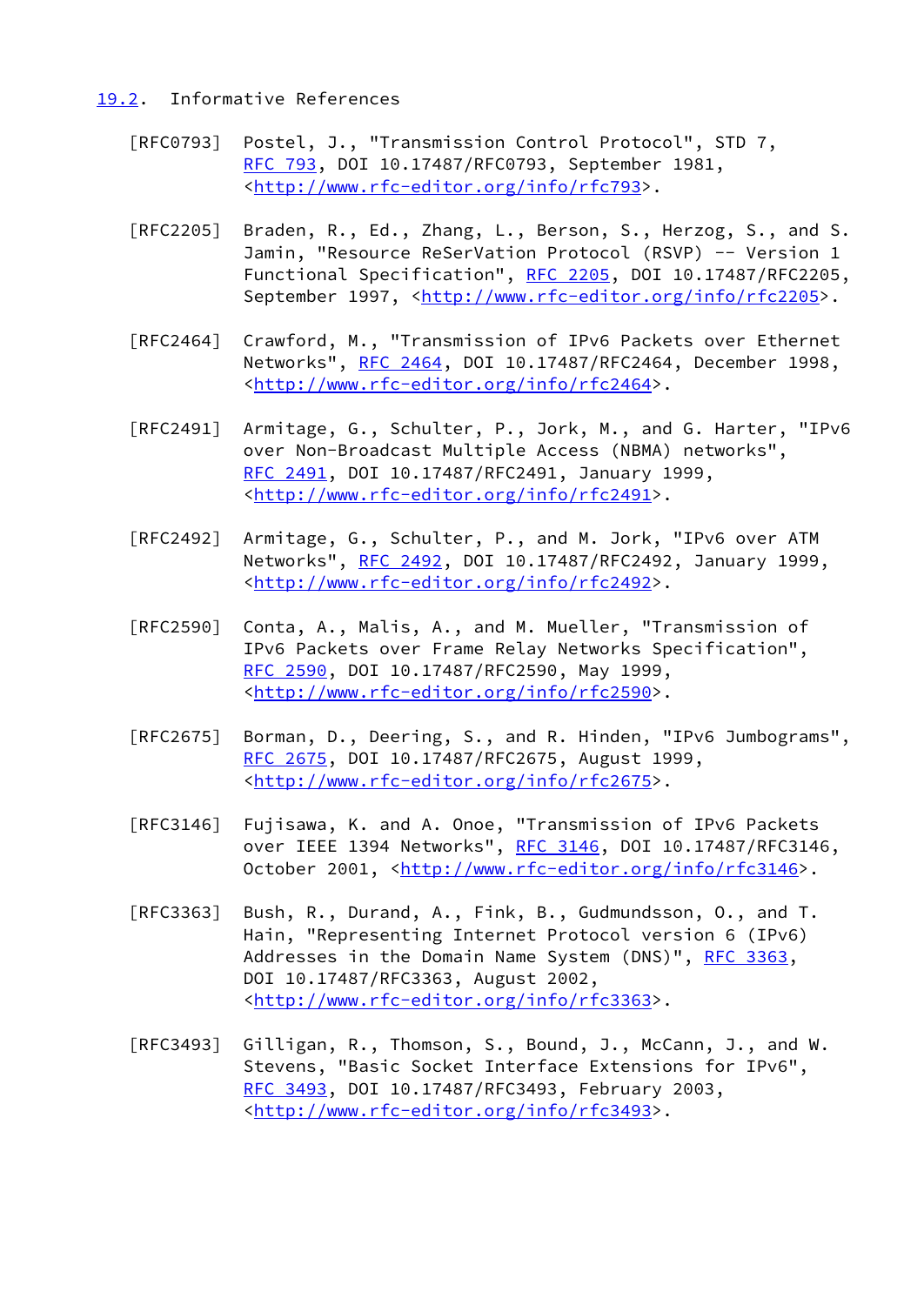| Internet-Draft | IPv6 Node Requirements | March 2017 |
|----------------|------------------------|------------|
|----------------|------------------------|------------|

[RFC3542] Stevens, W., Thomas, M., Nordmark, E., and T. Jinmei, "Advanced Sockets Application Program Interface (API) for IPv6", [RFC 3542](https://datatracker.ietf.org/doc/pdf/rfc3542), DOI 10.17487/RFC3542, May 2003, <<http://www.rfc-editor.org/info/rfc3542>>.

- [RFC3678] Thaler, D., Fenner, B., and B. Quinn, "Socket Interface Extensions for Multicast Source Filters", [RFC 3678](https://datatracker.ietf.org/doc/pdf/rfc3678), DOI 10.17487/RFC3678, January 2004, <<http://www.rfc-editor.org/info/rfc3678>>.
- [RFC6275] Perkins, C., Ed., Johnson, D., and J. Arkko, "Mobility Support in IPv6", [RFC 6275](https://datatracker.ietf.org/doc/pdf/rfc6275), DOI 10.17487/RFC6275, July 2011, [<http://www.rfc-editor.org/info/rfc6275](http://www.rfc-editor.org/info/rfc6275)>.
- [RFC3971] Arkko, J., Ed., Kempf, J., Zill, B., and P. Nikander, "SEcure Neighbor Discovery (SEND)", [RFC 3971,](https://datatracker.ietf.org/doc/pdf/rfc3971) DOI 10.17487/RFC3971, March 2005, <<http://www.rfc-editor.org/info/rfc3971>>.
- [RFC3972] Aura, T., "Cryptographically Generated Addresses (CGA)", [RFC 3972,](https://datatracker.ietf.org/doc/pdf/rfc3972) DOI 10.17487/RFC3972, March 2005, <<http://www.rfc-editor.org/info/rfc3972>>.
- [RFC4191] Draves, R. and D. Thaler, "Default Router Preferences and More-Specific Routes", [RFC 4191](https://datatracker.ietf.org/doc/pdf/rfc4191), DOI 10.17487/RFC4191, November 2005, <<http://www.rfc-editor.org/info/rfc4191>>.
- [RFC4302] Kent, S., "IP Authentication Header", [RFC 4302](https://datatracker.ietf.org/doc/pdf/rfc4302), DOI 10.17487/RFC4302, December 2005, <<http://www.rfc-editor.org/info/rfc4302>>.
- [RFC4338] DeSanti, C., Carlson, C., and R. Nixon, "Transmission of IPv6, IPv4, and Address Resolution Protocol (ARP) Packets over Fibre Channel", [RFC 4338](https://datatracker.ietf.org/doc/pdf/rfc4338), DOI 10.17487/RFC4338, January 2006, [<http://www.rfc-editor.org/info/rfc4338](http://www.rfc-editor.org/info/rfc4338)>.
- [RFC4380] Huitema, C., "Teredo: Tunneling IPv6 over UDP through Network Address Translations (NATs)", [RFC 4380](https://datatracker.ietf.org/doc/pdf/rfc4380), DOI 10.17487/RFC4380, February 2006, <<http://www.rfc-editor.org/info/rfc4380>>.
- [RFC4429] Moore, N., "Optimistic Duplicate Address Detection (DAD) for IPv6", [RFC 4429](https://datatracker.ietf.org/doc/pdf/rfc4429), DOI 10.17487/RFC4429, April 2006,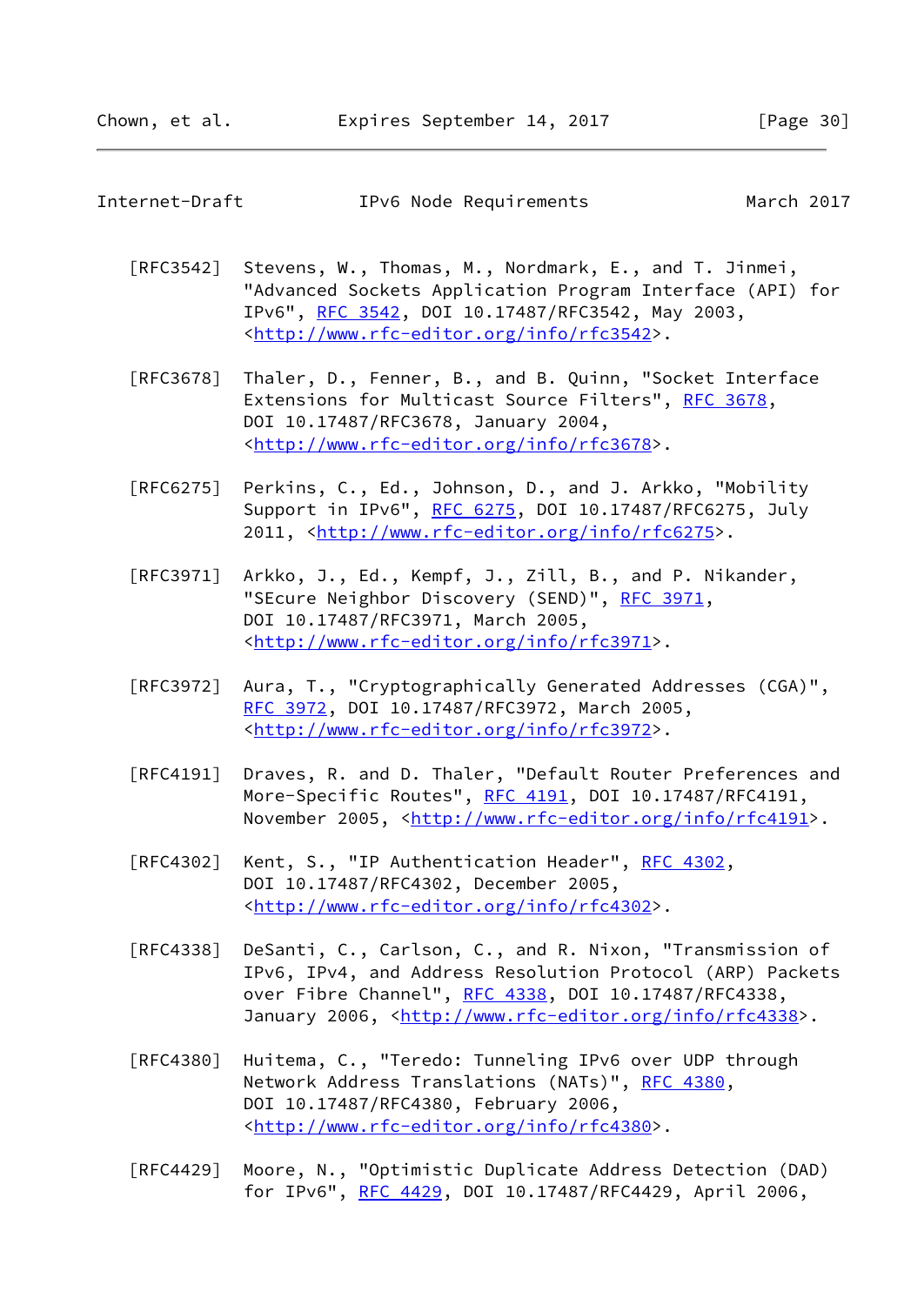<<http://www.rfc-editor.org/info/rfc4429>>.

 [RFC4584] Chakrabarti, S. and E. Nordmark, "Extension to Sockets API for Mobile IPv6", [RFC 4584](https://datatracker.ietf.org/doc/pdf/rfc4584), DOI 10.17487/RFC4584, July 2006, [<http://www.rfc-editor.org/info/rfc4584](http://www.rfc-editor.org/info/rfc4584)>.

| Expires September 14, 2017 | Chown, et al. |  |  |  |  |  | [Page 31] |  |
|----------------------------|---------------|--|--|--|--|--|-----------|--|
|----------------------------|---------------|--|--|--|--|--|-----------|--|

Internet-Draft IPv6 Node Requirements March 2017

- [RFC4821] Mathis, M. and J. Heffner, "Packetization Layer Path MTU Discovery", [RFC 4821,](https://datatracker.ietf.org/doc/pdf/rfc4821) DOI 10.17487/RFC4821, March 2007, <<http://www.rfc-editor.org/info/rfc4821>>.
- [RFC4884] Bonica, R., Gan, D., Tappan, D., and C. Pignataro, "Extended ICMP to Support Multi-Part Messages", [RFC 4884,](https://datatracker.ietf.org/doc/pdf/rfc4884) DOI 10.17487/RFC4884, April 2007, <<http://www.rfc-editor.org/info/rfc4884>>.
- [RFC4944] Montenegro, G., Kushalnagar, N., Hui, J., and D. Culler, "Transmission of IPv6 Packets over IEEE 802.15.4 Networks", [RFC 4944](https://datatracker.ietf.org/doc/pdf/rfc4944), DOI 10.17487/RFC4944, September 2007, <<http://www.rfc-editor.org/info/rfc4944>>.
- [RFC5006] Jeong, J., Ed., Park, S., Beloeil, L., and S. Madanapalli, "IPv6 Router Advertisement Option for DNS Configuration", [RFC 5006,](https://datatracker.ietf.org/doc/pdf/rfc5006) DOI 10.17487/RFC5006, September 2007, <<http://www.rfc-editor.org/info/rfc5006>>.
- [RFC5014] Nordmark, E., Chakrabarti, S., and J. Laganier, "IPv6 Socket API for Source Address Selection", [RFC 5014](https://datatracker.ietf.org/doc/pdf/rfc5014), DOI 10.17487/RFC5014, September 2007, <<http://www.rfc-editor.org/info/rfc5014>>.
- [RFC5072] Varada, S., Ed., Haskins, D., and E. Allen, "IP Version 6 over PPP", [RFC 5072](https://datatracker.ietf.org/doc/pdf/rfc5072), DOI 10.17487/RFC5072, September 2007, <<http://www.rfc-editor.org/info/rfc5072>>.
- [RFC5121] Patil, B., Xia, F., Sarikaya, B., Choi, JH., and S. Madanapalli, "Transmission of IPv6 via the IPv6 Convergence Sublayer over IEEE 802.16 Networks", [RFC 5121,](https://datatracker.ietf.org/doc/pdf/rfc5121) DOI 10.17487/RFC5121, February 2008, <<http://www.rfc-editor.org/info/rfc5121>>.
- [RFC6563] Jiang, S., Conrad, D., and B. Carpenter, "Moving A6 to Historic Status", [RFC 6563](https://datatracker.ietf.org/doc/pdf/rfc6563), DOI 10.17487/RFC6563, March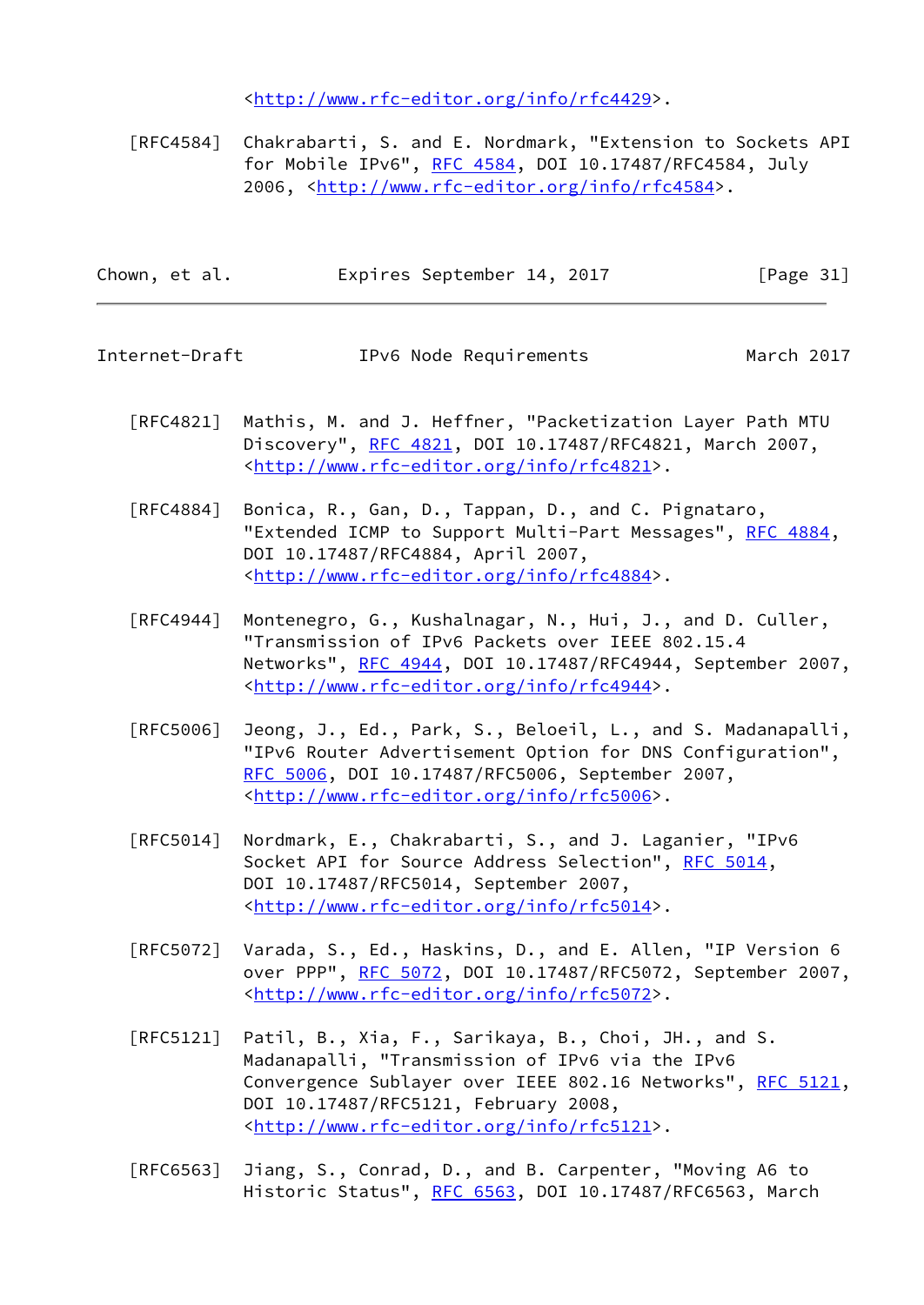2012, [<http://www.rfc-editor.org/info/rfc6563](http://www.rfc-editor.org/info/rfc6563)>.

- [RFC7066] Korhonen, J., Ed., Arkko, J., Ed., Savolainen, T., and S. Krishnan, "IPv6 for Third Generation Partnership Project (3GPP) Cellular Hosts", [RFC 7066,](https://datatracker.ietf.org/doc/pdf/rfc7066) DOI 10.17487/RFC7066, November 2013, <<http://www.rfc-editor.org/info/rfc7066>>.
- [RFC7084] Singh, H., Beebee, W., Donley, C., and B. Stark, "Basic Requirements for IPv6 Customer Edge Routers", [RFC 7084](https://datatracker.ietf.org/doc/pdf/rfc7084), DOI 10.17487/RFC7084, November 2013, <<http://www.rfc-editor.org/info/rfc7084>>.

| Chown, et al. | Expires September 14, 2017 | [Page 32] |
|---------------|----------------------------|-----------|
|---------------|----------------------------|-----------|

<span id="page-36-0"></span>

March 2017

- [RFC7278] Byrne, C., Drown, D., and A. Vizdal, "Extending an IPv6 /64 Prefix from a Third Generation Partnership Project (3GPP) Mobile Interface to a LAN Link", [RFC 7278,](https://datatracker.ietf.org/doc/pdf/rfc7278) DOI 10.17487/RFC7278, June 2014, <<http://www.rfc-editor.org/info/rfc7278>>.
- [RFC7721] Cooper, A., Gont, F., and D. Thaler, "Security and Privacy Considerations for IPv6 Address Generation Mechanisms", [RFC 7721,](https://datatracker.ietf.org/doc/pdf/rfc7721) DOI 10.17487/RFC7721, March 2016, <<http://www.rfc-editor.org/info/rfc7721>>.
- [RFC7934] Colitti, L., Cerf, V., Cheshire, S., and D. Schinazi, "Host Address Availability Recommendations", [BCP 204](https://datatracker.ietf.org/doc/pdf/bcp204), [RFC 7934,](https://datatracker.ietf.org/doc/pdf/rfc7934) DOI 10.17487/RFC7934, July 2016, <<http://www.rfc-editor.org/info/rfc7934>>.
- <span id="page-36-2"></span> [POSIX] IEEE, "IEEE Std. 1003.1-2008 Standard for Information Technology -- Portable Operating System Interface (POSIX), ISO/IEC 9945:2009", [<http://www.ieee.org](http://www.ieee.org)>.
- <span id="page-36-1"></span> [USGv6] National Institute of Standards and Technology, "A Profile for IPv6 in the U.S. Government - Version 1.0", July 2008, <[http://www.antd.nist.gov/usgv6/usgv6-v1.pdf>](http://www.antd.nist.gov/usgv6/usgv6-v1.pdf).

Authors' Addresses

 Tim Chown Jisc Lumen House, Library Avenue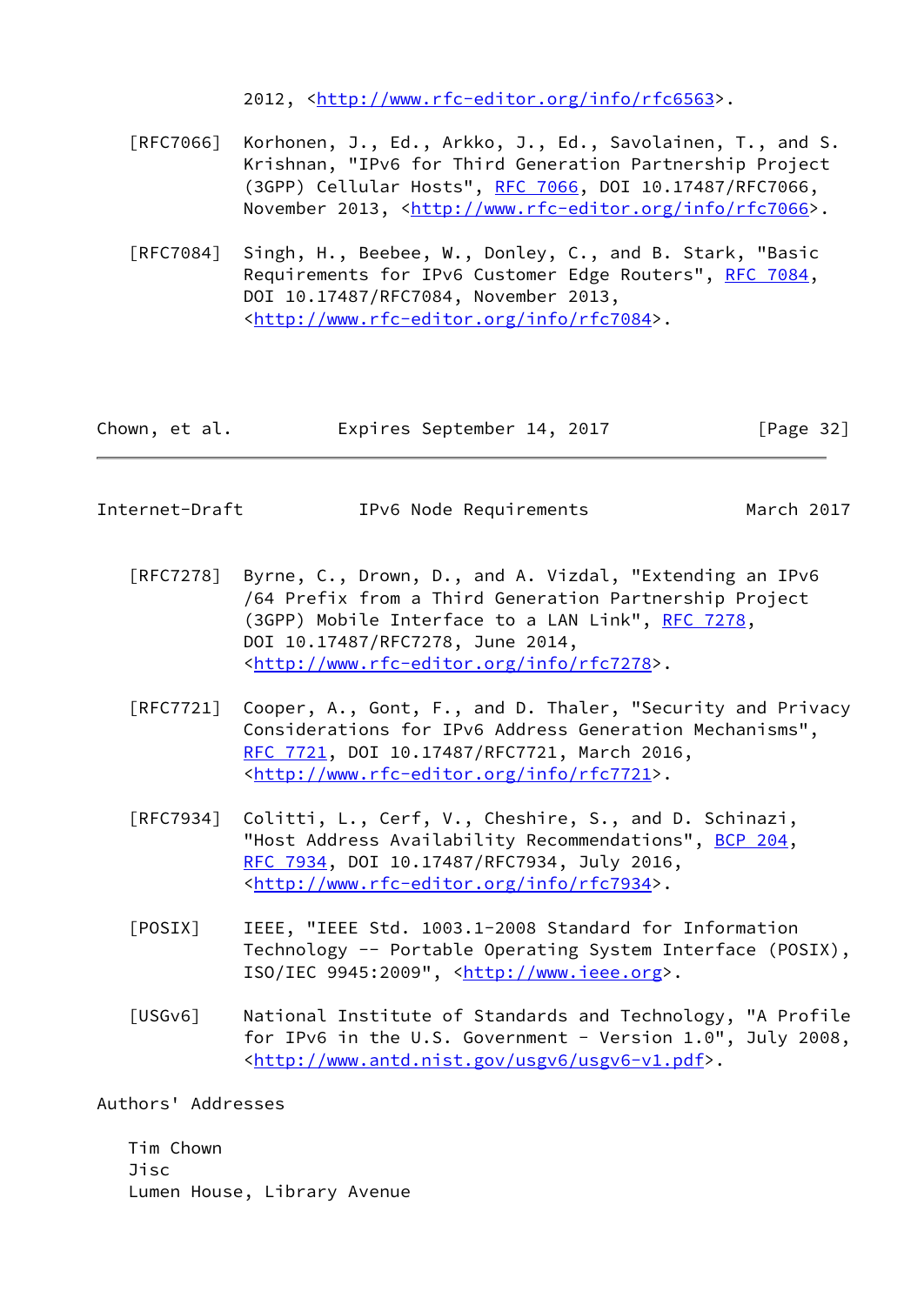Harwell Oxford, Didcot OX11 0SG United Kingdom

Email: tim.chown@jisc.ac.uk

 John Loughney Nokia 200 South Mathilda Ave. Sunnyvale, CA 94086 USA

 Phone: +1 650 283 8068 Email: john.loughney@nokia.com

| Chown, et al. |  |  | Expires September 14, 2017 |  |  | [Page 33] |  |
|---------------|--|--|----------------------------|--|--|-----------|--|
|---------------|--|--|----------------------------|--|--|-----------|--|

Internet-Draft IPv6 Node Requirements March 2017

 Tim Winters University of New Hampshire InterOperability Laboratory Durham NH United States

Email: twinters@iol.unh.edu